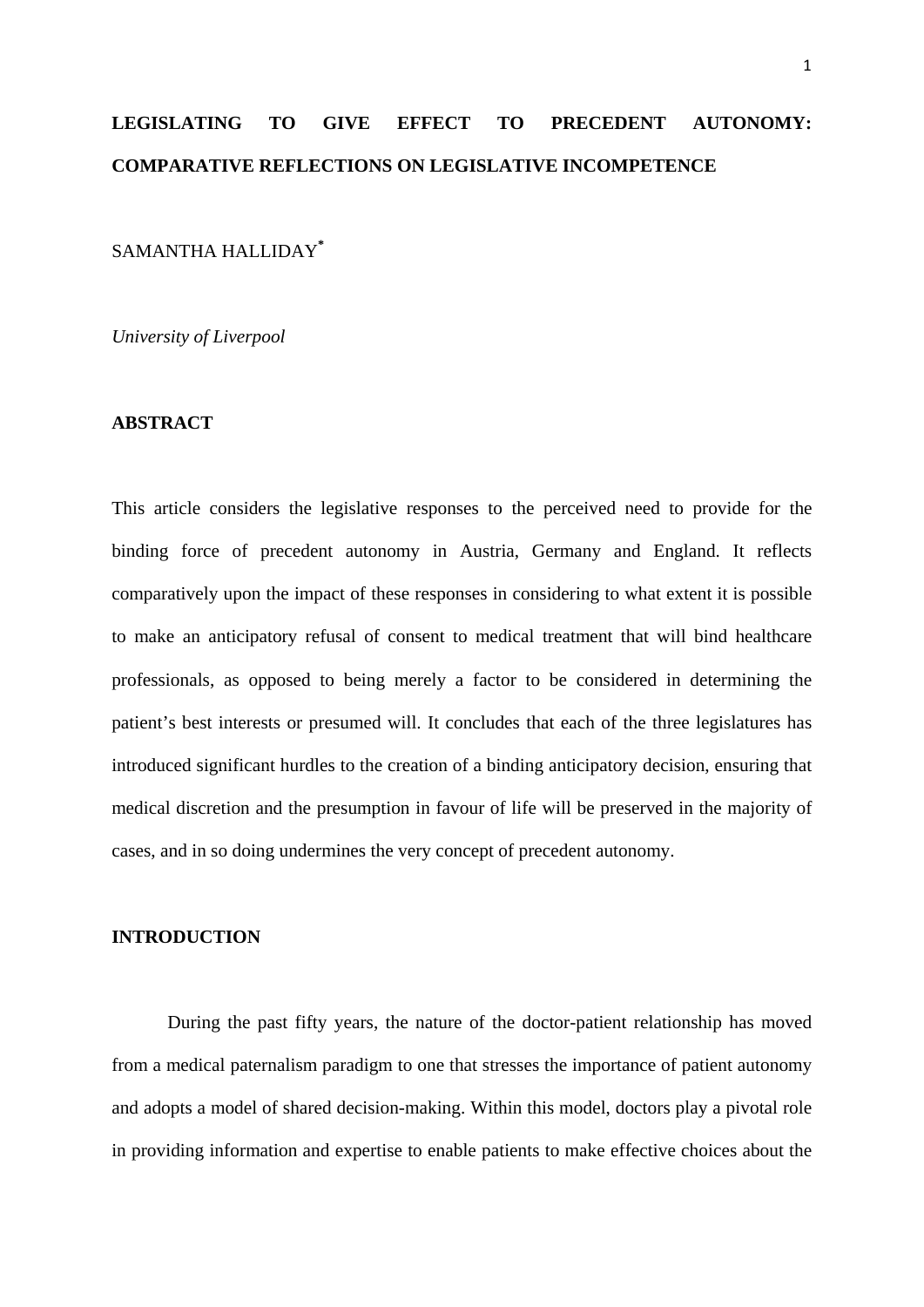medical care and treatment they receive. This shift in perspective from 'doctor knows best' to patient autonomy is made more important by the fact that, with improvements in medical science and advanced medical knowledge, death is now often the result of a decision to withhold or withdraw treatment; a decision that will ultimately depend upon what may be regarded as a acceptable quality of life in relation to the patient concerned. It is common ground that 'every person's body is inviolate'<sup>1</sup> and that an adult patient with the requisite capacity may refuse medical treatment, including life-sustaining treatment.<sup>2</sup> This ensures that such decisions are made by patients themselves, in accordance with their own values and judgements about what constitutes an acceptable quality of life. However, the logical extension of this principle is that individuals with capacity should also be empowered to exercise precedent autonomy, making choices during times of capacity that take effect in the future where the individual lacks the capacity to make a contemporaneous decision, rather than treatment being provided in accordance with the patient's best interests or presumed will as assessed by a third party.

The principle of patient autonomy stresses respect for the patient as an individual, rather than as an object of concern, and attempts to promote precedent autonomy aim to extend that respect to those no longer capable of exercising autonomy and so to prioritise the patient's wishes over her<sup>3</sup> welfare. An important mechanism for conveying precedent autonomy is an advance directive, an instrument designed to act as a communication bridge, bridging the occurrence of incapacity and providing a clear statement of how the patient wants to be treated, or more usually what treatment the patient does not wish to be afforded. However, whilst an important tool, an advance directive is a mono-directional form of communication that takes effect only once the patient lacks capacity and is therefore no longer able to discuss alternative treatment and care options, to clarify her wishes, or indeed potentially to rescind her previously expressed wishes.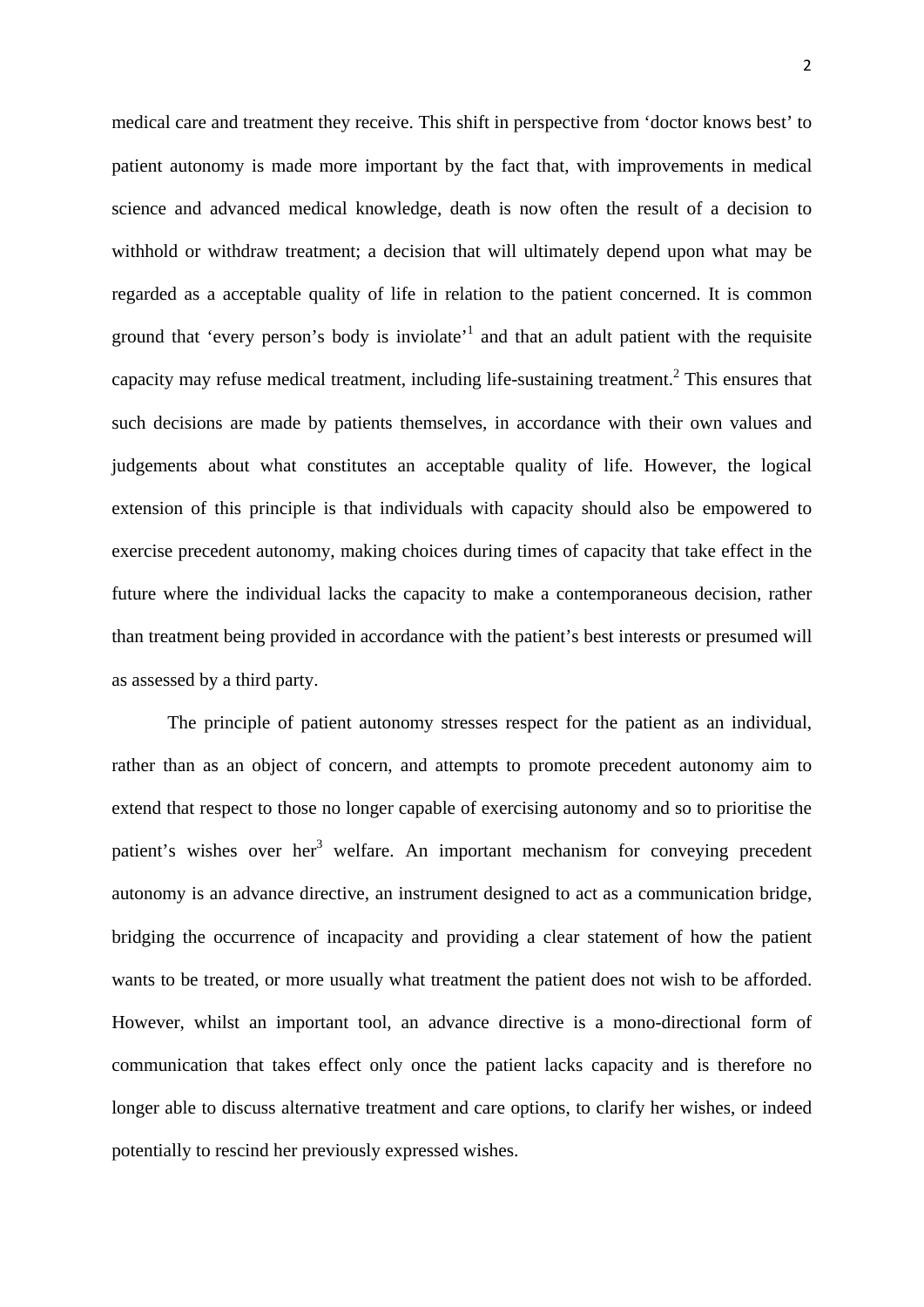Anticipatory decision-making offers great promise and could make a substantial contribution to the empowerment of those lacking capacity, but there are important asymmetries between anticipatory and contemporaneous decision-making, asymmetries with the potential to undermine both the legal and moral authority of an advance directive. At one level obvious practical problems exist, including how to ensure that the anticipatory decision was voluntary and that the individual had capacity to make the decision. In addition, Buchanan and Brock identified four significant problems associated with anticipatory decisions that distinguish them from contemporaneous decisions and undermine the moral authority of advance directives. $4$  The first two problems acknowledge the inherent difficulty in drafting an advance directive to take effect at a future time when, depending upon the current health of the patient, the range of treatment scenarios and treatment available are inherently unpredictable and advances in medical science may have significantly altered the treatment options. Thirdly, at the time the directive should come into operation, an individual's interests may be radically and unforeseeably different from those anticipated. Finally, they recognised that the 'informal safeguards that tend to restrain imprudent or unreasonable contemporaneous choices by a competent individual are not likely to be present, or if present to be as effective' in relation to an anticipatory choice.<sup>5</sup>

Each of the abovementioned problems is inextricably linked to the temporal and psychological distance that separates the anticipatory decision from the time at which it should be implemented. However, it is suggested that such problems can be resolved by the introduction of suitably stringent safeguards determining the criteria for validity and (continuing) applicability of advance directives, together with an understanding of the true nature of autonomy. Autonomy's central premise is that individuals should be permitted to make decisions for themselves, but the corollary to this must be that individuals must be able to make decisions contrary to their own best interests that they might later regret and that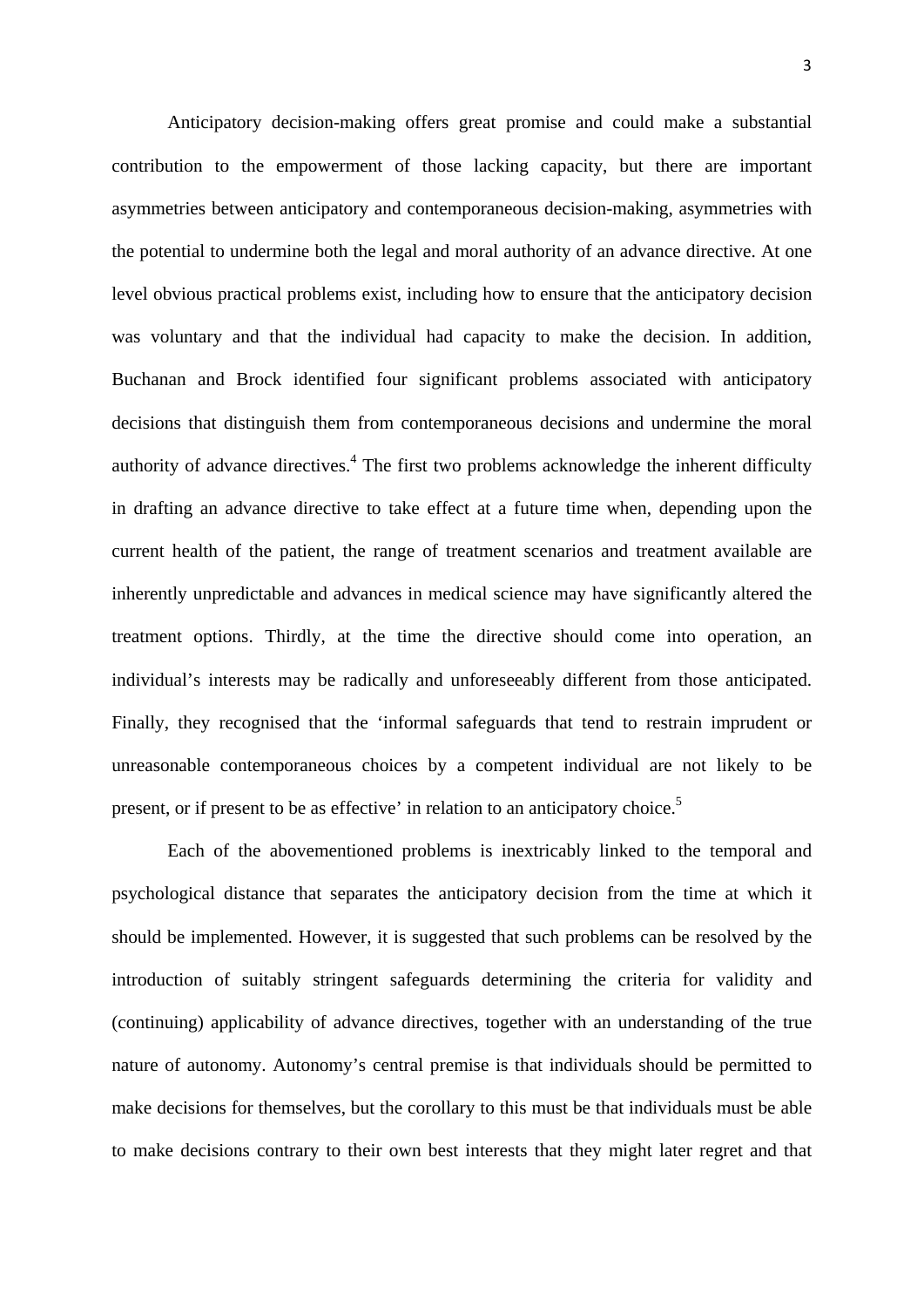choosing to exercise autonomy in anticipation of incapacity involves accepting responsibility for that choice. Nevertheless, the validity and authority of anticipatory decision-making calls into question the interplay of two potentially conflicting interests—that of society in upholding the sanctity of life and the patient's right to self-determination. In considering this potential for conflict courts have stressed that in cases of doubt the sanctity of life must prevail.<sup>6</sup> Therefore any attempt to give legal force to precedent autonomy must institute suitable safeguards, but at the same time do so in such a manner as to achieve a balance between respect for the sanctity of life and self-determination, ensuring that the safeguards do not render the right to make an anticipatory choice and to expect that choice to be implemented merely illusionary.

Against this background, this article considers recent legislation<sup>7</sup> enacted in Austria, Germany and England and Wales which sought to clarify the standing of advance decisionmaking and to promote legal certainty by providing statutory recognition of the importance and binding nature of at least some advance decisions. Prior to the introduction of these Acts judicial, legislative and professional support for the binding nature of advance directives could be discerned in each of the jurisdictions. However, concern existed as to whether such anticipatory refusals of treatment would bind healthcare professionals, or were merely a factor to be considered in determining the patient's best interests (in England and Wales) or her presumed will (in Germany and Austria) and thus that treatment could be afforded to the patient lacking capacity despite the existence of an applicable directive. This lack of clarity impinged upon patients and healthcare professionals alike, therefore, in each of the jurisdictions it was decided that legislation should be introduced to give statutory recognition to binding anticipatory refusals, rather than leaving the issue to the vagaries of the common law. In England and Wales and Germany this was achieved within the broader legislative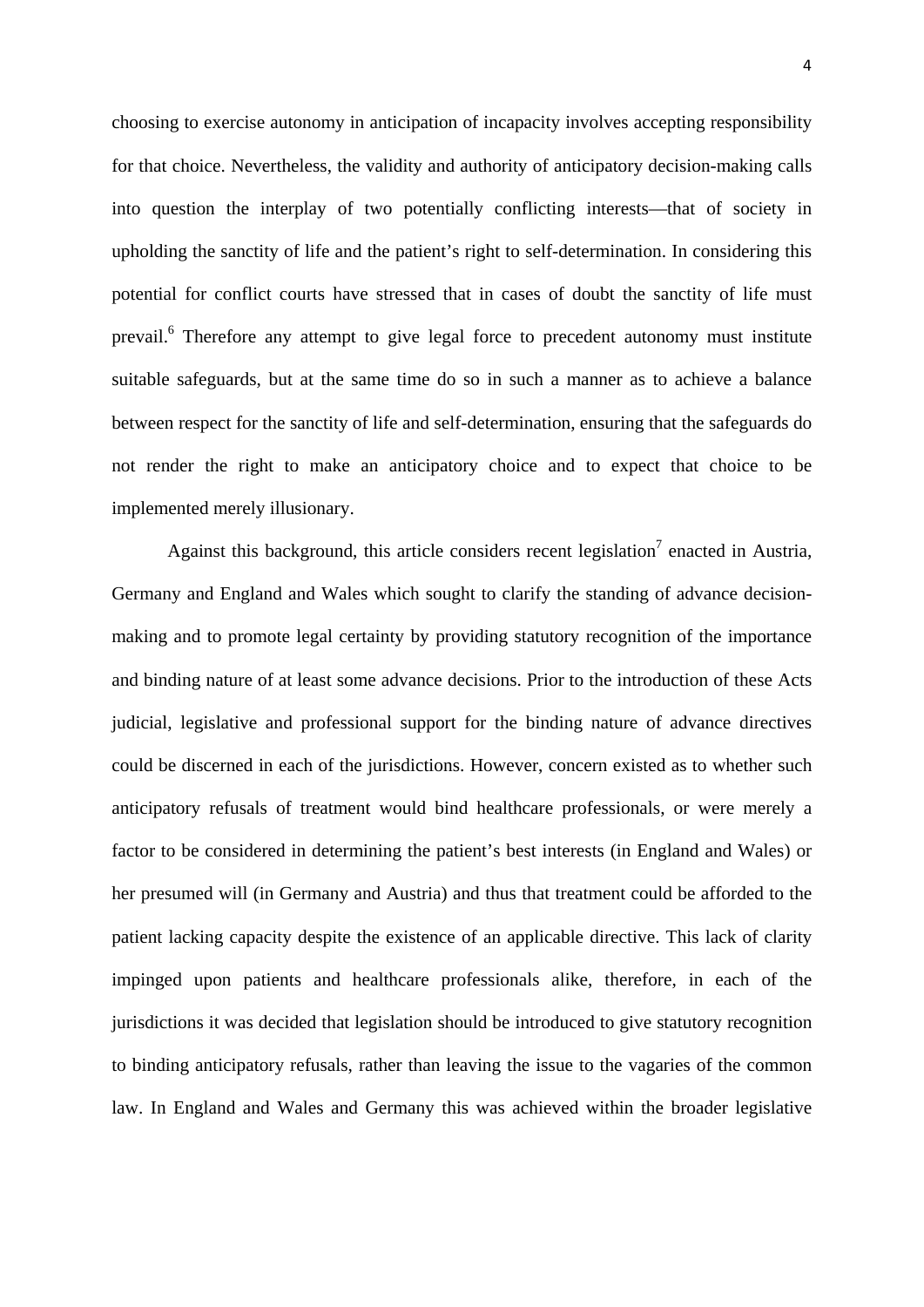context relating to those lacking capacity; in Austria legislation relating specifically to advance directives was introduced.

Whilst sharing the same aim of empowering patients, the maxim, *in dubio pro vita*  can be seen to have greatly influenced the three legislatures to the extent that it must be questioned whether, through the imposition of weighty (and in some cases expensive) safeguards, the legislation adopted pays more than lip service to precedent autonomy, rendering the ability to create a binding advance decision little more than an unattainable ideal. This article will consider the legislative responses to the perceived need to provide for the binding force of precedent autonomy in the individual jurisdictions, then reflect comparatively upon the impact of these responses, considering to what extent it is possible, in each of these jurisdictions to make an anticipatory refusal of medical treatment that will bind healthcare professionals. It is concluded that each of the three legislatures has introduced significant hurdles to the creation of a binding anticipatory decision, ensuring that medical discretion and the presumption in favour of life will be preserved in the majority of cases.

# **I THE THREE LEGISLATIVE RESPONSES TO THE PERCEIVED NEED FOR LEGISLATION TO GIVE EFFECT TO PRECEDENT AUTONOMY**

# 1) **England and Wales (hereafter England)**<sup>8</sup>

#### **a) Background to the Act**

It has long been recognised that an adult patient with capacity may refuse medical treatment, including that which furthers her own best interests and life-sustaining medical treatment<sup>9</sup> for 'any reason, rational or irrational, or for no reason at all.<sup>'10</sup> Treatment provided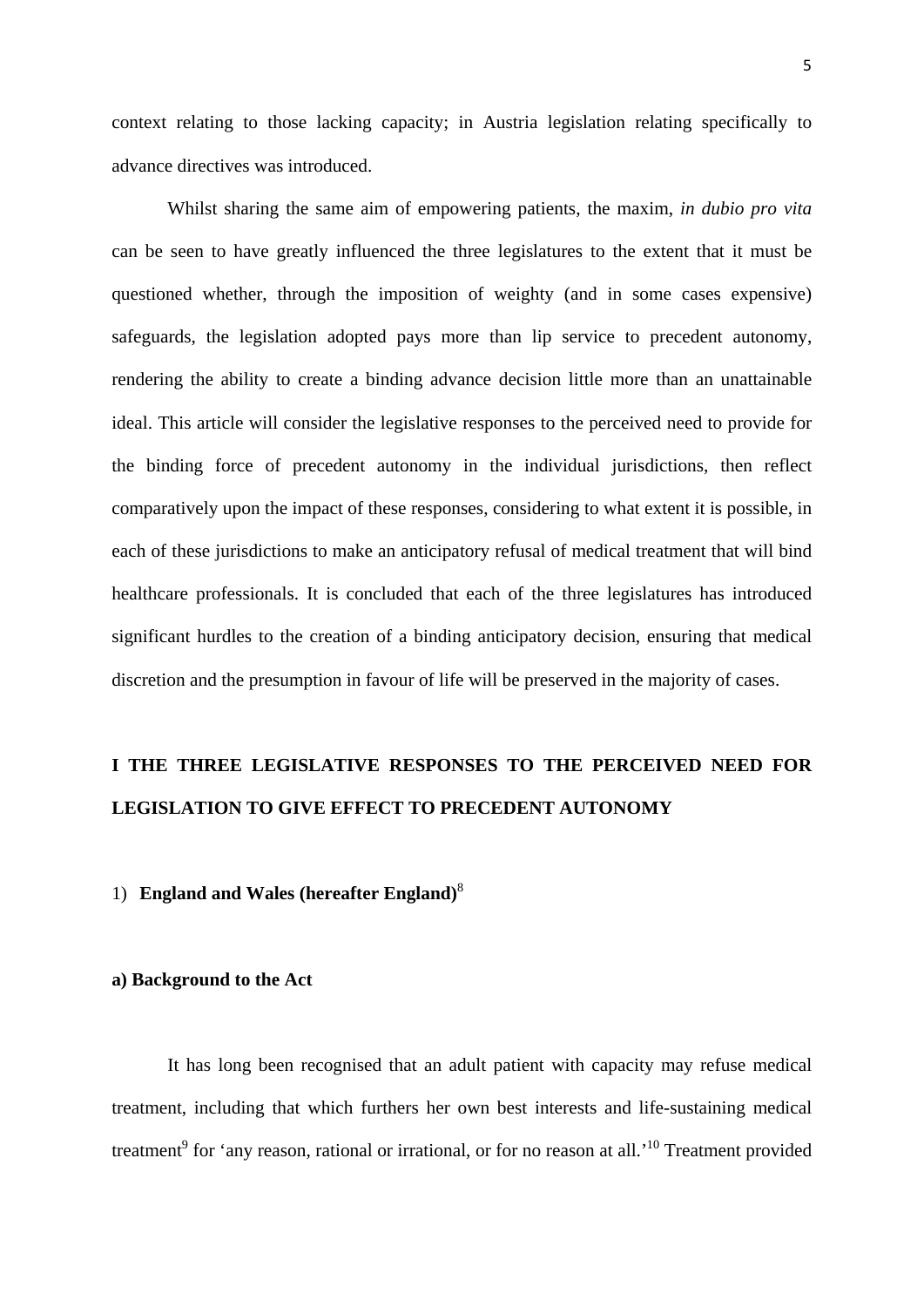contrary to such a refusal will expose the healthcare professional to both criminal and tortious liability for battery.<sup>11</sup> By contrast, in the case of a patient lacking capacity, absent a valid advance decision or the existence of a proxy decision-maker<sup>12</sup> empowered by the patient to take such decisions, the patient must be treated in accordance with her best interests. $^{13}$ Although the assessment of best interests does incorporate consideration of the patient's previously expressed wishes and the values and beliefs she held while she had capacity,  $14$ these are merely factors to be considered, rather than determinative of treatment decisions.

Prior to the introduction of the Mental Capacity Act 2005 (MCA) the courts had recognised that an advance refusal could bind healthcare professionals in a similar manner to that given contemporaneously, but stressed that in the case of anticipatory refusals an added degree of care is required to ensure that the patient's anticipatory refusal is valid, indicating that more stringent requirements may be applied to the exercise of precedent autonomy.<sup>15</sup> Largely in keeping with the Law Commission's proposals, $16$  the MCA effectively codified the existing common law, recognising that an individual can make a valid and binding advance refusal of treatment, including life-sustaining treatment, that will take effect if she later lacks the capacity to make a contemporaneous decision. Nevertheless, it is argued that the Act limits the opportunity to exercise precedent autonomy by imposing a number of limitations upon the scope of anticipatory decision-making and by leaving a substantial degree of discretion to a healthcare professional to determine whether or not an advance decision is binding.

#### **b) An examination of the new law regulating advance directives**

**i) Initial validity and applicability**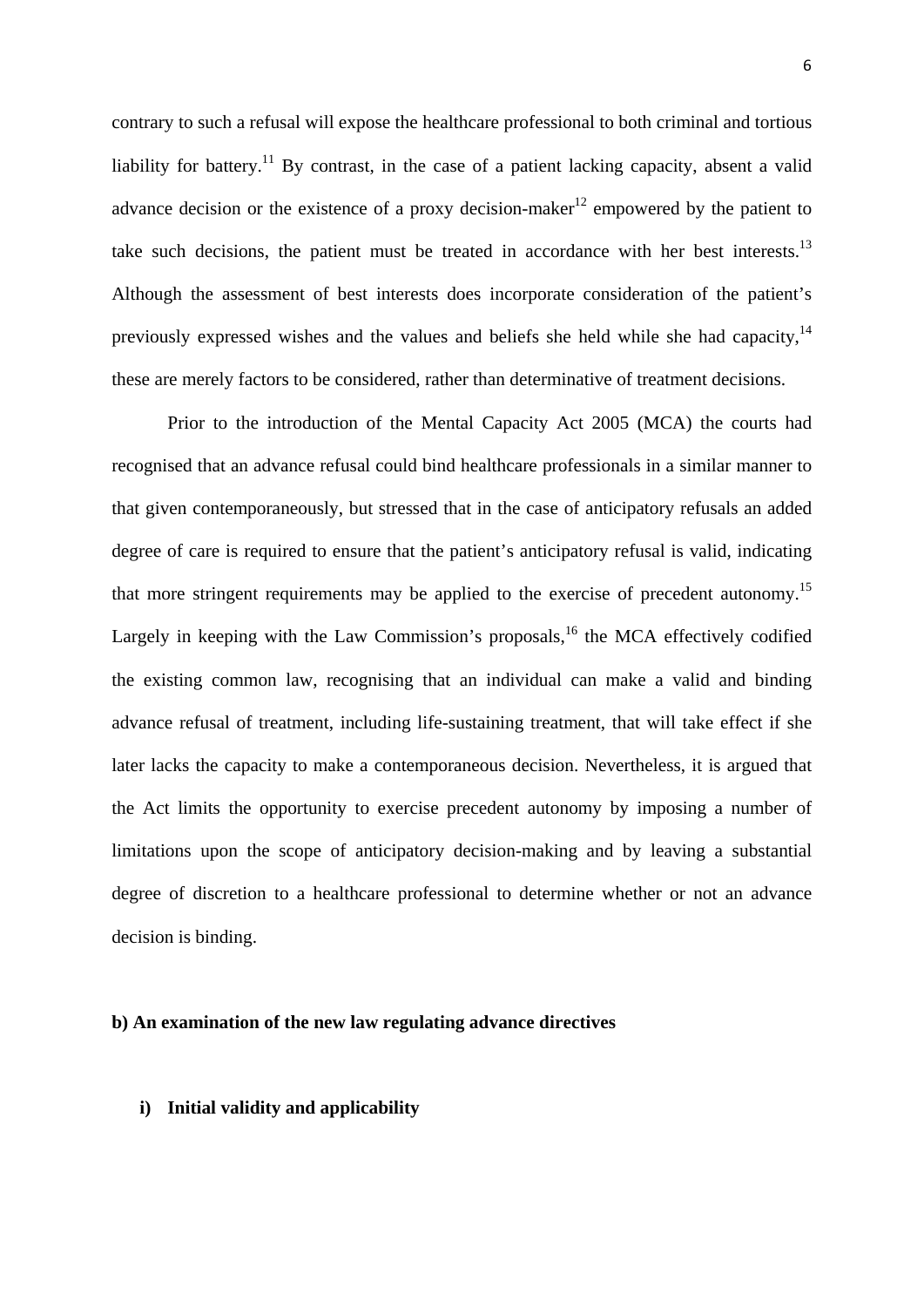The ability to exercise precedent autonomy is restricted to advance refusals of treatment made by an adult aged eighteen or over with capacity: s.24(1) MCA. In relation to contemporaneous decision-making, although a minor's age<sup>17</sup> and/or understanding<sup>18</sup> is crucial in determining whether a minor can consent to medical treatment in her own right, the courts have consistently held that a refusal of consent to treatment adjudged to accord with her best interests is subject to recidivism by a parental responsibility holder or the court.<sup>19</sup> When it is considered that a mature minor may be capable of fulfilling the capacity criteria set out in the Act, it seems rather arbitrary to exclude the possibility of her making an advance decision on the sole criterion of age. Thus the failure to provide for a mature minor's ability to make an advance decision should be seen as a missed opportunity for the legislature to correct the overly paternalistic approach adopted by the courts to minors and the treatment thereof, particularly given that the Act generally applies to those aged sixteen and over, rather than merely adults.<sup>20</sup>

In relation to adults, the validity of a refusal of treatment is dependent upon the individual being deemed to have the capacity to make the relevant treatment decision at the time it was made. The Act defines incapacity as the inability to make a decision<sup>21</sup> as the result of the individual being unable to 'understand the information relevant to the decision, to retain that information, to use or weigh that information as part of the process of making the decision, or to communicate his decision.<sup> $22$ </sup> Thus a functional test of capacity is adopted; capacity is decision specific, but as was recognised in *Re T* the patient must have the requisite capacity for the decision in hand, whereby the graver the circumstances, the higher the degree of capacity required will be.<sup>23</sup> It is worth noting that a much higher degree of capacity will be required to refuse medically-indicated life-sustaining treatment, than would be required to consent to it due to the attendant consequences.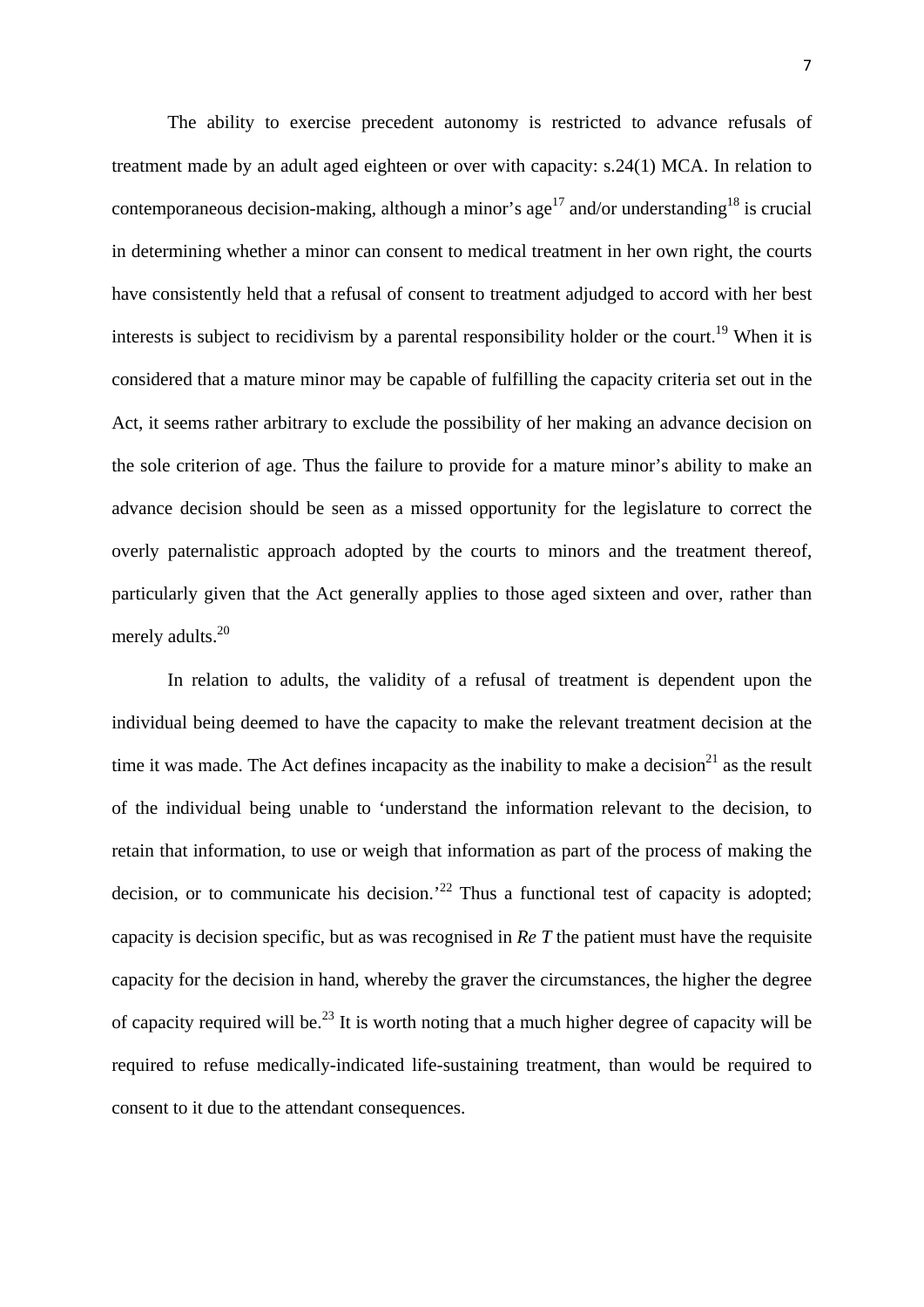Whilst the Act maintains its link with the common law in perpetuating the presumption of capacity,  $24$  when the impact of s.26(2) MCA is considered it would appear that in fact the general presumption of capacity may not apply to advance refusals. When the time comes for implementation of an advance decision, attending doctors are required to satisfy themselves of its validity,  $25$  an assessment that will include a retrospective consideration of whether the patient had the capacity to make the decision at the time of drafting, rather than simply presuming that to be the case. The Code of Practice and the GMC guidance require doctors to specifically consider whether patients had the requisite capacity, but stress that a doctor should presume that to be the case unless there are grounds for doubt.26 Nevertheless, a key deficit in the MCA, is that it does not require an assessment of capacity at the time the advance decision is formulated, a requirement that would form an important safeguard of the patient's ability to exercise precedent autonomy, obviating any need for a retrospective capacity assessment at a time when the patient is unable to demonstrate that she possessed the requisite capacity at the time of drafting.

Regarding the permissible scope of an advance decision, the MCA mirrors the common law relating to contemporaneous decisions, stressing that an advance decision may not be used to request assisted suicide or active euthanasia,  $2^7$  and merely permitting individuals to refuse specific medical treatments in anticipation of incapacity. By limiting valid advance decisions to refusals of treatment, the Act preserves clinical judgement in terms of what treatment should be available to the patient,  $28$  although treatment preferences expressed in an advance decision will fall to be considered under the assessment of best interests as expressions of the person's past wishes. Thus, it is clear that the right to selfdetermination in both the contemporaneous and anticipatory contexts is conceived of as a right to decide not to be treated, a right to defend one's bodily integrity, but not a right to demand treatment.29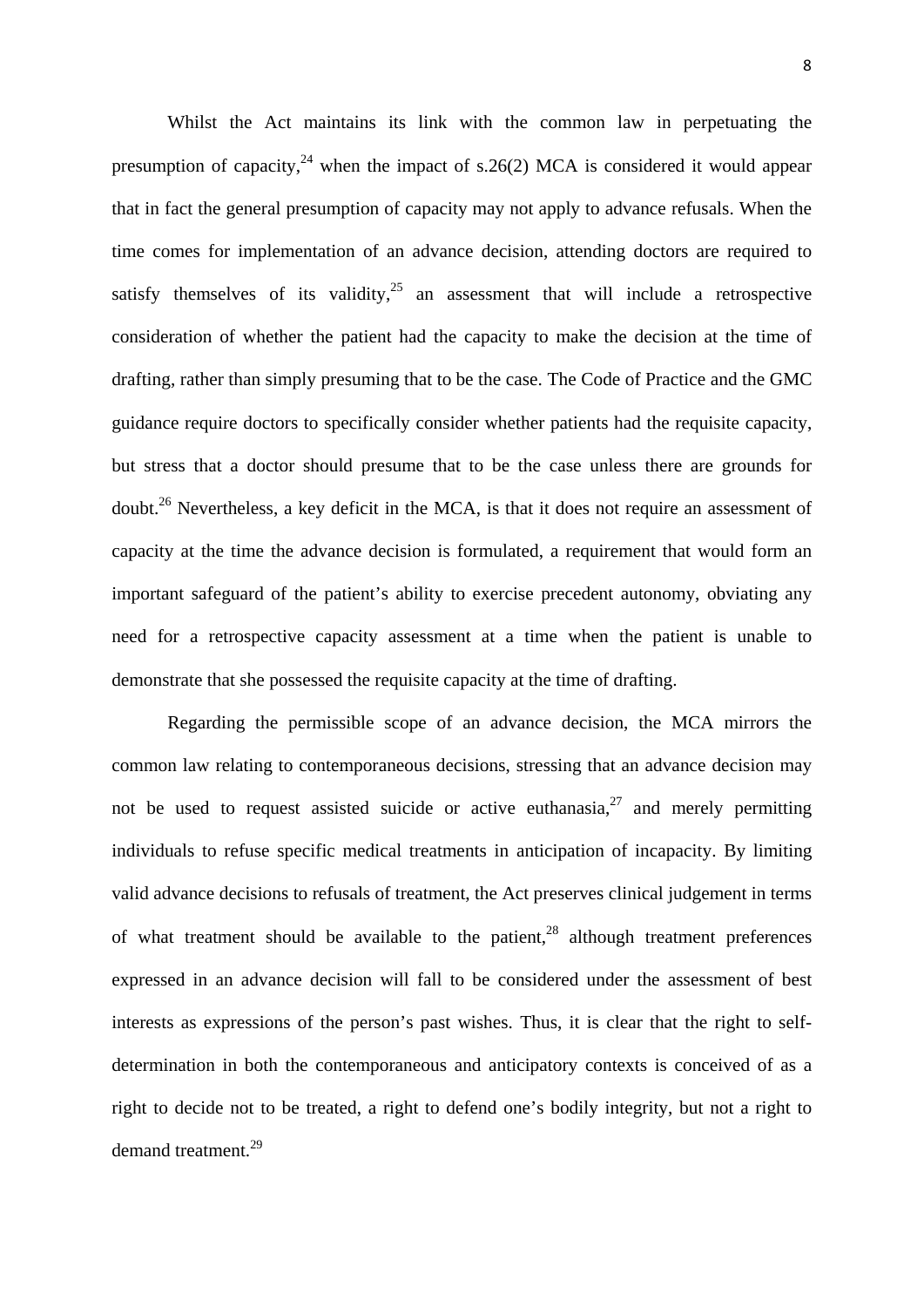At common law it was accepted that all anticipatory decisions could be made in any manner, for example orally<sup>30</sup> and through blinking.<sup>31</sup> However, the MCA imposes a form requirement upon anticipatory refusals of life-sustaining treatment, requiring such refusals to be set down in writing; be signed by the individual, or someone acting on her behalf in her presence, and witnessed; and to include a specific statement that the refusal is intended to operate even if life is at risk.<sup>32</sup> As the majority of advance decisions are designed to exclude life-sustaining treatment, most advance decisions will be required to be set down in writing. The imposition of a form requirement underscores the difference between anticipatory and contemporaneous refusals as no such requirement is imposed upon the latter. It also illustrates the preference for life that pervades the MCA, applying only to advance decisions to refuse life-sustaining treatments, defined by the Act as 'treatment which in the view of a person providing health care for the person concerned is necessary to sustain life'.<sup>33</sup> Nevertheless, it must be remembered that the determination of what will constitute life-sustaining treatment will largely depend upon the patient's condition. Thus the relatively innocuous antibiotic could well constitute life-sustaining treatment in the case of a patient suffering from pneumonia.

Following the stipulations set out in *Re T* by Lord Donaldson  $MR<sup>34</sup>$  in order to be effective the advance decision must specify the particular treatment to be refused, and the circumstances in which that refusal is to operate.<sup>35</sup> However, s.24(1) MCA 2005 merely refers to 'such circumstances as he *may* specify,' suggesting that although there is an expectation that the scope of the refusal should be specified, that may not be a requirement for validity. The majority of advance directives will be necessarily abstract, being drafted with a view to determining treatment to be given or refused across a wide spectrum of clinical scenarios that may, or may not, eventuate. However, if the scope of the refusal is not defined in the advance decision it will be vulnerable to a finding that the individual did not intend it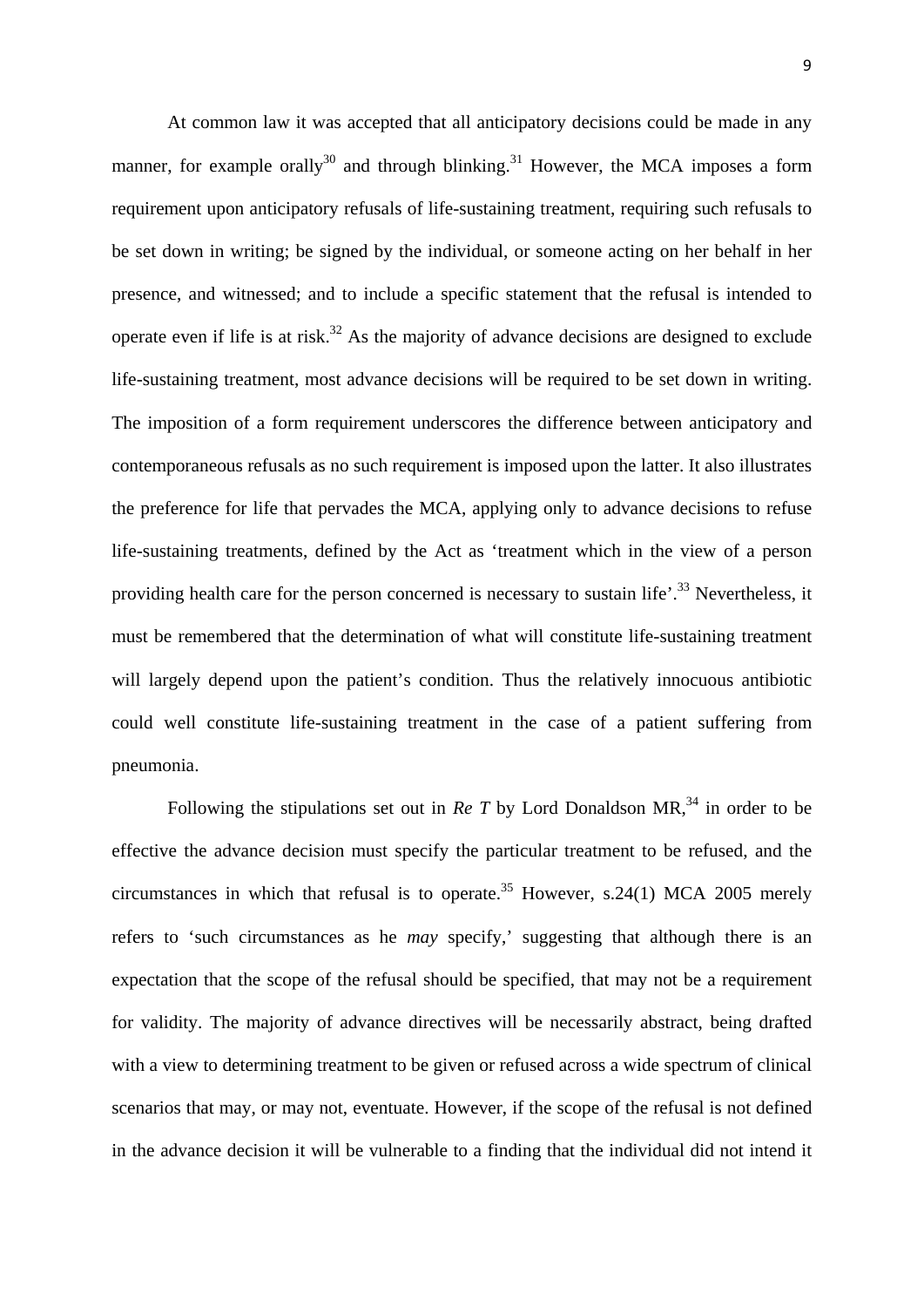to apply in the situation that arises. Despite the fact that the decision and scope thereof may be expressed in non-technical language this dual specificity requirement is likely to prove the most difficult criterion to satisfy, particularly in the case of patients who are not suffering from a degenerative disease with a known prognosis that enables likely treatment options and scenarios to be anticipated with a relatively high degree of certainty.

#### **ii) Continued validity and applicability**

Provided that the patient's advance decision is valid and applicable to the treatment in question, the decision will have 'effect as if he had made it, and had had capacity to make it, at the time when the question arises whether the treatment should be carried out or continued.'36 However, even if an advance refusal satisfies the eligibility criteria, the continued validity and applicability of the advance refusal must be considered. The Act stresses that an individual can revoke her advance refusal at any time whilst she has the capacity to do so.<sup>37</sup> Revocation does not need to take any particular form so could, for example, consist of tearing up a written refusal. Additionally, intervening events may invalidate the advance decision. Three such circumstances are outlined in the Act. Firstly where the individual has subsequently created a lasting power of attorney and devolved power to the donee to consent or refuse consent to the treatment covered by the advance decision, $38$  positing the LPA as an alternative to an advance decision, rather than as playing a complementary role thereto as in Germany and Austria, discussed below. Secondly, an advance refusal may be invalidated if the patient has acted inconsistently with that decision since making it, $39$  for example by renouncing her religious faith which formed the basis of the advance decision.40 Finally, the advance decision may be found to be inapplicable due to the existence of reasonable grounds for believing that circumstances exist that the individual had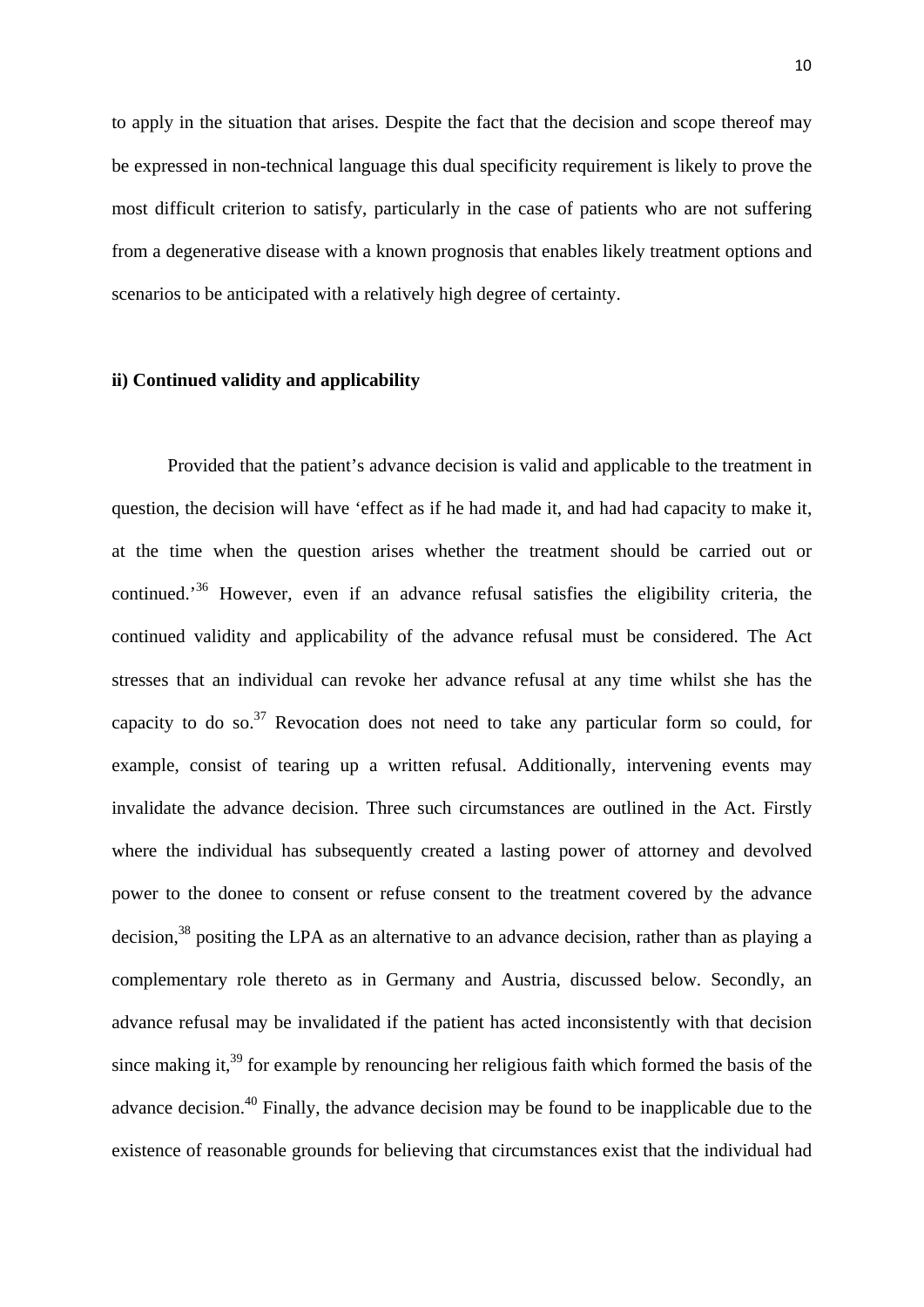not anticipated, but which would have affected her decision.<sup>41</sup> An example of such a circumstance would be where new, or improved therapeutic options have become available in the intervening period between the making of the advance decision and the time at which it falls to be implemented. As the Code of Practice makes clear, the longer the time between the making of the decision and the time for its implementation, the less likely it is that it will be found to be valid and applicable due to advances in medical science, or changes in the person's life.42 Nevertheless, the Act does not impose any requirement that the advance decision be regularly reviewed and renewed, leaving this to the discretion of the patient.

A further aspect of the perceived need for clarity was demonstrated by the British Medical Association's call for legislation to 'clarify the non-liability of doctors who act in accordance with an advance directive,<sup> $43$ </sup> although arguably clarification of the liability of a doctor failing to act in accordance with an advance directive was equally important. The Law Commission's proposals applied the same standard of reasonable belief to both situations,<sup>44</sup> but it is suggested that the Act provides much greater security for healthcare professionals by adopting a differential standard designed to preserve medical discretion. S.26(3) MCA, confirms that whereas a doctor must only hold a reasonable belief that a valid and applicable advance decision exists in order to avoid liability for non-treatment, she will only incur liability for continuing the refused treatment if she is *satisfied* that the advance refusal is valid and applicable to the treatment. On this basis it would seem that a large degree of discretion is afforded to the healthcare professional to determine whether or not the advance decision is valid and applicable, should she have any doubt (in the sense that she is not entirely satisfied) she will be able to regard the refusal as merely indicative of the patient's wishes.

Therefore the MCA does recognise that an individual can create a valid advance decision that will bind healthcare professionals. However, other than the incorporation of a form requirement for advance refusals of life-sustaining treatment and the clarification of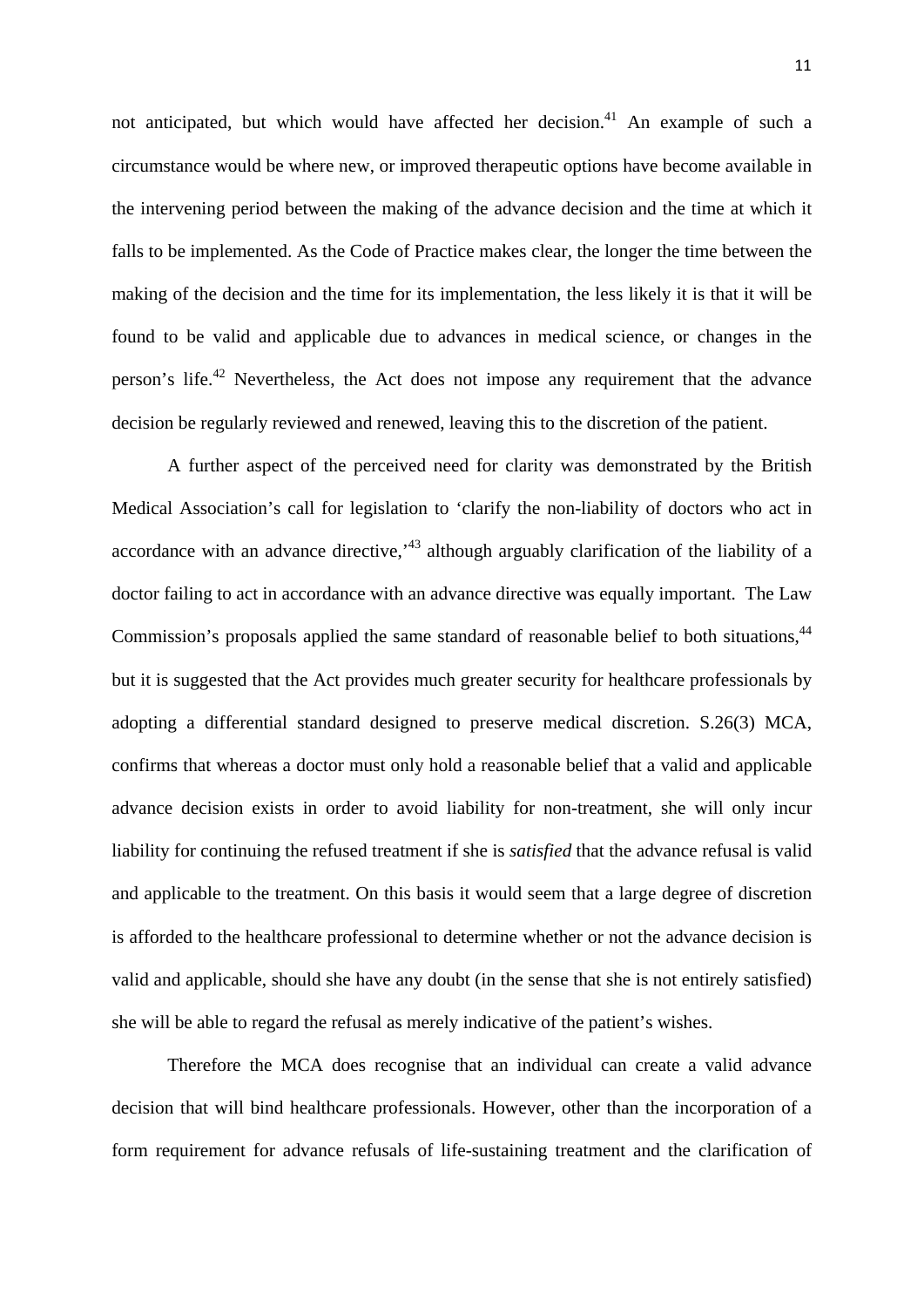implications of an advance decision for healthcare professionals, the Act merely codifies the existing common law. This leaves significant discretion to doctors to determine whether or not an advance decision is valid and applicable, but fails to provide clear guidance for, and control of, the exercise of this discretion. The Act does little to resolve the uncertainties regarding how specific the treatment refused and the scope of that refusal must be. Similarly, there is significant doubt about when an advance decision may be regarded as no longer representing the will of the patient and consequently be invalidated, reducing the status of the advance decision to that of an expression of the individual's past wishes, just one of a number of factors to be considered in assessing whether treatment should be afforded as required by the patient's best interests.

# **2) Germany45**

#### **a) Background to the Act**

In relation to contemporaneous decision-making the law has long been settled in Germany—medical treatment will constitute a battery unless it is justified by law, necessity, or by the patient's sufficiently informed consent.<sup>46</sup> The requirement of consent reflects the recognition of three basic rights protected by the *Grundgesetz* (GG, German constitution): the right to self-determination (Art.2 I GG), to bodily integrity (Art.2 II GG) and the protection of human dignity (Art.1 I GG). The German courts have long recognised that these constitutional rights entitle an adult patient with capacity to refuse medical treatment, including life-sustaining treatment, for any reason and that the fact that a refusal of consent might be regarded as irrational or unwise will not invalidate the refusal.<sup>47</sup>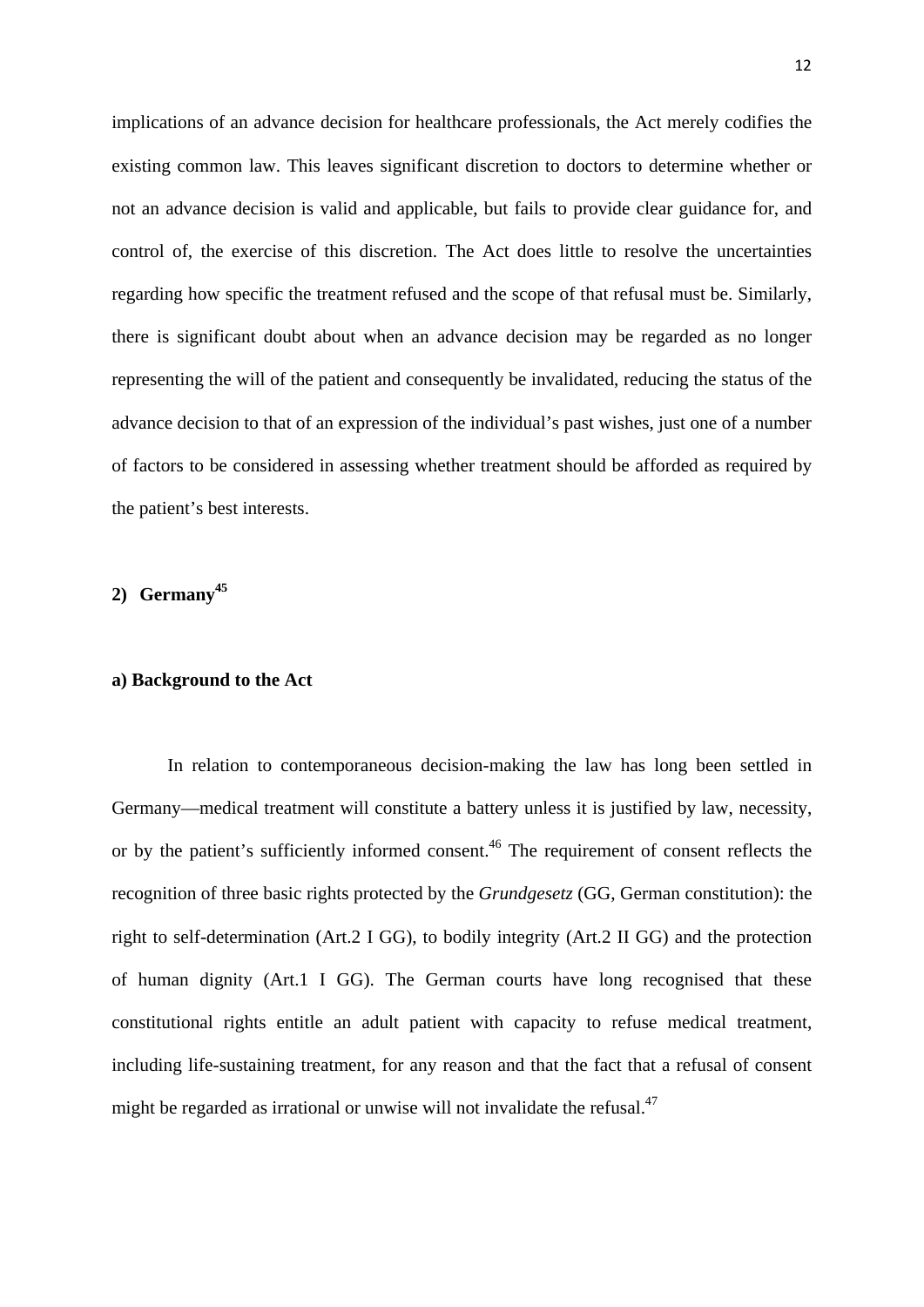In the case of a patient lacking capacity, treatment may only be afforded to the extent that it complies with the patient's presumed will; the determination of which is primarily a subjective assessment that includes consideration of the patient's earlier oral and written statements, her religious faith, other personal values and her life expectancy.<sup>48</sup> Like its North American counterpart the substituted judgement standard, the presumed will approach centres upon the patient's presumed wishes, rather than her needs, arguably prioritising her dignity and autonomy to a greater extent than the English best interests approach. Whenever an adult is unable to manage her affairs due to mental illness, mental or physical incapacity, the Guardianship Court can appoint a *Betreuer* (guardian) to take responsibility for those areas that the individual is unable to manage herself, provided that the individual doesn't already have a *Bevollmächtigte* (the equivalent of a someone with Lasting Power of Attorney in England)<sup>49</sup> or other means of assistance rendering a *Betreuer* unnecessary.<sup>50</sup> Thus, in almost every case where a patient lacks capacity and has not appointed a *Bevollmächtigte*, a *Betreuer* will have to be appointed for her by the court. In the absence of a valid and applicable advance directive, the Betreuer's role is to both assess and implement the patient's presumed will. By contrast, a *Bevollmächtigte* is appointed by the patient herself, at a time when she has the capacity to do so, and she will take the place of the patient, with the ability to consent or refuse consent to treatment on behalf of the patient. As will be considered below, both forms of legal representation play a central role in the new law in determining whether an advance directive is valid and applicable, rather than being regarded as an alternative method of making provision for future incapacity as in England.

Prior to the introduction of the  $3<sup>rd</sup>$  Law to Amend Guardianship Law 2009, the validity and applicability of advance directives was subject only to the common law. Whilst the English jurisprudence was quite settled prior to the enactment of the MCA, the position in Germany was rather confused as the Criminal and Civil Divisions of the *Bundesgerichtshof*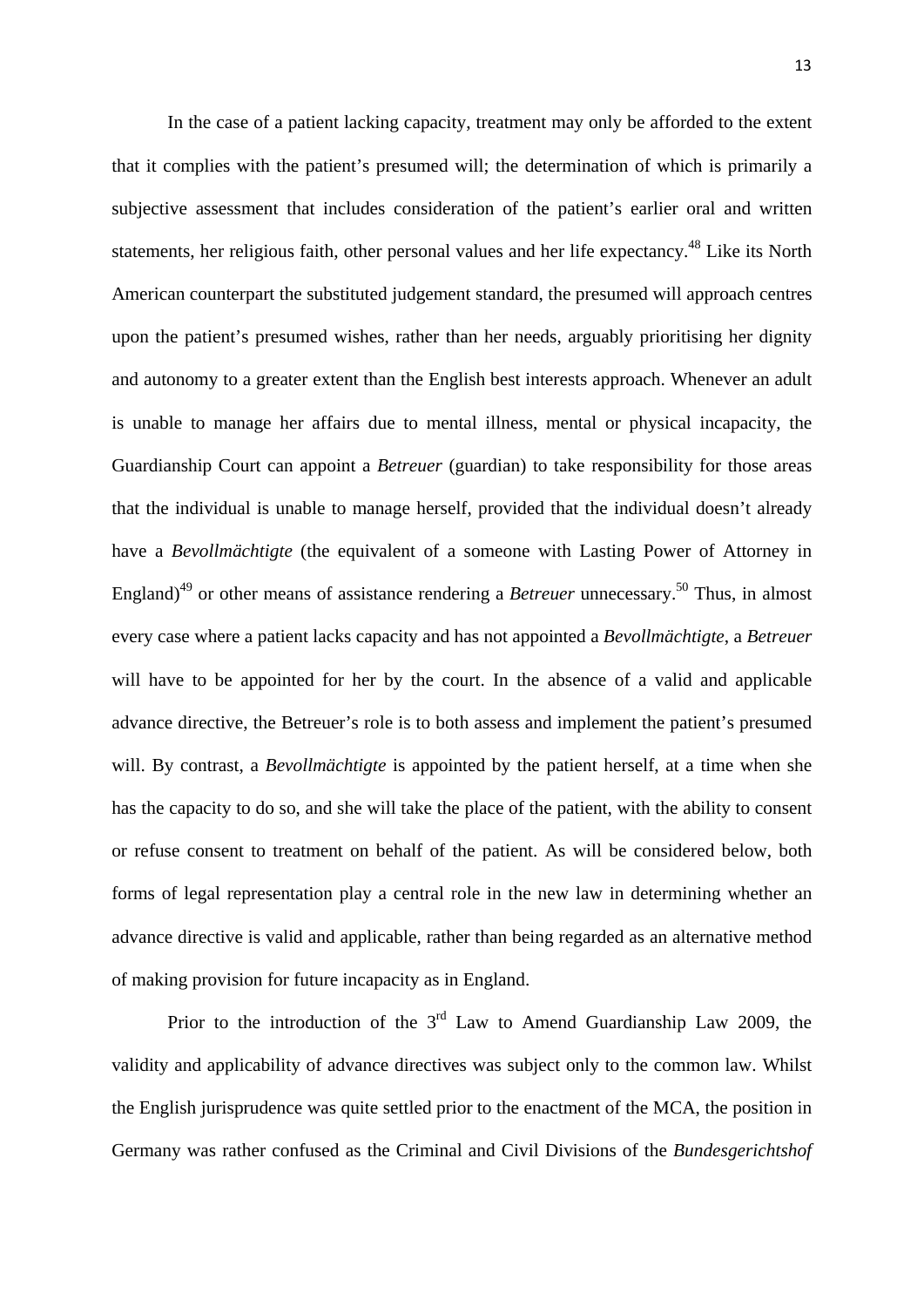(the Supreme Court) had issued conflicting decisions in this area.<sup>51</sup> In 1994, the 1<sup>st</sup> Criminal Division of the *Bundesgerichtshof* acknowledged the importance of previously expressed wishes, holding that they constitute important evidence of the patient's presumed will. It held that if the patient is incurably ill and such statements clearly establish her will, they can justify the withdrawal or withholding of life-sustaining treatment.<sup>52</sup> By contrast, in 2003 the  $12<sup>th</sup>$  Civil Division of the *Bundesgerichtshof*<sup>53</sup> recognised that advance directives are an independent expression of the patient's will, rather than merely an indication of her presumed will. The court held that such expressions survive incapacity, provided they have not been revoked,54 obliging the *Betreuer* to give effect to anticipatory decisions that are applicable to the treatment and medical circumstances.<sup>55</sup>

While significant due to the recognition of the independent and continuing force of an advance decision,<sup>56</sup> the  $12<sup>th</sup>$  Civil Division's decision caused considerable confusion and was the subject of extensive criticism.<sup>57</sup> Although the court accepted that treatment could be withdrawn from a patient lacking capacity if this corresponded to her anticipatory or presumed will, it expressed this as being the case when the patient's underlying condition would irreversibly lead to death,<sup>58</sup> rather than simply when the patient was incurably ill as held by the 1<sup>st</sup> Criminal Division. This confirmed that the patient did not have to actually be dying (in which case, as the *Bundesgerichtshof* had previously recognised, life-sustaining treatment would not be medically indicated).<sup>59</sup> but it raised significant questions about what would constitute an underlying condition that would irreversibly lead to death? There is no requirement that a patient with capacity continue to consent to treatment until such a time as her condition could be said to be such as to inevitably lead to her death. However, this decision appeared to limit the permissible scope of an advance refusal of treatment, arguably rendering those in, for example, a persistent vegetative state passive 'prisoners of medical technology'60 and those with a directive refusing blood transfusions on the basis of religious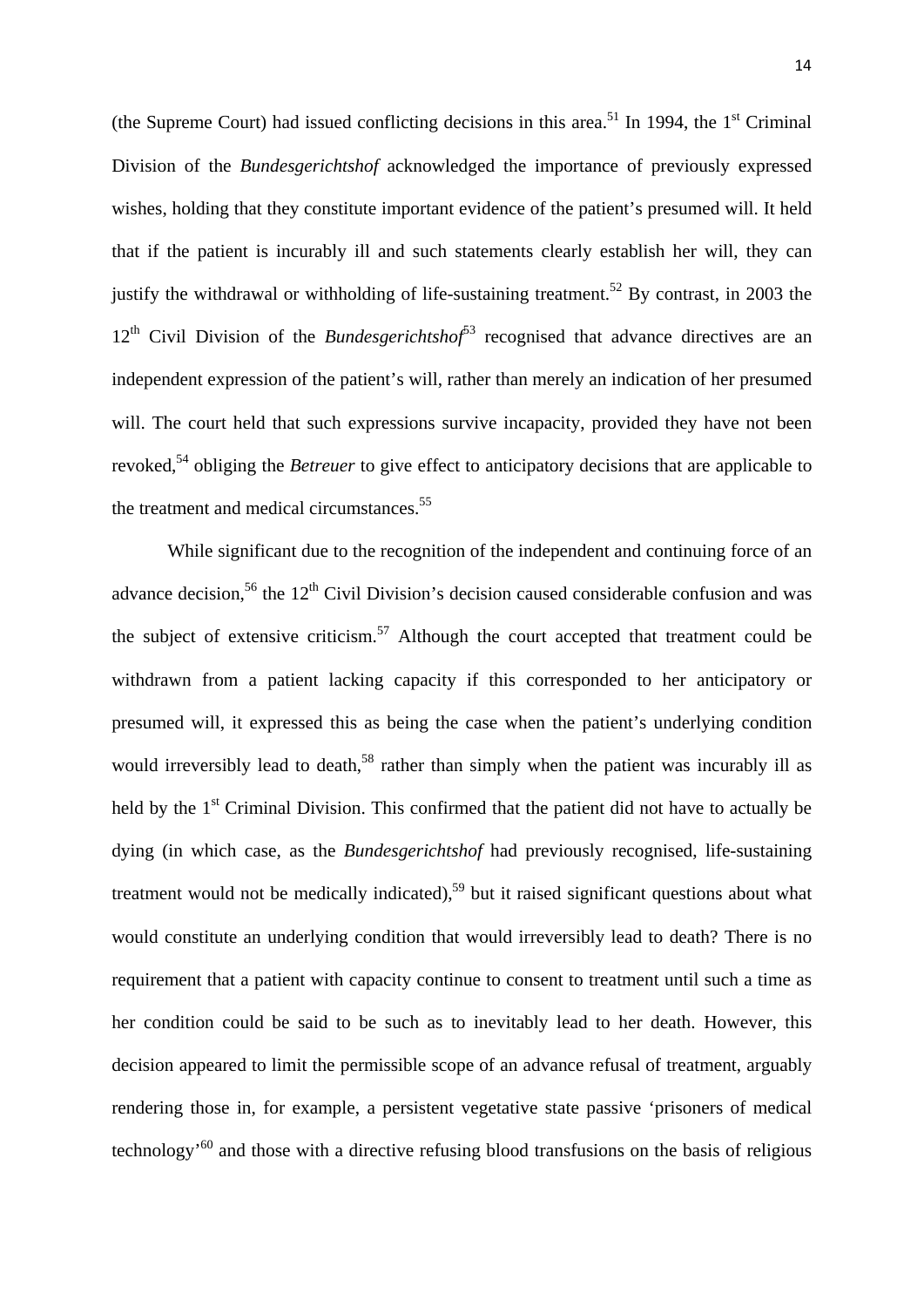beliefs liable to treatment. Additionally confusion arose concerning whether or not a *Betreuer* would need to obtain Guardianship Court approval of her decision to refuse consent to treatment on the basis of a valid and applicable advance directive. The  $1<sup>st</sup>$  Criminal Division had suggested that such a duty would exist in all cases where medically indicated treatment was to be withdrawn.<sup>61</sup> By contrast, the  $12<sup>th</sup>$  Civil Division stated that approval would only be necessary in the case of conflict between doctors and the *Betreuer* as to whether indicated treatment should be withdrawn, but recommended that legislation recognising the role of the Guardianship Court at the end of life was necessary.<sup>62</sup>

Due to the confusion created by the conflicting jurisprudence the Federal Minister for Justice established a working party 'Patient Autonomy at the End of Life' to consider whether legislation relating to advance directives was necessary; it answered in the affirmative citing a lack of legal clarity. $^{63}$  This finding was echoed by the Parliamentary Commission on Ethics in Modern Medicine which recommended that legislation was necessary to resolve the uncertainty faced by doctors, *Betreuers*, *Bevollmächtigten* and Guardianship Courts about the application of advance directives.<sup>64</sup> The path to legislation was long, but finally the German Parliament passed the  $3<sup>rd</sup>$  Law to Amend Guardianship Law in 2009, amending the provisions relating to guardianship in the BGB (German Civil Code) by providing for the binding force of advance directives therein, rather than as a separate area of law.

## **b) An examination of the new law regulating advance directives**

## **i) Initial validity and applicability**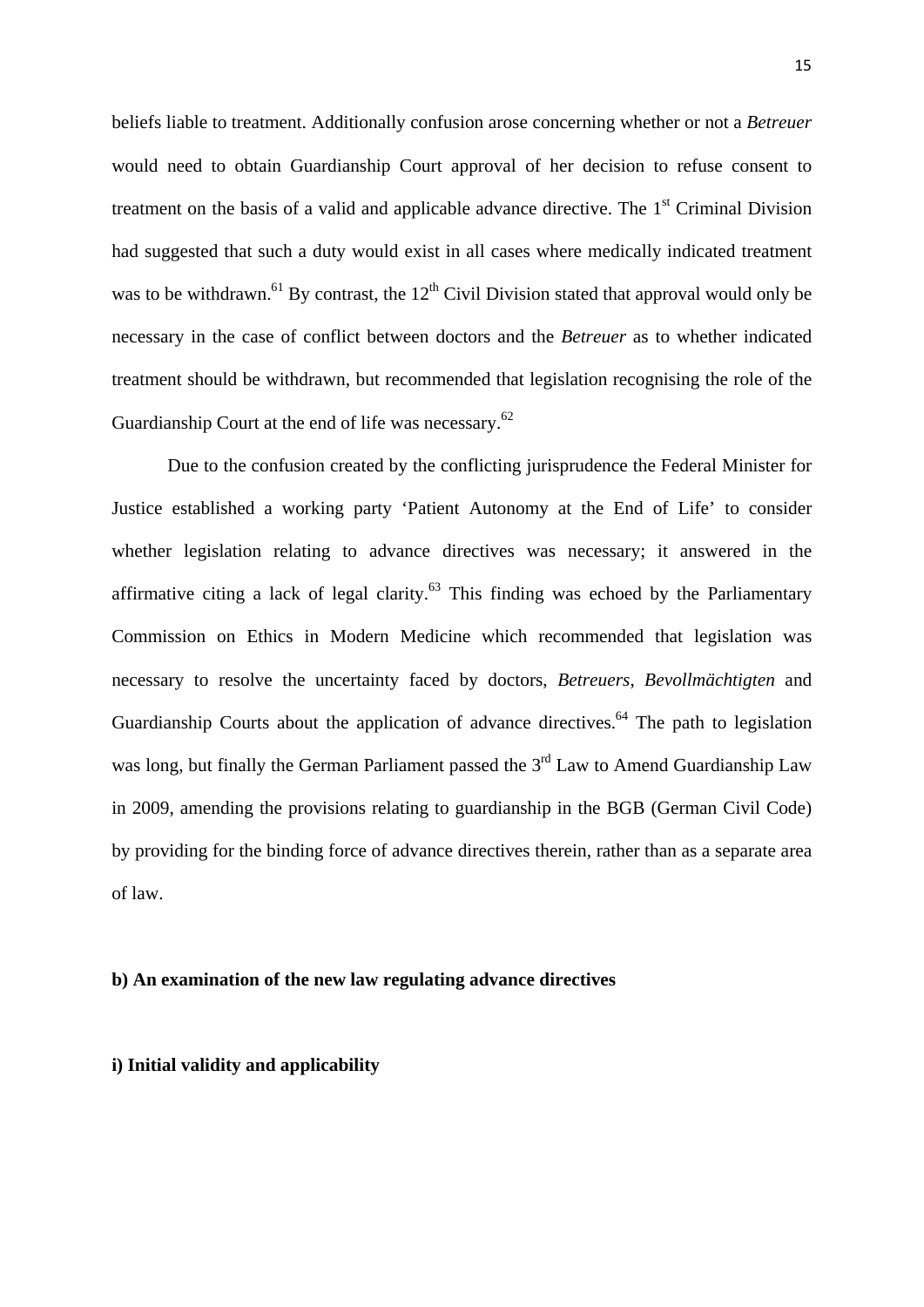§1901a I BGB, as amended, makes provision for the binding effect of valid and applicable advance directives, making it clear that only adults with capacity to consent may execute an advance directive. As the regulation of advance directives is anchored in guardianship law, it follows that only an adult can make a valid advance directive, because only an adult is capable of being placed under guardianship or appointing a *Bevollmächtigte*. However, the fact that the ability to exercise precedent autonomy is restricted to adults does mean that the wishes of even a mature minor can only be considered as part of an assessment of her presumed will and hence that her ability to exercise her constitutional right to selfdetermination is severely restricted. Capacity is, as in England, decision-specific and requires that the patient be able to understand the type, meaning and consequences, including risks, of the proposed intervention and be able to make a decision upon the basis of that understanding.<sup>65</sup>

The advance directive must consent or refuse consent to specific medical treatments, clinical investigations or medical interventions and set out the circumstances in which the decision is to take effect. Therefore, unlike the MCA, §1901a I BGB also provides for anticipatory consent. However, like the MCA the German law does not require a person drafting an advance directive to take medical advice. This is a significant omission in the German context because, under German law, a consent to medical treatment is only valid if it is sufficiently informed, or if medical advice has been rejected.<sup>66</sup> Thus, the Bill's explanatory notes recommend that medical advice should be sought, or that explicit reference should be made in the directive that the individual waived such advice.<sup>67</sup>

A permissible anticipatory decision finds its limits in the same boundaries applied to contemporaneous decisions, hence a request for active euthanasia would be invalid as killing on request is prohibited by §216 StGB (*Strafgesetzbuch*, Penal Code). Similarly, as the *Bundesgerichtshof* stressed, the limits of a patient's ability to consent are dictated by the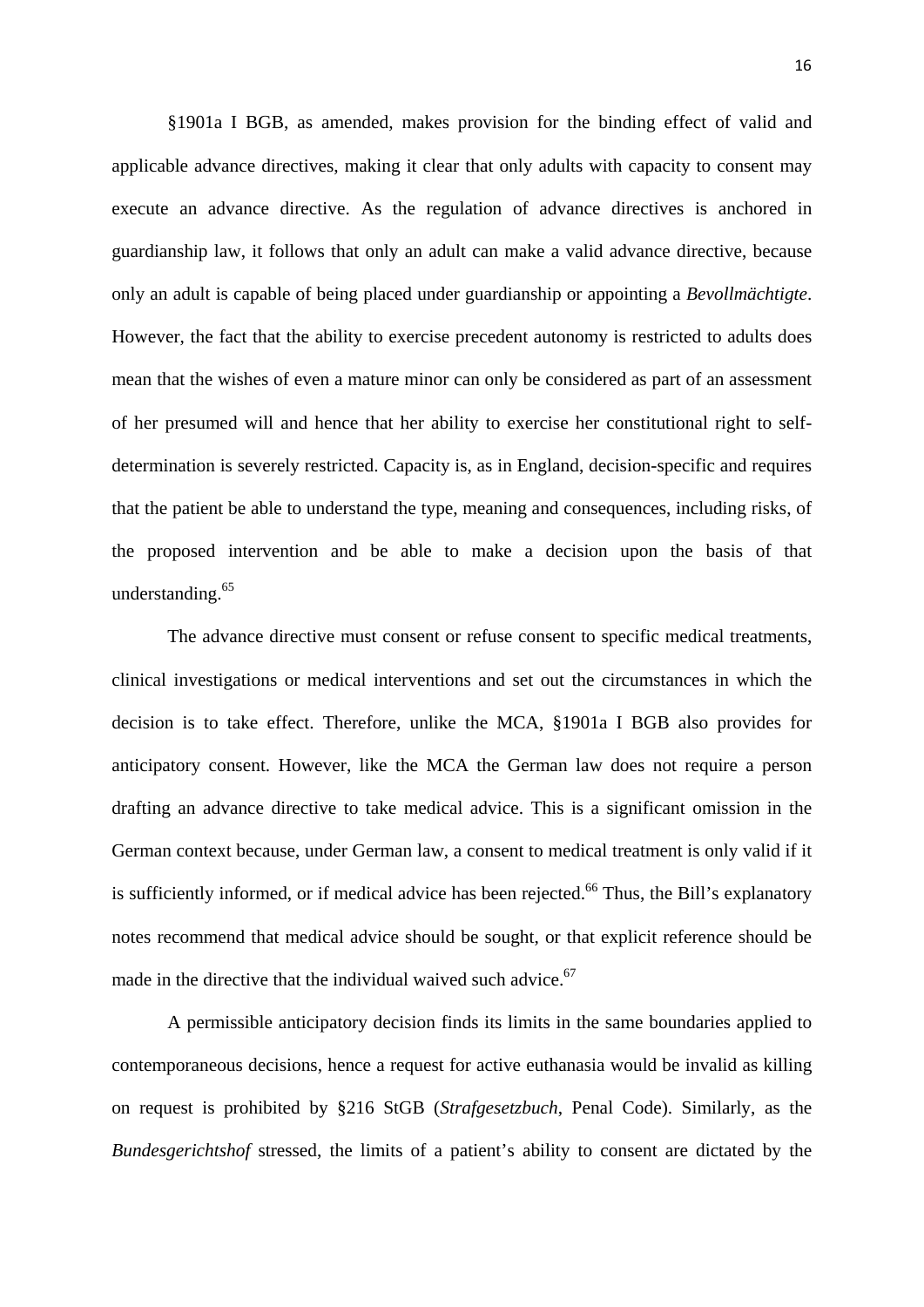doctor's assessment of what treatments and investigations are clinically indicated; if the doctor forms the view that the treatment consented to in the advance directive is not clinically indicated, the patient's consent will be irrelevant.<sup>68</sup> Therefore, as in England, an advance directive cannot be used to mandate treatment. A significant advantage of the new regulation is that it sets an end to the confusion created by the  $12<sup>th</sup>$  Civil Division of the *Bundesgerichtshof* in establishing that the validity of advance directives is not dependent upon the type or stage of the patient's illness, §1901a III BGB. This provision was introduced in conformity with the recommendation of the National Ethics Council's majority opinion<sup>69</sup> that such a limitation would impose an unacceptable restriction upon the individual's right to self-determination.

Like the approach adopted by the English courts, the *Bundesgerichtshof* had suggested that oral statements given in anticipation of incapacity would suffice,  $\frac{70}{10}$  however §1901a I BGB requires that advance directives be written. This form requirement is to be interpreted in line with the general civil law provision found in §126 I BGB, thus the advance directive need not be handwritten and a pre-prepared form may be utilised. The directive must be signed by the individual, or if that is not physically possible it must be notarised. The introduction of form requirement serves once more to underline the restricted scope of anticipatory decision-making when compared to its contemporaneous counterpart.

#### **ii) Continued validity and applicability**

The BGB as amended provides for the binding effect of an advance directive, however, it does require an incapacitated patient to have either a *Betreuer* or a *Bevollmächtigte* to assess the validity and applicability of the advance directive. If the initial requirements are fulfilled the patient's legal representative<sup>71</sup> must examine the advance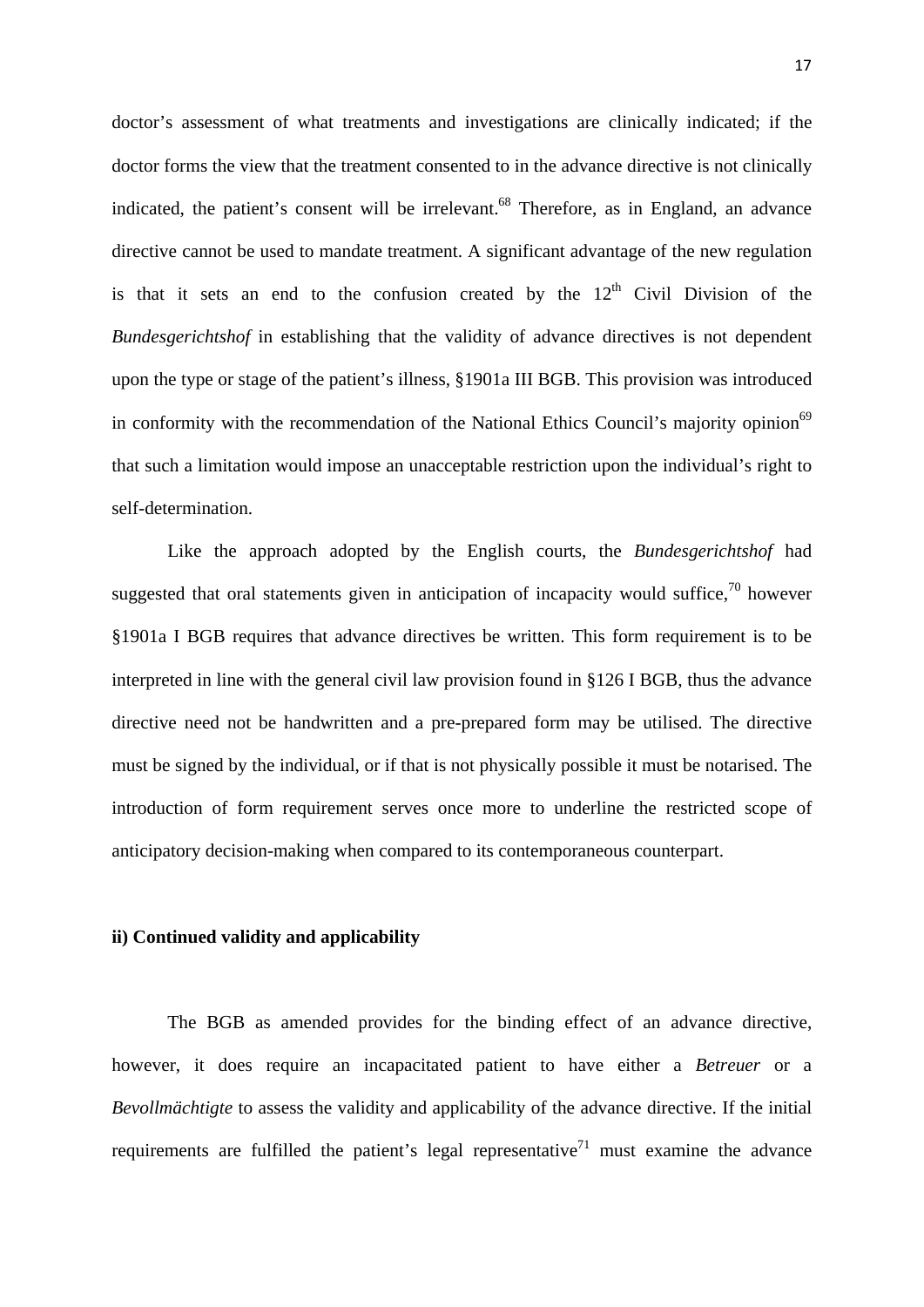directive and satisfy herself that it is applicable to the patient's current life and treatment situation and that it still represents the patient's will. In line with the jurisprudence of the *Bundesgerichtshof*,<sup>72</sup> no requirement to renew the advance directive is imposed upon the individual—she is entitled to expect her directive to remain in force unless or until she revokes it, revocation being possible at any time and in any manner, §1901a I BGB. However, the legal representative is required to assure herself that not only has the patient not revoked her advance directive, but also that the patient's life circumstances and wishes have not changed during the intervening period. This assessment will include considering concrete indications that the patient no longer wishes her advance directive to apply as well as whether the patient would have decided differently now if she were able to.

In assessing whether or not the advance directive is valid and applicable, the Act requires the legal representative to enter into a dialogue with the doctor, §1901b I BGB. As the *Bundesgerichtshof* stressed, the question of consent will only arise in relation to treatment that is clinically indicated.<sup>73</sup> §1901b I BGB recognises that the doctor's role is first to consider what treatment is clinically indicated, then to discuss with the patient's legal representative whether or not that treatment would correspond to the patient's advance directive, emphasising that a dialogue between the doctor and the legal representative is central to the legislative scheme regulating advance directives. Moreover, recognition is afforded to the wider social context of decision-making through the requirement that the legal representative consult with close friends and family of the patient in assessing the applicability and validity of the advance directive, or to clearly establish the patient's presumed will if no such directive is available, §1901b II BGB. However, this form of social control will only be possible where the consultation will not occasion considerable delay and the focus of the consultation must be to determine and give effect to the patient's anticipatory decision, not to undermine it.<sup>74</sup>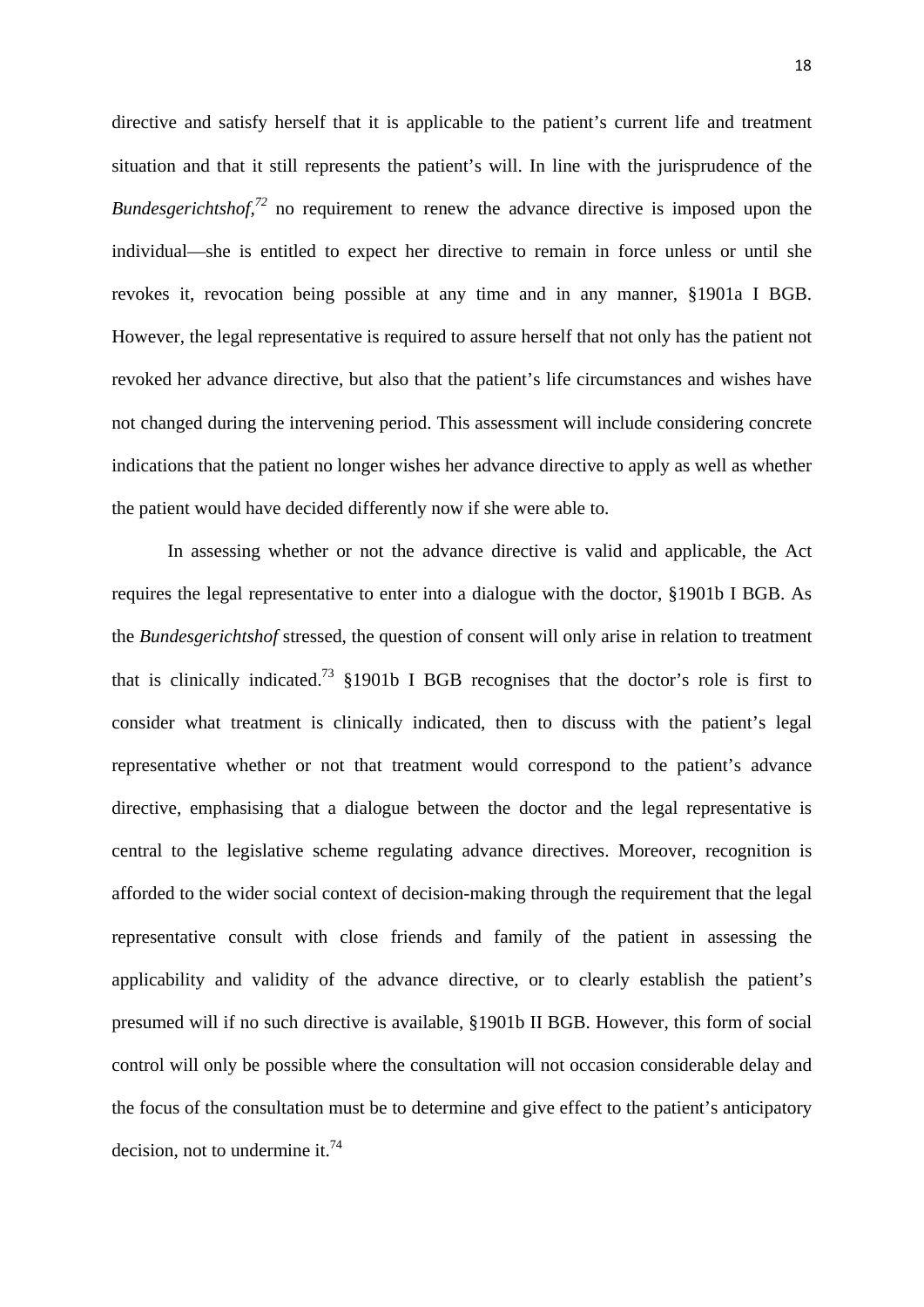If the legal representative can assure herself that the validity and applicability requirements are met, the advance directive will bind the legal representative, who is then obliged to communicate the (refusal of) consent on behalf of the patient and to implement the directive,<sup>75</sup> there is no scope for her to substitute her own decision for that of the patient.<sup>76</sup> If the directive is not applicable to the patient's current situation, it will fall to be considered by her legal representative in determining the patient's presumed will. In such cases the legal representative must refer to the (non-exhaustive) checklist contained in §1901a II BGB, considering the patient's earlier 'oral or written statements, ethical or religious convictions and other personal values' in determining whether or not to consent to treatment in accordance with the patient's presumed will. If there is no concrete evidence that the patient's presumed will would require a refusal of treatment, the legal representative should consent to medicallyindicated treatment—in case of doubt the preference for life will prevail.<sup>77</sup>

The new regulation provides clarity about when an application for approval must be made to the Guardianship Court and applies the same rules to both *Betreuers* and *Bevollmächtigten*. 78 Unlike a *Betreuer*, a *Bevollmächtigte* is generally not subject to court supervision. Thus, whilst this may provide clarity, it effects a significant deviation from the enhanced status of the *Bevollmächtigte* and raises questions of appropriateness given that a *Bevollmächtigte* is appointed by the patient herself, specifically to take the decision whether or not to consent to life-sustaining treatment on her behalf (in accordance with her advance directive or other wishes). By contrast, a *Betreuer* is appointed by the court and may not have had a relationship with the patient based upon the same level of trust. Given the significant distinction between the two types of legal representative, it is difficult to justify applying the same rules to both, $79$  particularly as the BGB does not envisage the Guardianship Court exercising oversight over all non-treatment decisions. As §1904 IV BGB makes clear, approval from the Guardianship Court need only be sought in cases of conflict between the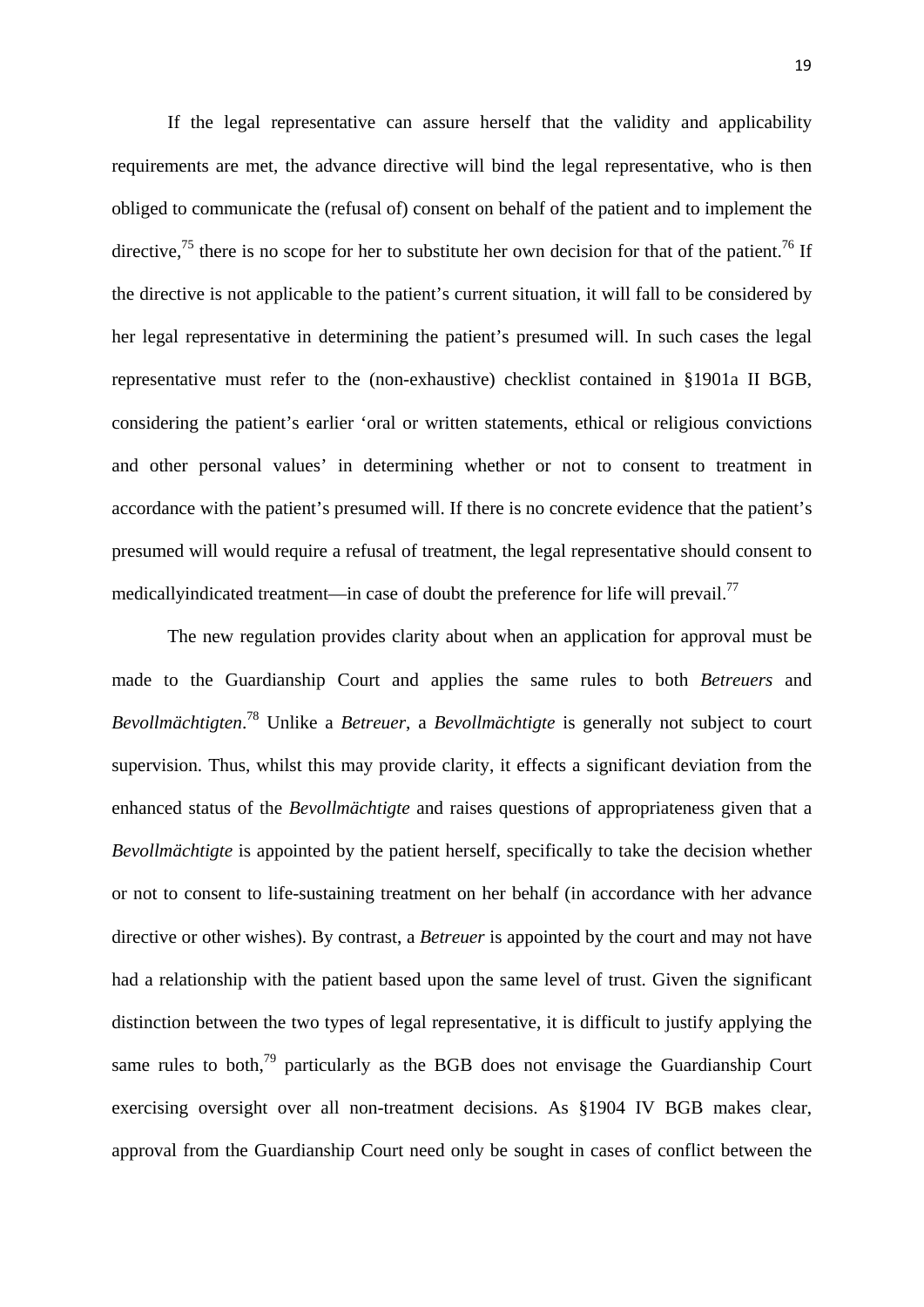doctor and legal representative. If the doctor and legal representative agree that the patient's advance directive is valid and applicable, and thus that the decision therein is binding upon them both, there is no need for court approval; the same rule applies to the presumed will as determined by the legal representative. In the case of disagreement between the doctor and the legal representative, an application must be made to the Guardianship Court for approval of the legal representative's decision. The court's role is limited to considering whether or not the legal representative's decision accurately reflects the patient's will, if so the court must approve the decision, §1904 III BGB.

The limited nature of the control function allocated to the court raises real questions given that the justification provided for court involvement does not relate to enabling a legal representative to compel a doctor to implement the patient's wishes, but rather is based on the need to protect the patient's life and right to self-determination, as outlined by the *Bundesgerichtshof* in 2003.<sup>80</sup> Nevertheless, the control instance is only required by virtue of the *dissens* between the doctor and representative, reflecting the notion that in such cases the principle of *in dubio pro vita* requires court adjudication. The explanatory notes posit that court oversight is not required where the doctor and legal representative agree on the will of the patient as the doctor and legal representative are expected to act as a check and balance upon one another and that absent a suspicion of abuse there can be no justification for such proceedings with the inevitable delay that would entail for implementing the patient's will.<sup>81</sup> This reasoning seems unconvincing—if there is a need for court involvement to protect the patient's life and right to self-determination where doctors and legal representatives disagree, that same need is not obviated simply because the two parties agree that treatment should be withdrawn or withheld. Arguably the fact that the doctor and legal representative agree about whether treatment should be provided does not mean that the representative's decision truly reflects what the patient wanted, it may reflect their own subjective values of the sufficiency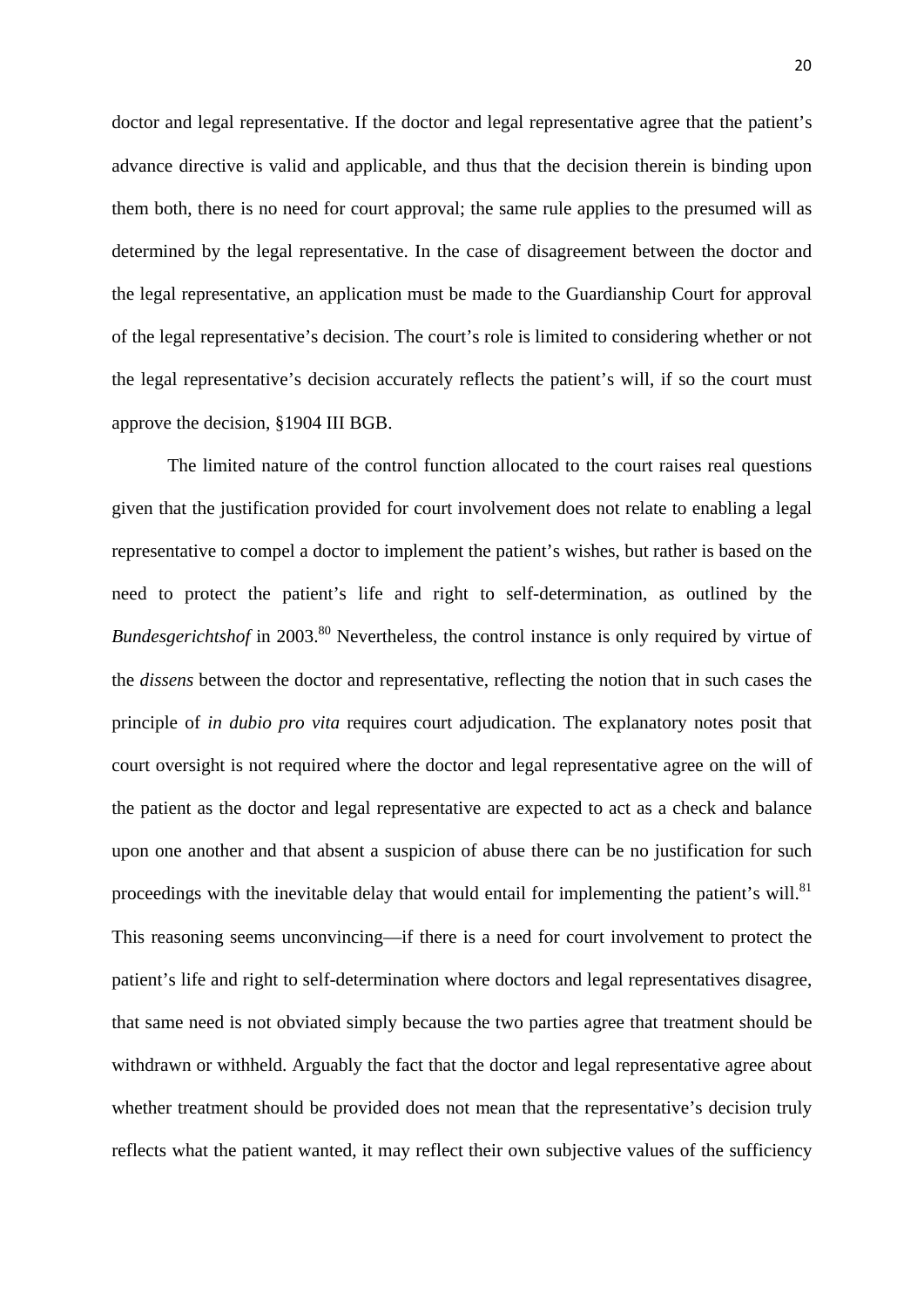of the patient's quality of life. However the restriction of mandatory court oversight to cases of disagreement reflects a pragmatic attempt to balance the need for protection of life against the needs to facilitate precedent autonomy without undue delay and to avoid overburdening the Guardianship Courts. Moreover, the required involvement of family and close friends in the dialogue to establish what the patient would have wanted should introduce an additional control measure into the process and it remains possible for third parties who suspect abuse to petition the Guardianship Court to review the legal representative's decision to refuse treatment.82 Indeed a secondary function of the Guardianship Court would appear to be to legitimise the legal representative's decision, safeguarding her from potential criminal proceedings in respect of the decision, and to provide clarity and legal certainty for the medical personnel required to withdraw or withhold the life-sustaining treatment.<sup>83</sup>

The  $3<sup>rd</sup>$  Law to Amend Guardianship Law has clarified many of the existing concerns relating to the applicability and effect of advance directives. It is now clear that an advance directive can contain a valid refusal of life-sustaining treatment, regardless of whether the patient is suffering from an irreversible condition that will lead to death. However, questions remain about how specific the advance directive must be and about when it will apply. A key feature of the German regulatory response to the problems arising from advance directives is that the patient's legal representative acting together with the doctor, rather than the doctor alone, must determine the applicability of the advance directive, ensuring that the interpretation of the advance directive, or indeed the patient's presumed will, is not simply delegated to the attending doctor as in England.

# 3) **Austria**<sup>84</sup>

### **a) Background to the Act**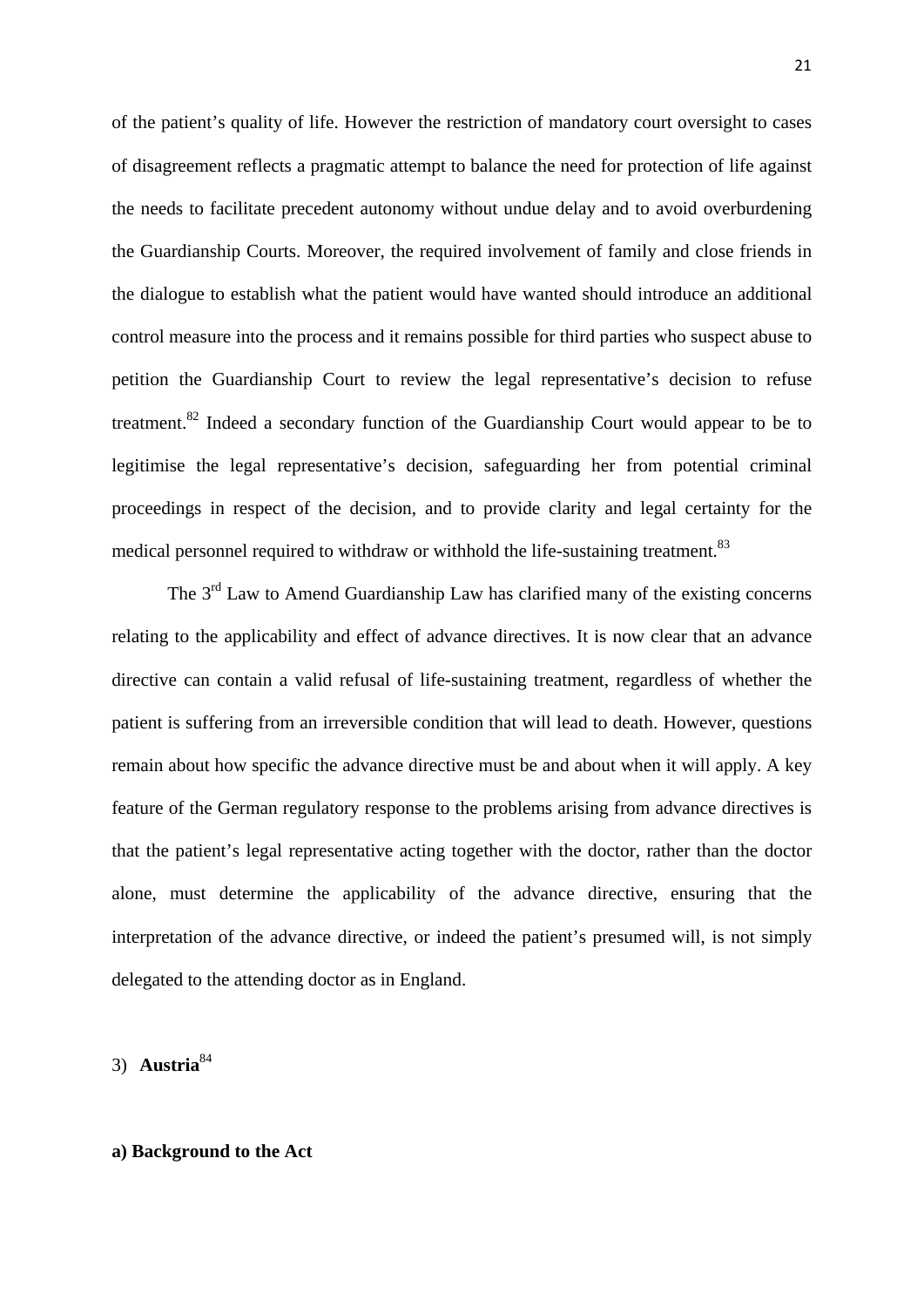In Austria, just as in England and Germany, a sufficiently informed consent is a prerequisite to lawful medical treatment and a patient may refuse consent to treatment, including life-sustaining treatment.<sup>85</sup> However, unlike the other two jurisdictions under consideration, the Austrian Penal Code contains a specific offence of providing unauthorised treatment that will be committed by a doctor who treats a patient without consent, absent an emergency situation, even if that treatment accords with professional standards.<sup>86</sup> Therefore, treatment provided without a valid consent will constitute a crime, but it is a crime with a significant difference—§110 III ÖStGB states that the accused is only to be prosecuted at the behest of the patient who was treated without consent. Thus, if the patient dies no prosecution can be brought and, if she survives, she (or her legal representative acting on her behalf) must instigate proceedings within six weeks of becoming aware of the unauthorised treatment. This renders the offence almost meaningless, at least in terms of likely prosecution. Furthermore, unlike the position in England and Germany, no action will lie for battery (§88 ÖStGB) in the case of non-consensual indicated treatment, unless the treatment was not provided in accordance with professional standards.<sup>87</sup>

The *Patientenverfügungs-Gesetz* (PatVG) is a single issue Act, regulating only advance directives. Prior to the Act, advance directives were specifically addressed by two separate pieces of legislation.  $$10$  VII KAKu $G^{88}$  imposed a duty upon medical institutions to document a patient's advance directive refusing specific medical treatment in her medical notes, so that in the case of future incapacity account *could* be taken of those wishes. Similarly, Art.18 Patients' Charter stated that patients have the right to make anticipatory refusals of consent so that future medical decisions *can* take account of such wishes as far as possible.89 Therefore, medical institutions were required to document advance directives and to take them into account, but they were not required to follow them. There was also no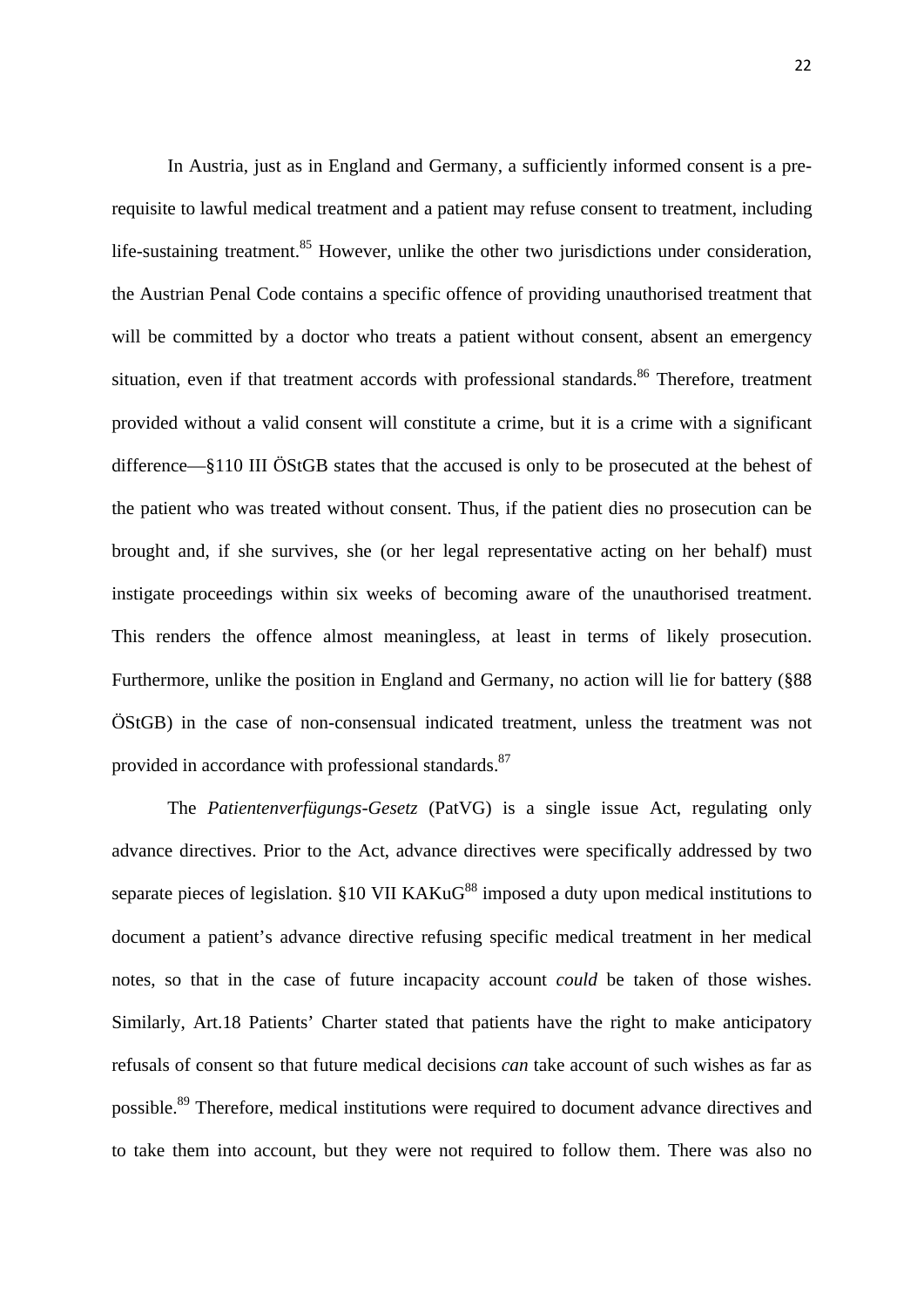substantial judicial authority to support the binding effect of advance directives. The only Austrian Supreme Court decision<sup>90</sup> to consider advance directives did so in the context of a psychiatric directive and did not consider the possible binding effect of a directive as the individual concerned had clearly not had the requisite capacity to complete the directive, enabling the court to leave the question of the validity and impact of anticipatory decisionmaking for another day. Thus, prior to the PatVG there was no clarity about whether advance directives might be capable of binding doctors, or whether they were simply an indication of the patient's presumed will. The PatVG established a two-tier system of advance directives, with varying requirements.<sup>91</sup> At one end of the scale, the binding directive comes at a high price (in the literal sense), with mandatory legal and medical counselling, form and renewal requirements; by contrast much less stringent requirements are imposed upon what is termed a directive to be considered.

#### **b) An examination of the new law regulating advance directives**

#### **i) Initial validity and applicability**

Some general provisions apply to both forms of directive, the most important of which is that the patient must have capacity at the time of making the advance directive. Just as in England and Germany, there is a general presumption of capacity, which may be rebutted, and capacity is decision-specific.<sup>92</sup> The PatVG does not define capacity, but does refer to the individual requiring both '*Einsichts-*' (understanding) and '*Urteils-*' (judgement) capacity—the capacity standard applicable to medical treatment in both Germany and Austria. Thus, as in England and Germany, in order to have capacity the patient must be able to understand the type, meaning and consequences, including risks, of the proposed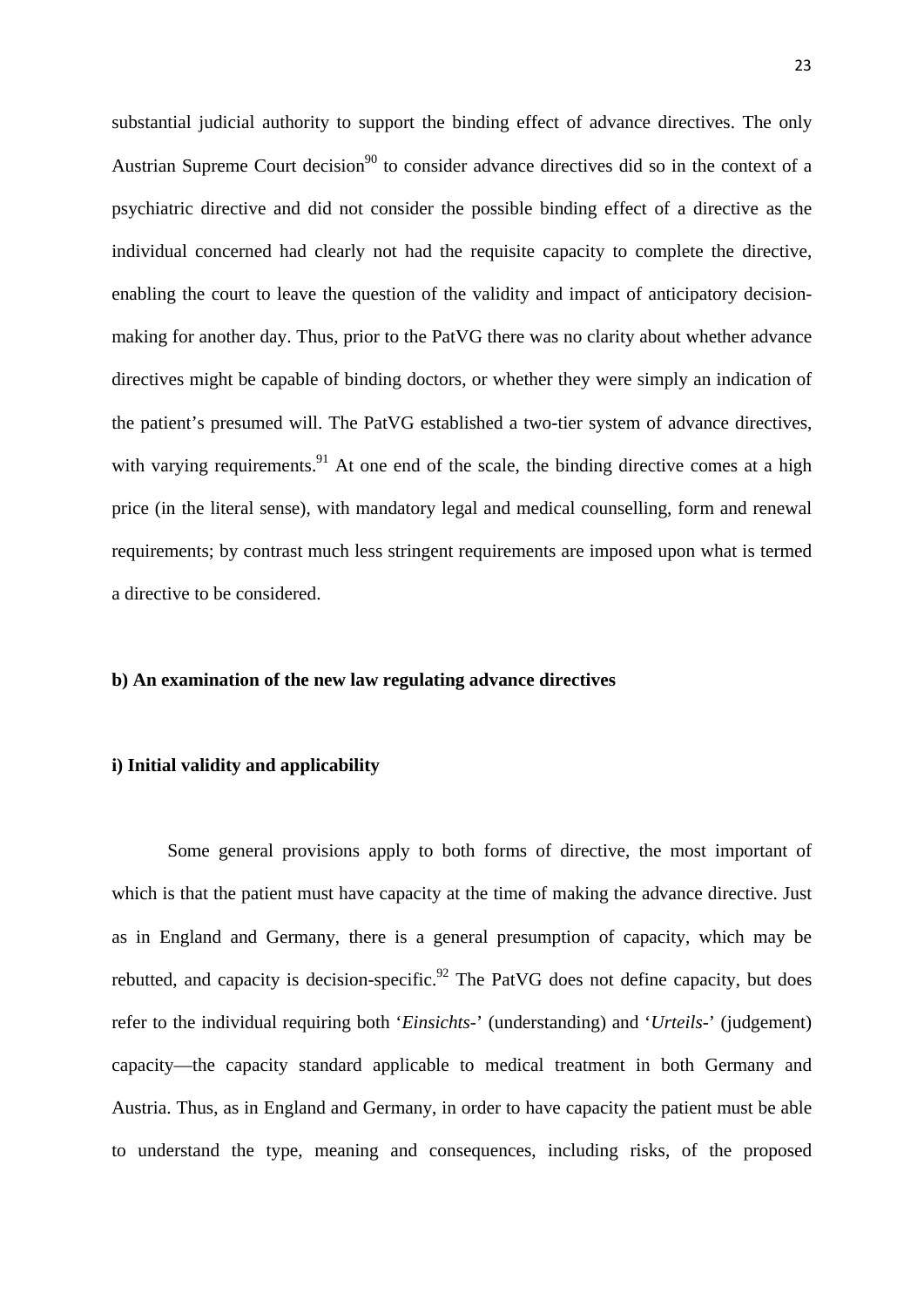intervention and be able to make a decision upon the basis of that understanding.<sup>93</sup> However, in contrast to the German and English provisions, the PatVG does not limit the ability to execute an advance directive to adults, reflecting the general Austrian legal position of children in relation to consent to medical treatment. As the Austrian Civil Code (ABGB) recognises, in the case of a minor with the necessary capacity only she can consent to medical treatment and capacity is to be assumed in the case of mature minors.  $94$  In practice, this means that a minor can consent, or indeed refuse consent to medical treatment from the age of fourteen. A holder of parental responsibility may override a minor's consent to treatment, but there is no equivalent provision for overriding a refusal of treatment.<sup>95</sup> Thus, a minor will be able to execute a binding advance directive, subject to fulfilling the other statutory requirements. Moreover, if the child has been certified as having capacity by a doctor during the mandatory medical advice session discussed below, it will not be possible to rebut the presumption of capacity set out in  $§146c$  I ABGB.<sup>96</sup>

In line with the earlier statutory provisions, §2 I PatVG makes it clear that advance directives can consist only of advance refusals of medical care. An individual may include a statement of wishes regarding treatment she would like within her directive, but such positive wishes will only be relevant to any consideration of her presumed will, they will have no binding effect. Therefore, in common with the English legal position, the Austrian Act does not permit patients to give a binding anticipatory consent to treatment, rather patients are limited to refusing clinically indicated medical care. Although an advance directive may include a refusal of life-sustaining treatment, the Austrian Parliament stressed that the PatVG was not the first step to legalising active euthanasia, indeed the Act specifically excludes the validity of advance directives that are contrary to criminal law.<sup>97</sup>

If an individual wishes her advance directive to be binding, significant requirements must be met. Firstly, the medical care refused must be described in concrete terms, or must be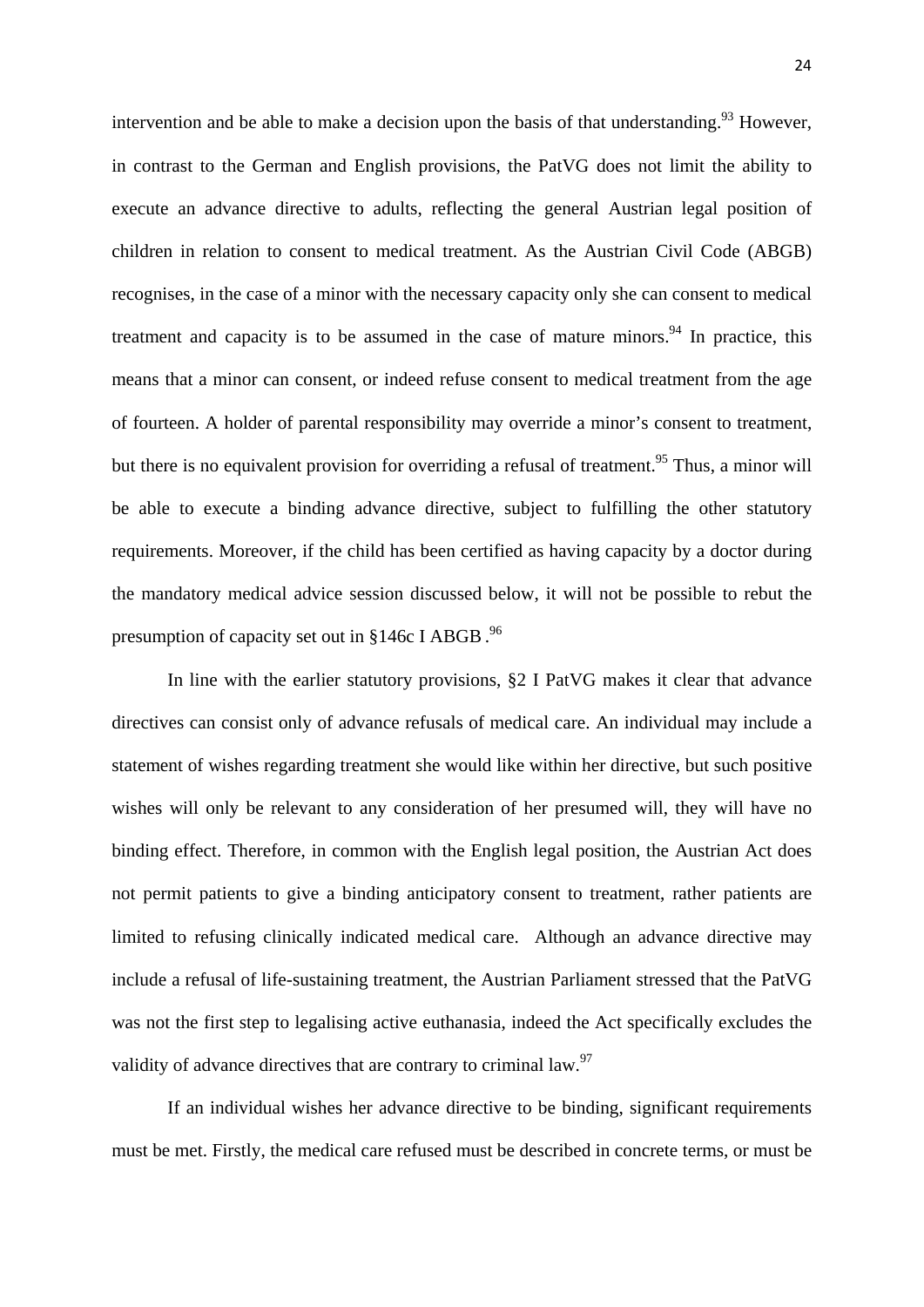clear from the context of the directive as a whole.<sup>98</sup> The explanatory notes recognise that it would be unrealistic to expect individuals to draw up a comprehensive list of all possible forms of medical care that they would like to refuse, however the notes do stress that general refusals, for example of artificial means to prolong life, will not suffice.<sup>99</sup> Moreover, §5 PatVG requires that the refusal of medical care be fully informed. This is achieved via mandatory medical advice, whereby a doctor is required to comprehensively inform the patient about the nature and consequences of her advance directive. As the explanatory notes make clear, this is not limited to discussing the effect of refusing a particular treatment, but should also include a discussion of the alternatives.<sup>100</sup> Therefore, by requiring patients to partake of comprehensive medical advice, the Act aims to ensure that binding directives are clear and based on a sound knowledge of the medical situations which may arise. Nevertheless, it is questionable whether comprehensive medical advice is appropriate, or indeed even possible, where the patient is healthy and not suffering from a particular disease with a known prognosis. Similarly, a Jehovah's Witness who wishes to create a binding advance directive refusing blood and blood products in all circumstances is unlikely to require comprehensive medical information about the consequences of this choice. This requirement represents an important distinction from contemporaneous refusals of treatment which may be given without medical advice–whereas the validity of a contemporary consent to treatment will depend upon it being sufficiently informed, no such a requirement is applied to contemporaneous refusals of consent.<sup>101</sup> Thus, as Memmer contends what is generally regarded as a *right* to be informed, has been transformed into a *duty* to be informed in the context of advance directives.102 It may be argued that the mandatory medical advice will improve the quality of anticipatory decision-making, but it is important to note that the provision of this mandatory medical advice and certification will not constitute normal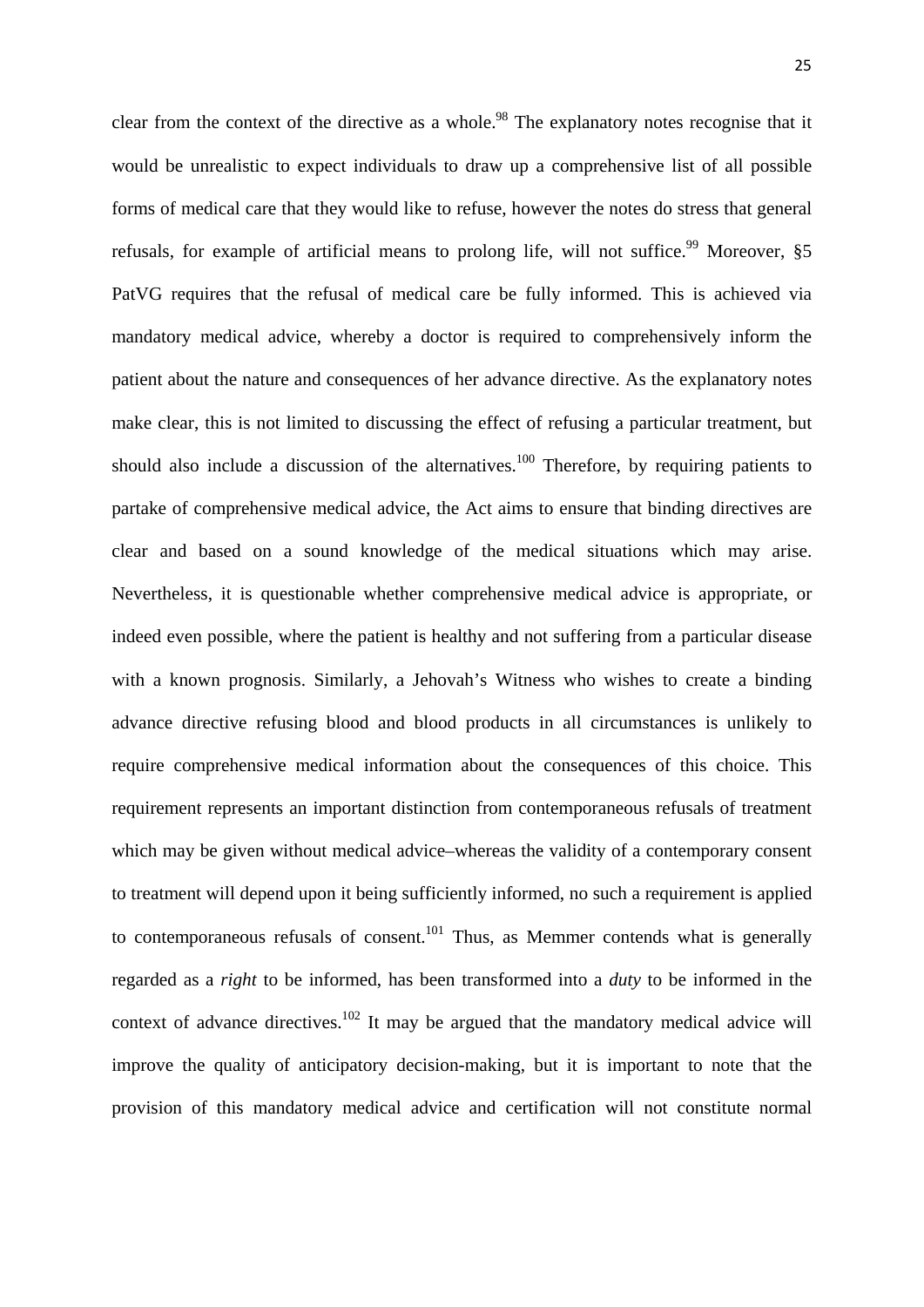medical services and will therefore not be covered by health insurance, hence patients are required to pay for this 'service' as a necessary step to creating a binding advance directive.

In the course of the medical advice, the doctor must not only ensure that the patient's anticipatory refusal is informed, she must also both certify that the patient has correctly understood the consequences of her directive and set out the reasons why the patient's understanding is considered correct. Consequently, whereas a contemporaneous refusal of treatment can be given for any reason, or indeed for no specified reason, an anticipatory refusal will require justification. §5 PatVG refers to such reasons as being 'perhaps because they draw upon a treatment connected to an earlier or current illness of the patient or one of her close relatives.' The explanatory notes repeat this formulation, but suggest that other justifications could be based on lengthy professional experience of particular clinical conditions which enable a patient to say that she would not want a particular treatment, or refusals based on religious views.<sup>103</sup> Therefore it is clear that, in contrast to the rules pertaining to contemporaneous decisions, the patient must explain why she does not want to receive a particular treatment and that the doctor must be satisfied that those reasons are sufficient to ground a valid refusal. This highlights the difference between contemporaneous and anticipatory decision-making and suggests that the doctor may have a role in determining what constitutes an appropriate reason for refusing treatment. In addition, the doctor must certify that the patient has the necessary capacity to execute an advance directive. This represents a key benefit introduced by the Austrian Act obviating the need for the attending doctor to consider whether or not the patient had the requisite capacity to refuse medical care at the time of drafting, an assessment which is likely to prove problematic in both Germany and England.

In addition to the mandatory medical advice, the Act compels a patient to receive legal instruction<sup>104</sup> about the consequences of her directive and the possibility of revocation;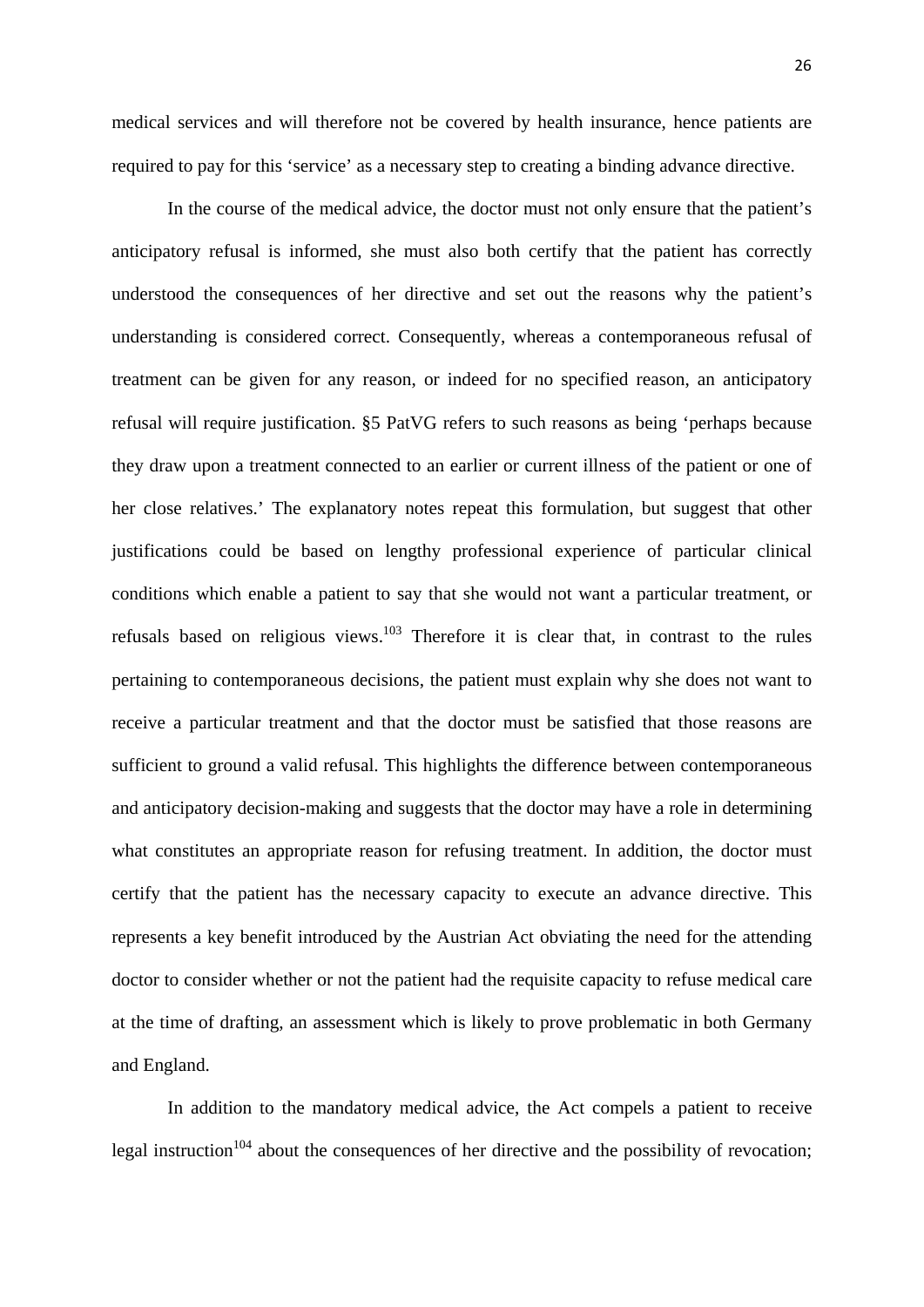and requires that the directive must be in a written format and signed and dated in the presence of a legal adviser following such instruction. A simple reading of §6 PatVG would suggest that the instruction provided will be purely legal, but the explanatory notes make it clear that the distinction between legal and medical advice is somewhat blurred. Recognising that advance directives will always require interpretation, the explanatory notes state that the purpose of the legal advice is firstly to ensure that the directive is clear and corresponds to the Act's requirements; and secondly to provide information about the legal consequences of the directive for the patient, namely that the directive will usually be binding upon the doctor even if the patient will die as a result of an anticipatory refusal of medically indicated lifesustaining treatment. Moreover, the instruction should include discussion of the possibility of creating a non-binding directive.<sup>105</sup>

Whilst information concerning the legal consequences of a directive can legitimately be provided by a legal adviser, it is difficult to see why legal advice is required to ensure clarity of expression in the directive itself—surely that is a matter for the medical advice session, where the doctor could reasonably expect to clarify the meaning of terms used and the implications thereof. As Bernat correctly notes, if a person is in need of clarification regarding the consequences of her advance directive, it is difficult to suggest that she has the requisite understanding to make it in the first place!<sup>106</sup> Given the cost involved in obtaining legal instruction, provision is made in the Act for that instruction to be provided not only by a lawyer or notary, but also by a legally trained employee of the regional patients' ombudsmen, some of which provide such legal advice free of charge. However, if the patient is physically unable to sign the advance directive it will need to be notarised in accordance with §886 ABGB, and if the patient wishes to combine her advance directive with a Lasting Power of Attorney with the power to refuse life-sustaining treatment it can only be created by a notary or a lawyer (§284f III ABGB), inevitably incurring legal fees. The legal adviser must certify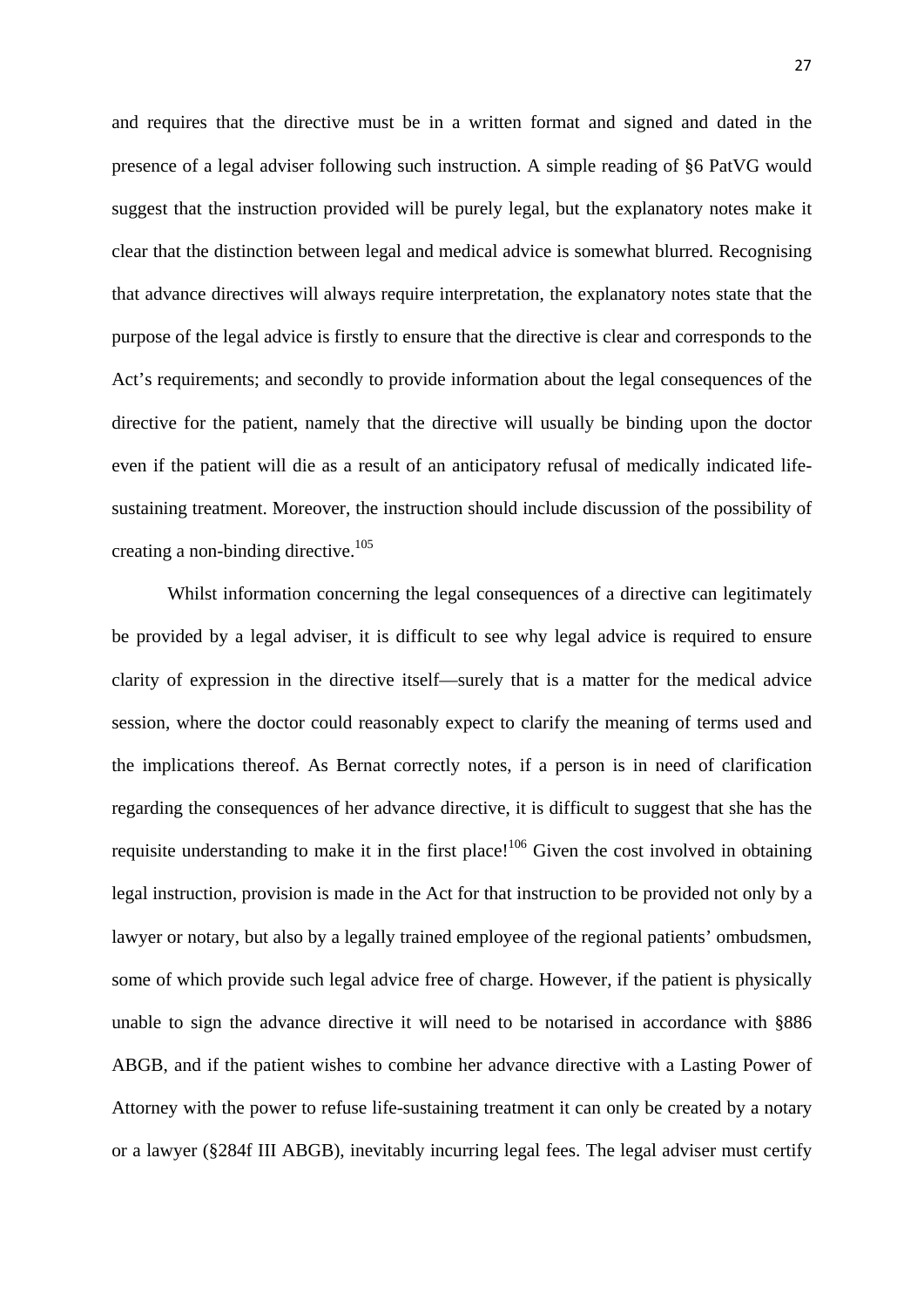on the directive, or in an appendix thereto, that the legal instruction has taken place, but is not required to confirm the individual's capacity, that is a matter reserved for the doctor providing the medical advice/information.

#### **ii) Continued validity and applicability**

As the legal adviser must make clear to the patient during the legal instruction required for a binding directive,  $107$  a patient may revoke a directive at any time and in any manner, §10 II PatVG. According to the explanatory notes, in an exception to the general law relating to declarations of will, capacity will not be required to revoke an advance directive.<sup>108</sup> The notes provide no explanation of why an exception to the general civil law rules applies to the case of advance directives, and the Act itself makes no reference to such an exception. Given that capacity is required to create an advance directive, it is submitted that the patient will need at least a very limited degree of capacity in order to revoke her advance directive, particularly if it is categorised as a binding directive.<sup>109</sup> Indeed, the Federal Ministry of Health's guidelines for doctors concerning the creation and use of advance directives state that full capacity in the sense of capacity to understand and make judgements based upon that understanding is not required, but that 'a certain—even if only limited capacity to make decisions' will be necessary for an effective revocation.<sup>110</sup>

The fact that the advance directive must be signed and dated by the patient in the presence of her legal adviser is important because the validity of advance directives is timelimited. According to §7 PatVG, the binding effect of an advance directive will automatically expire five years after it was executed, the only exception being where the patient has lost the capacity to renew the directive during that timeframe. A directive may be renewed after five years. It may also be amended before the expiration of that time period, in which case the five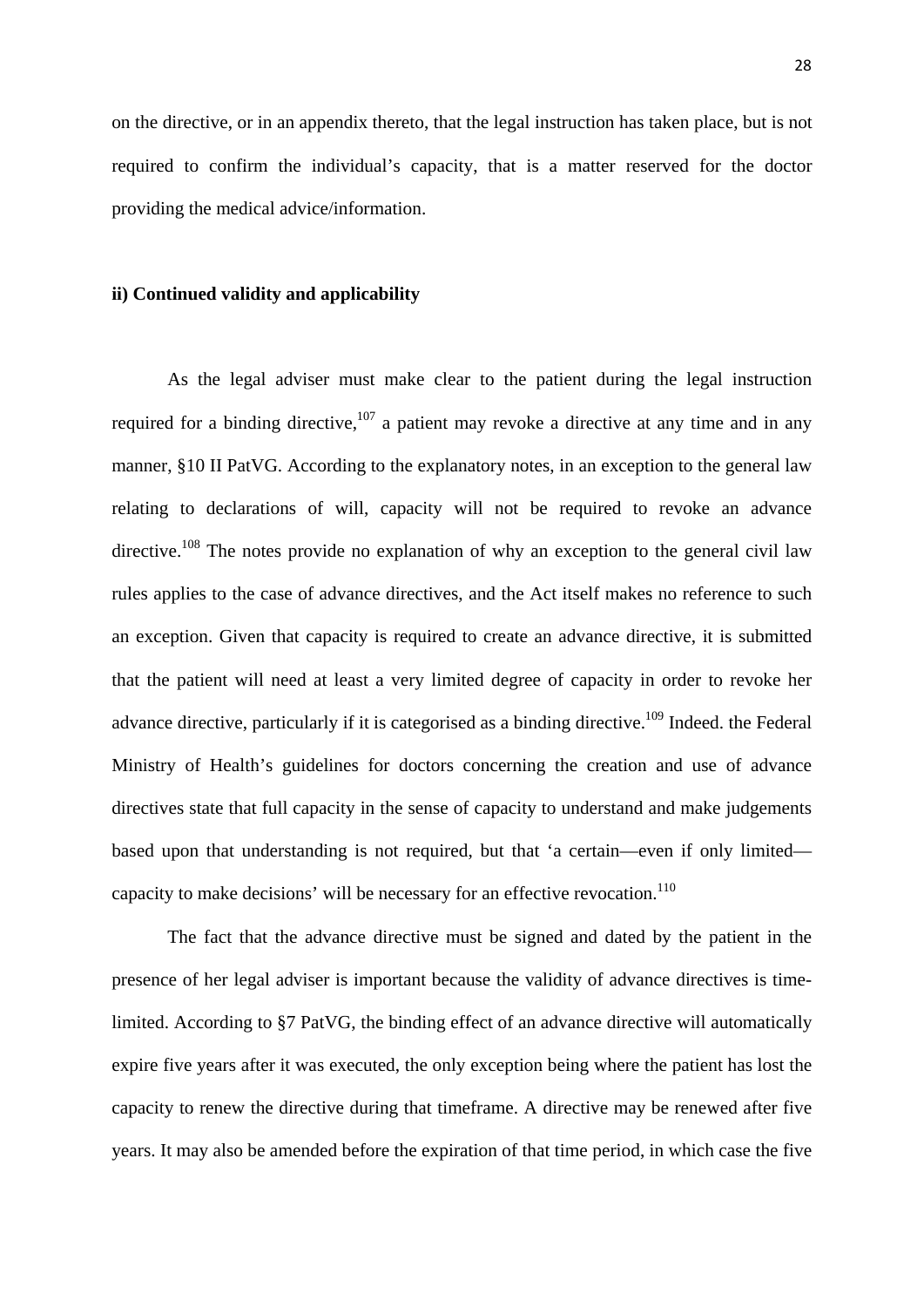year term will restart. Any renewal or amendment will require the patient to complete all the formal steps required to execute a binding directive anew, including obtaining medical advice and legal instruction and paying the corresponding fees once again.

A common theme in the literature recognises that advance directives may fail to continue to represent the patient's wishes on the basis of gains in medical science which occur after the directive was written and that a person's values, and indeed the importance one attaches to those values, may change over time. This clearly influenced the Austrian legislature and as the explanatory notes suggest, the fact that renewal is required within five years enables the doctor to make the individual aware of relevant advances in medical science and new treatment alternatives. Whilst medical advances may justify the need for renewal, and making renewal contingent upon medical advice, they do not appear to justify the need for further legal instruction upon the consequences of an advance directive. Moreover, §10 II PatVG specifically states that an advance directive will be invalid if significant changes in medical science occur after the directive has been created. This is clearly intended to exclude the binding force of directives where the medical advice provided could not consider medical advances that have occurred in the intervening period, thus the requirement to renew every five years cannot be based solely on the need for a directive to reflect the current standing of medical science. Worryingly, the fact that both medical and legal advice must be sought prior to the amendment of an existing directive, may in fact lead to directives not reflecting the patient's wishes, simply because the additional cost may act as a disincentive to making what may be a relatively minor amendment.

Any advance directive that does not fulfil *all* of the above criteria will not be binding, rather it will be classified as a 'consider-able'111 directive and will merely fall to be considered in the determination of the patient's presumed will.<sup>112</sup> Nevertheless, as §9 PatVG makes clear, a directive that should be considered, but that is not binding, is not worthless,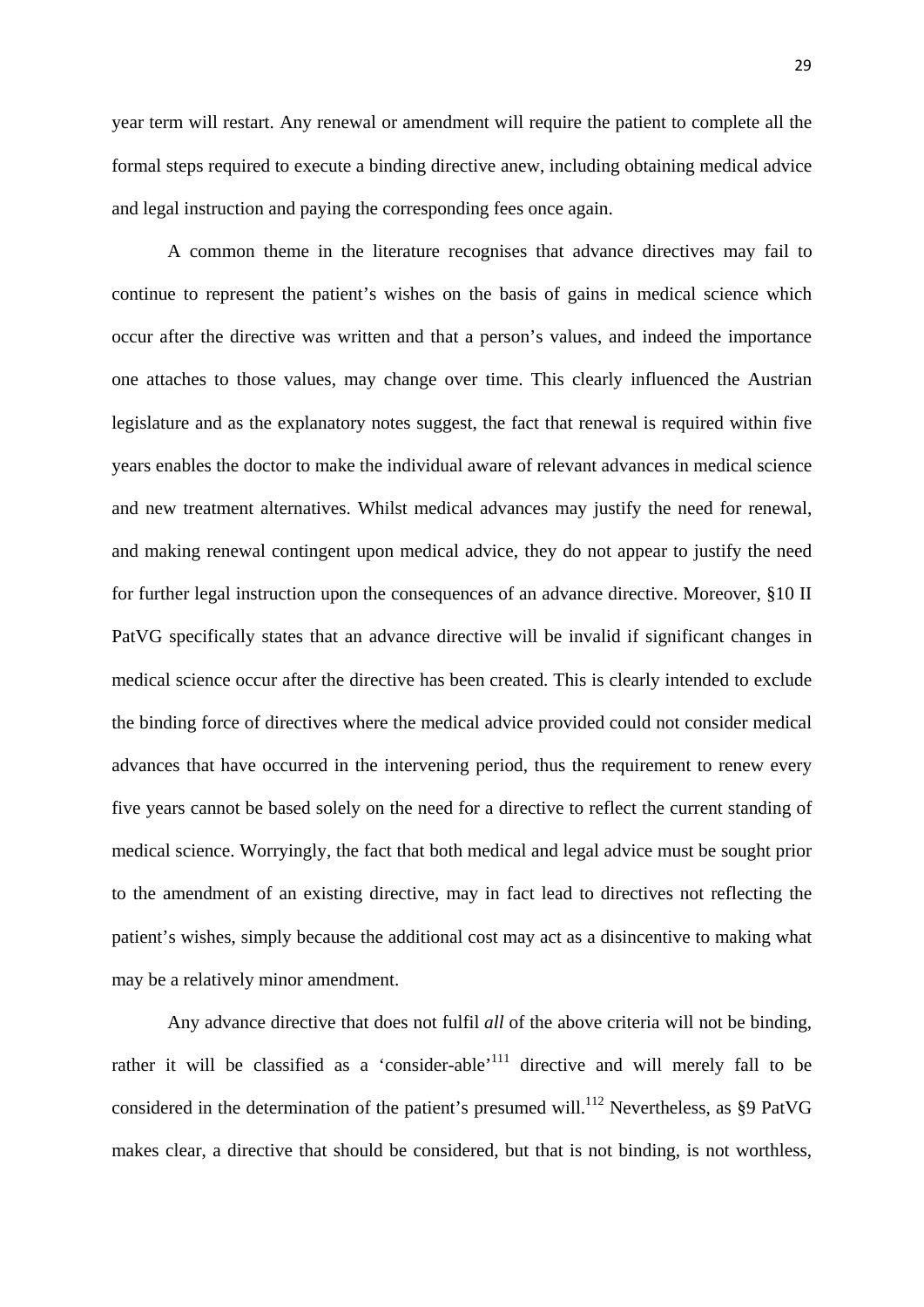rather its degree of influence is dependent upon the extent to which it complies with the requirements of a binding directive. Therefore, if a patient's directive has lapsed due to nonrenewal within the proscribed five year period, but that time limit has only just passed, a now 'consider-able' directive will have significant influence upon the determination of the patient's will, in fact it would perhaps best be described as being 'almost binding'! However, the fewer of the procedural requirements that are abided by in a 'consider-able' directive, the less influence it will have. Consequently a directive issued without medical or legal advice may have only a limited impact upon the determination of a patient's presumed will where it is simply one of the factors to be considered.

Where a valid and applicable binding directive exists, doctors will be bound by that directive and a guardian cannot be appointed to make the decision in place of the patient,  $^{113}$ rather the doctor should simply implement the refusal as a binding and effective expression of the patient's will. Without a valid and applicable binding directive a guardian must be appointed by the court<sup>114</sup> and must consent or refuse consent to treatment on behalf of the patient. The guardian must determine the patient's presumed will and 'consider-able' directives will constitute important evidence of what the patient is likely to have wanted. However, the guardian is required to promote the patient's welfare<sup>115</sup> and a difficult arises where the patient's current interests conflict with her previously expressed wishes. It is conceivable that a non-binding, but 'consider-able' refusal of life-sustaining treatment could be overridden by the guardian on the basis of promoting the patient's current welfare.<sup>116</sup> In such a case, as the treatment will have serious implications for the patient's bodily integrity, the guardian will be required to gain court approval of her consent to treatment, §283 II ABGB, although somewhat surprisingly there is no corresponding requirement of court approval for a refusal to consent to life-sustaining treatment.<sup>117</sup>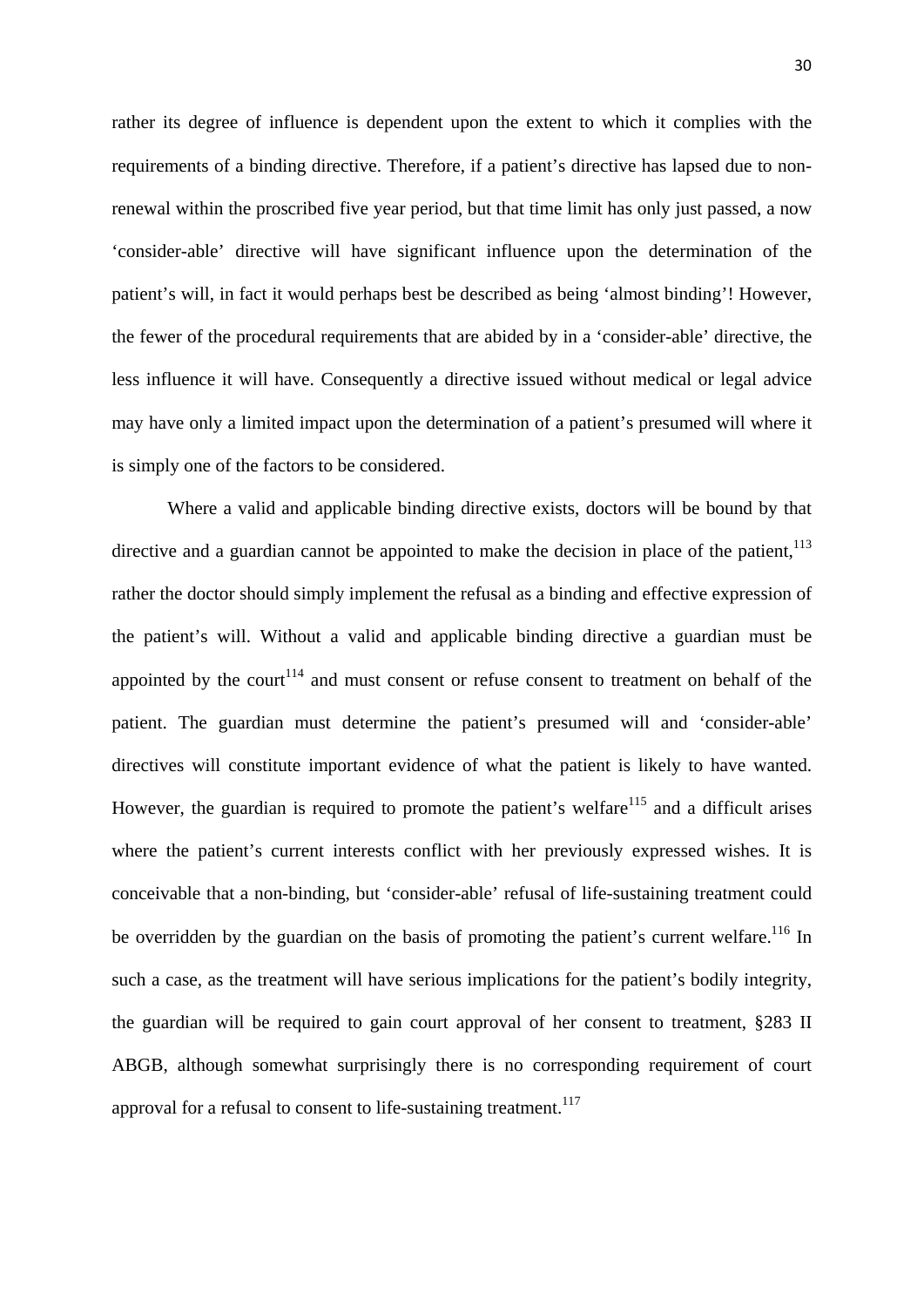In summary, the Austrian Act provides individuals with capacity with the opportunity to execute a binding advance directive, but the vast majority of advance directives will, due to the fact they have to anticipate the unknown, fail to meet the specificity requirement and so inevitably be classified as directives that must merely be considered as part of the patient's presumed will rather than binding directives. The Act adopts a very conservative and essentially paternalistic approach to anticipatory decision-making—advance refusals will only be binding if the individual has had the consequences of her decisions explained to her by both a doctor and a lawyer. The patient is, therefore, infantilised and treated as in need of protection from her own ill-thought out decisions. A further criticism of the Austrian Act is that it prioritises form over content, with binding effect only being awarded to those advance directives that meet the tri-requirements of information, form and time limit. However the binding directive comes at a high price, with figures of up to 800 Euros being quoted for the medical and legal advice, $118$  raising serious questions about social justice and rendering the ability to make a binding advance directive a privilege rather than a right.

# **II COMPARATIVE REFLECTIONS<sup>119</sup>**

Each of the three jurisdictions recognise the right of an adult patient with capacity to refuse medical treatment, including life-sustaining medical treatment, but in enacting legislation to extend that right of refusal to anticipatory decisions the three jurisdictions have had to confront the problem of how to balance the sanctity of life and the right to selfdetermination without undermining the utility of advance directives. In seeking to achieve that balance the three Acts adopt different mechanisms. . The English Act sets out a minimal regulatory framework, leaving the attending doctor to determine whether or not the patient's advance decision is valid and applicable. At the other end of the scale, the Austrian Act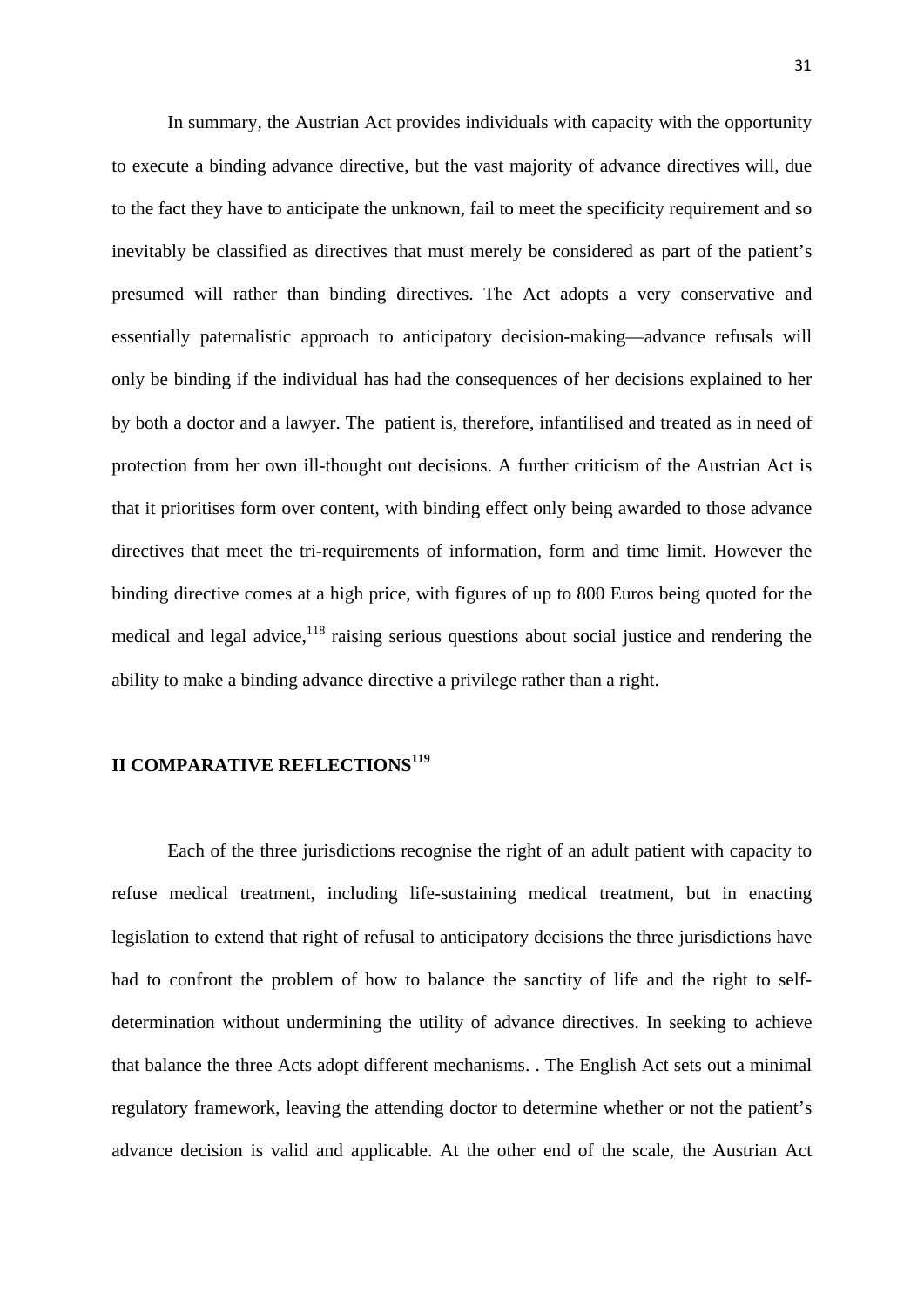adopts a very detailed approach imposing stringent pre-requisites upon the creation of a binding advance directive. This significantly reduces the scope for the resultant advance directive to be considered invalid or inapplicable, but simultaneously severely restricts an individual's ability to execute a binding directive. The German law adopts the middle way, setting out some minimal requirements for a valid advance directive, but ultimately leaving the patient's legal representative and doctor to determine together whether or not the advance directive constitutes a valid and applicable (refusal of) consent to treatment.

The three legislative responses were introduced amid statements of support for precedent autonomy, respect for self-determination and the need to empower those who lack capacity to decide for themselves. However, upon consideration of the impact of the safeguards adopted by the three Acts it becomes clear that the rhetoric of respect for precedent autonomy is at best superficial and that the key achievement of the legislation is the protection of medical discretion.

#### **a) Initial validity and applicability**

## **i) The requirement of capacity**

We have seen that there is significant common ground between the three Acts, reflecting the common values and social contexts in which they operate. Each of the Acts requires that the individual has the necessary capacity to consent or refuse the specified treatment at the time of drafting the advance directive. A functional approach to capacity is taken rather than full legal capacity being required. In each jurisdiction, therefore, the individual must be able to satisfy both the cognitive and voluntary elements of decisionmaking and be able to communicate her decision. Similarly, each jurisdiction adopts the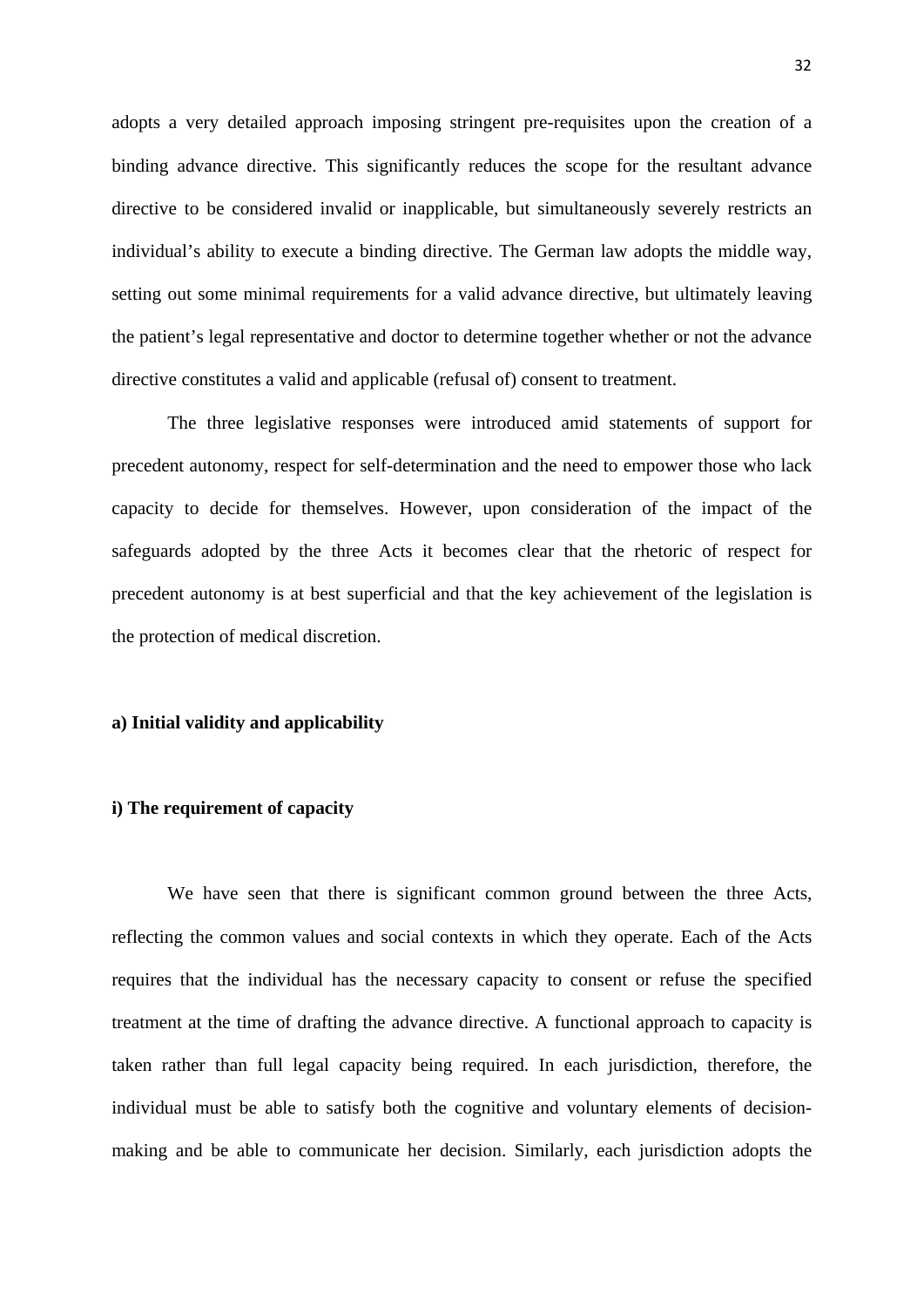position that every adult is presumed to have capacity and that the burden of proof falls upon those seeking to suggest the contrary. However, this presumption appears to operate in reverse when applied to the anticipatory decision-making context as each of the Acts requires that the person implementing the decision (the doctor, or in Germany the legal representative together with the doctor) be satisfied that the patient had capacity at the time of making the advance decision. This raises a clear practical problem that does not arise in relation to contemporaneous decisions, namely that doubts as to the patient's previous capacity arise at a time where she is no longer able to demonstrate that the requisite capacity existed. For this reason, the Austrian approach of requiring a doctor to certify capacity at the time of drafting should be regarded as an important safeguard of the individual's ability to exercise precedent autonomy as it eliminates any doubt about this issue.

Of the three jurisdictions considered, only Austria permits a mature minor to execute an advance directive. This reflects the paternalistic attitude adopted by the courts in England and Germany towards minors where a minor's refusal of consent may be overridden by a parental responsibility holder, or the court, reflecting the view that minors need greater protection from their own wishes and that therefore the balance to be struck between selfdetermination and the protection of life falls firmly on the side of the latter. This stance is, however, problematic because mature minors are likely to be able to fulfil the capacity criteria set out above. It could even be suggested that the discrepancy between the approach taken towards mature minors and adults may be attributed not to a lack of cognitive capacity, but rather to a perceived lack of experience that would enable the minor to exercise that cognitive capacity and provide well-founded reasons for her decision.

The suggested need for a well-founded refusal of treatment may also be applied to adults in the context of advance refusals of treatment. However, the imposition of a requirement to give reasons for an anticipatory refusal would stand in stark contrast to the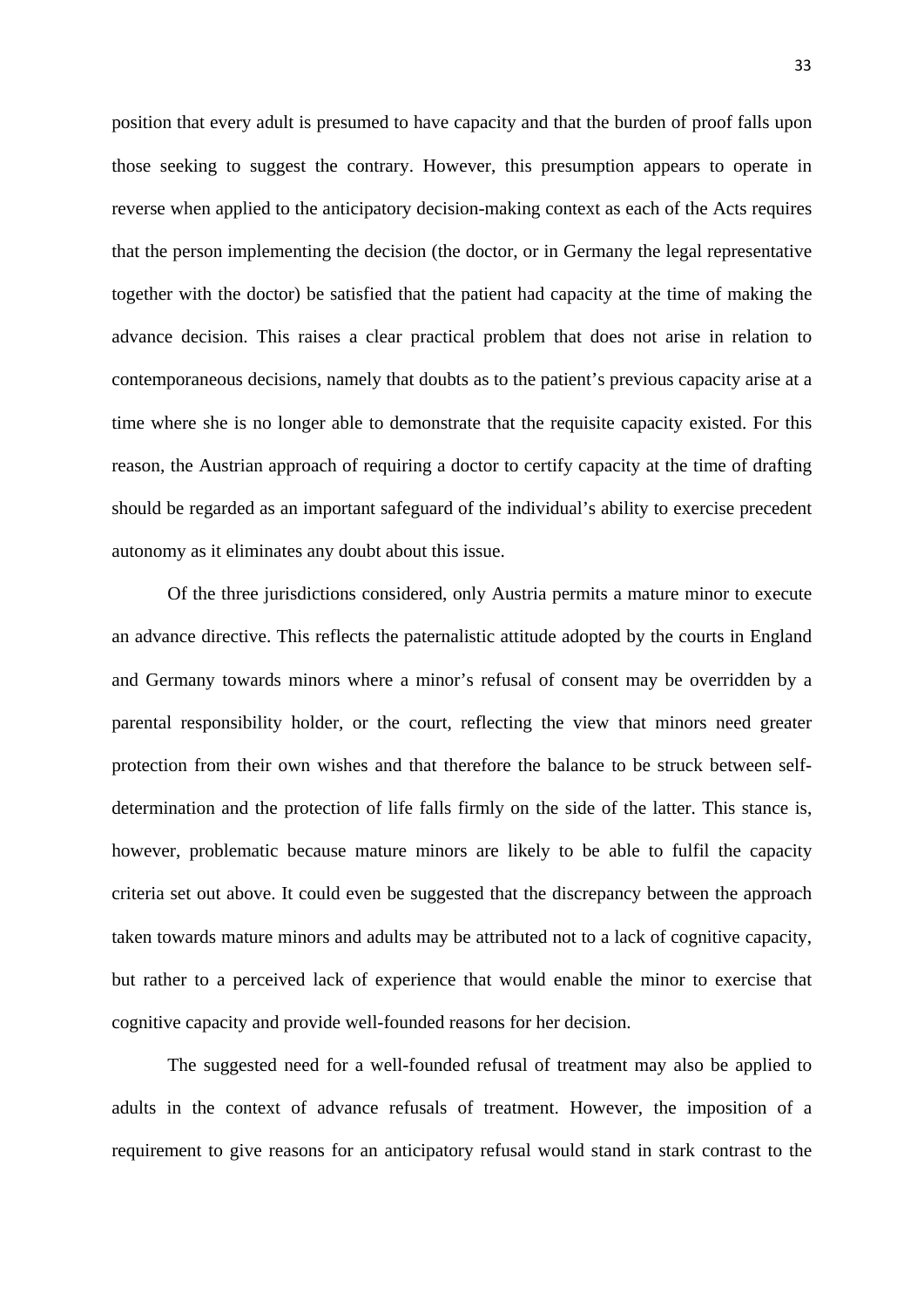well-recognised right of an adult with capacity to refuse medical treatment, including lifesustaining treatment 'whether the reasons for making that choice are rational, irrational, unknown or even non-existent,<sup> $120$ </sup> a right that is recognised in each of the jurisdictions. Nevertheless, as discussed above, in the context of anticipatory decision-making the Austrian Act takes a much more restrictive view, requiring individuals to explain the reason for their advance refusal of particular treatments. Although the consulting doctor is not entitled to consider those reasons in determining whether or not the individual has the requisite capacity to make such a refusal *per se*, she must certify that the individual is able to correctly comprehend the consequences of her decision. Therefore, where the reasons provided do not, in the eyes of the certifying doctor, appear sufficient, it is unlikely that she will consider the individual to have correctly understood the consequences of her decision, thus excluding the possibility of the patient making a binding advance directive. This is likely to be significant because, with the exception of religious based refusals of treatment, the example reasons provided in the Austrian Act and explanatory notes thereto, suggest a very limited basis upon which individuals will be able to refuse treatment, namely on the basis of personal or professional experience of particular conditions.

As noted above, the experience referred to in the Austrian Act may be observational, rather than participatory, in the sense that it may relate to the experience of a close relative. A narrower variant of this approach was considered in the English case of  $Ms B$ ,<sup>121</sup>, where the relevance of experience was considered in the context of a contemporaneous refusal of treatment. Ms B became a tetraplegic following an intramedullary cervical spine cavernoma, and was dependent upon a ventilator; the court considered whether she had the capacity to refuse consent to continued ventilation. The consultant surgeon in spinal injuries accepted that Ms B had capacity, but argued that her ability to give an effective refusal of consent was undermined by the fact that she had not experienced a spinal rehabilitation unit. He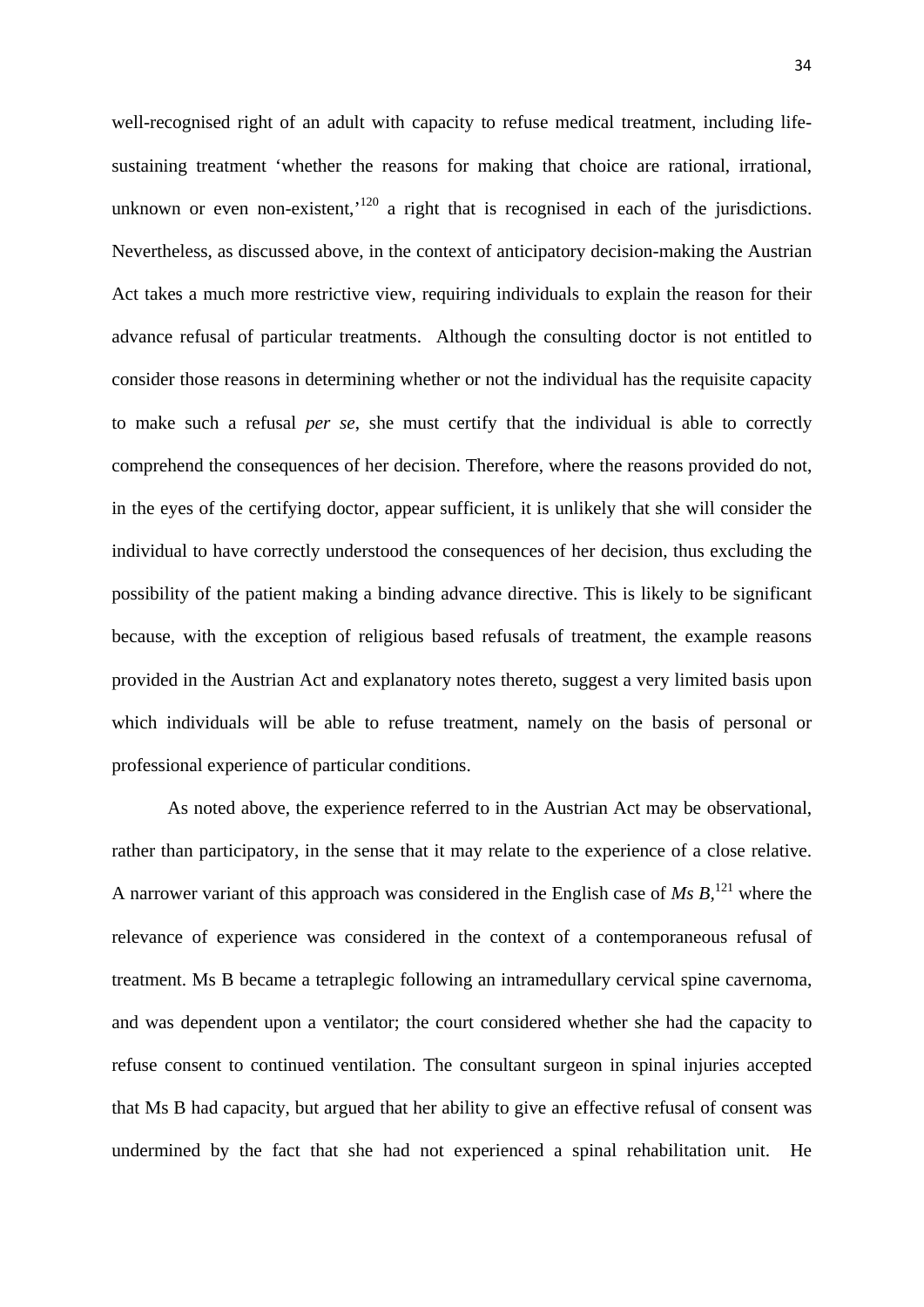suggested that such an experience could offer her a much more positive view of the quality of life she might attain. However, Dame Butler-Sloss P. rejected this argument, holding that if it 'were correct, the absence of experience in the spinal rehabilitation clinic would deny Ms B … the right to choose whether or not to go to one. It is not possible to experience before choosing in many medical situations.'122 It is submitted that this approach, rejecting the need for a decision to be based upon experience, is correct and that, despite the slightly broader context of relevant experience envisaged by the Austrian Act, the requirement that the consulting doctor effectively approve the reasoning behind an anticipatory refusal of treatment is overly paternalistic in outlook. Nevertheless, the noting of reasons given may well be of assistance in interpreting the advance directive when the time comes for implementation. Thus, there is a strong argument that each of the Acts takes too limited an approach to advance directives by not recommending that the individual include a values statement within her advance directive setting out the values that guide her own decisionmaking and that should be applied in interpreting the advance decision.

#### **ii) The permissible scope of anticipatory decision-making**

In common with contemporaneous decision-making, the limits of what medical care can be refused in each jurisdiction are dependent, firstly, upon that care being lawfully available to the patient and, secondly, upon the treatment in question being clinically indicated. An advance directive cannot refuse treatment that is required by law (typically treatment for a mental disorder), or request 'treatment' that is unlawful. Thus, each jurisdiction has stressed that an advance directive cannot be used to make a request for assistance in dying which is prohibited in each country.<sup>123</sup> It could be suggested that the asymmetries between an anticipatory and a contemporaneous refusal require the state to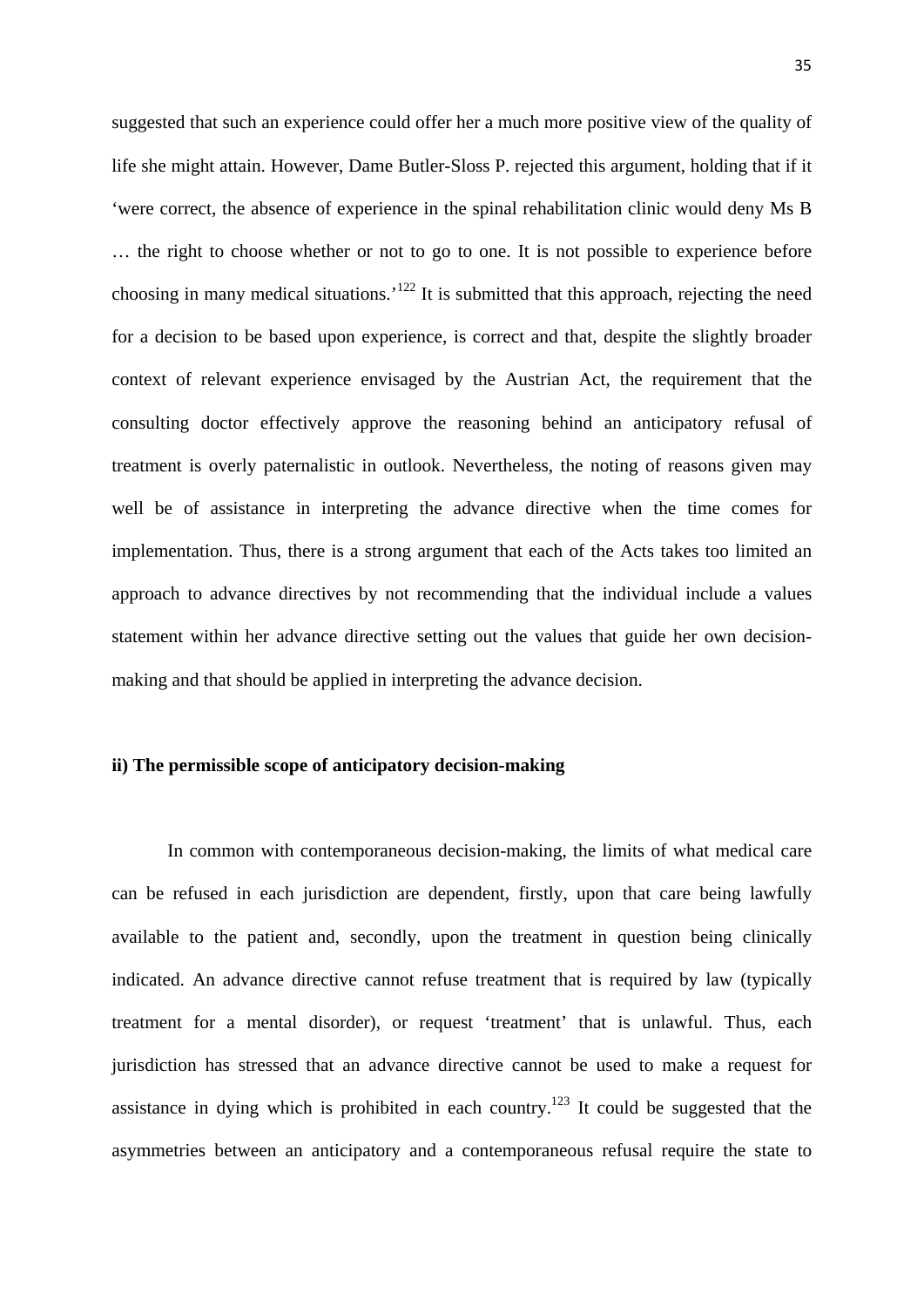express a preference for life by restricting anticipatory decision-making to, for example, those suffering from a terminal illness. Thus, the German Parliamentary Commission of Inquiry echoed the *Bundesgerichtshof* (Civil Division) in recommending that advance directives should only be applicable where the underlying illness would irreversibly lead to death. It argued that that such a restriction was necessary as part of the state's duty to protect life and to minimise the potential for abuse, characterising the restriction as a limit on the ability of the individual to bind herself, rather than a limit on self-determination per se.<sup>124</sup>

Such extent clauses are susceptible to well-founded criticism at a number of levels. At the practical level, immense difficulties arise due to the difficulty in defining 'terminal illness<sup> $125$ </sup> and what will constitute an 'underlying condition that will irreversibly lead to death.' Such a restriction would also exclude many of the conditions in which people are likely to want an anticipatory refusal of treatment to apply, including religious-based refusals of blood and treatment refusals in conditions such as an apallic state, an irreversible coma and dementia It is settled law that the withdrawal or withholding of treatment consistent with the patient's best interests/presumed will or her refusal of treatment will not violate the state's duty to protect life and that there is no duty to keep a patient alive by all possible means.<sup>126</sup> Therefore, there can be no justification for restricting anticipatory decisions to terminal conditions based upon the state's duty to protect life, excluding all consideration of the patient's right to self-determination. It is suggested that the three legislatures were correct to recognise that such a restriction would be disproportionate and unnecessary in order to protect life, permitting anticipatory decisions to be made in relation to any kind of (lawful) treatment, to apply during any phase of life.

The parameters of a valid anticipatory decision are established by each of the Acts by reference to clinical indications, excluding the possibility of a patient using an advance directive to mandate non-indicated treatment and emphasising that the doctor's role is not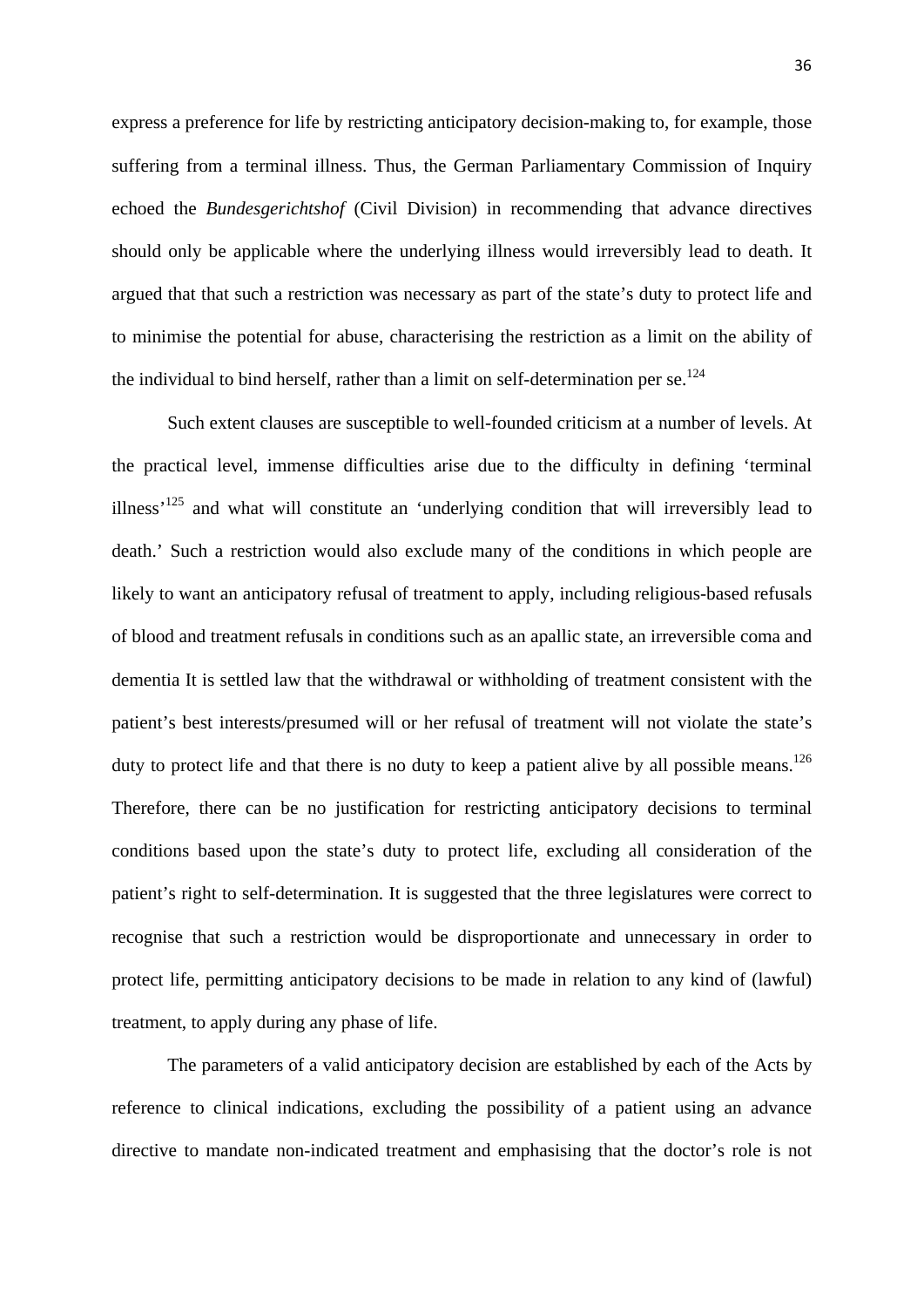limited to that of 'body mechanic.'<sup>127</sup> The courts in each jurisdiction have accepted that the ability to provide treatment does not mean that it should necessarily be provided,  $128$  but there is a significant amount of discretion left to doctors to determine what treatment is indicated. Whilst subject to professional standards, this assessment is not entirely objective as it will also be determined by the doctor's own subjective assessment of the benefits and burdens of the treatment in question and of what constitutes an acceptable quality of life. Therefore, this preliminary assessment may pose a substantial limit on the patient's autonomy as it will set the parameters for the permissible exercise of self-determination, excluding the possibility of what Brock refers to as 'consumer sovereignty'<sup>129</sup> whereby doctors are simply required to implement orders given to them by patients.

#### **iii) The need for specificity**

As Buchanan and Brock recognised, a specific refusal of treatment may need to be applied to a very different clinical situation to that envisaged by the individual at the time of drafting.<sup>130</sup> To address this problem, each Act requires that the advance refusal fulfil the applicability criteria, namely, the decision must relate to the specific treatment offered by the doctor as clinically indicated and must be drafted to operate in the situation that occurs. This dual-specificity requirement reflects the common law requirements<sup>131</sup> and is likely to be the greatest obstacle to be overcome in drafting an advance directive given the temporal distance between the drafting and the implementation thereof. In cases where individuals are suffering from a disease with a well-established prognosis, such as motor neurone disease or cerebellar ataxia, the range of treatment options and treatment scenarios (as least in relation to that disease) should be capable of relatively precise definition. However, other directives, where the individual is not suffering from such a disease, are likely to be much more general in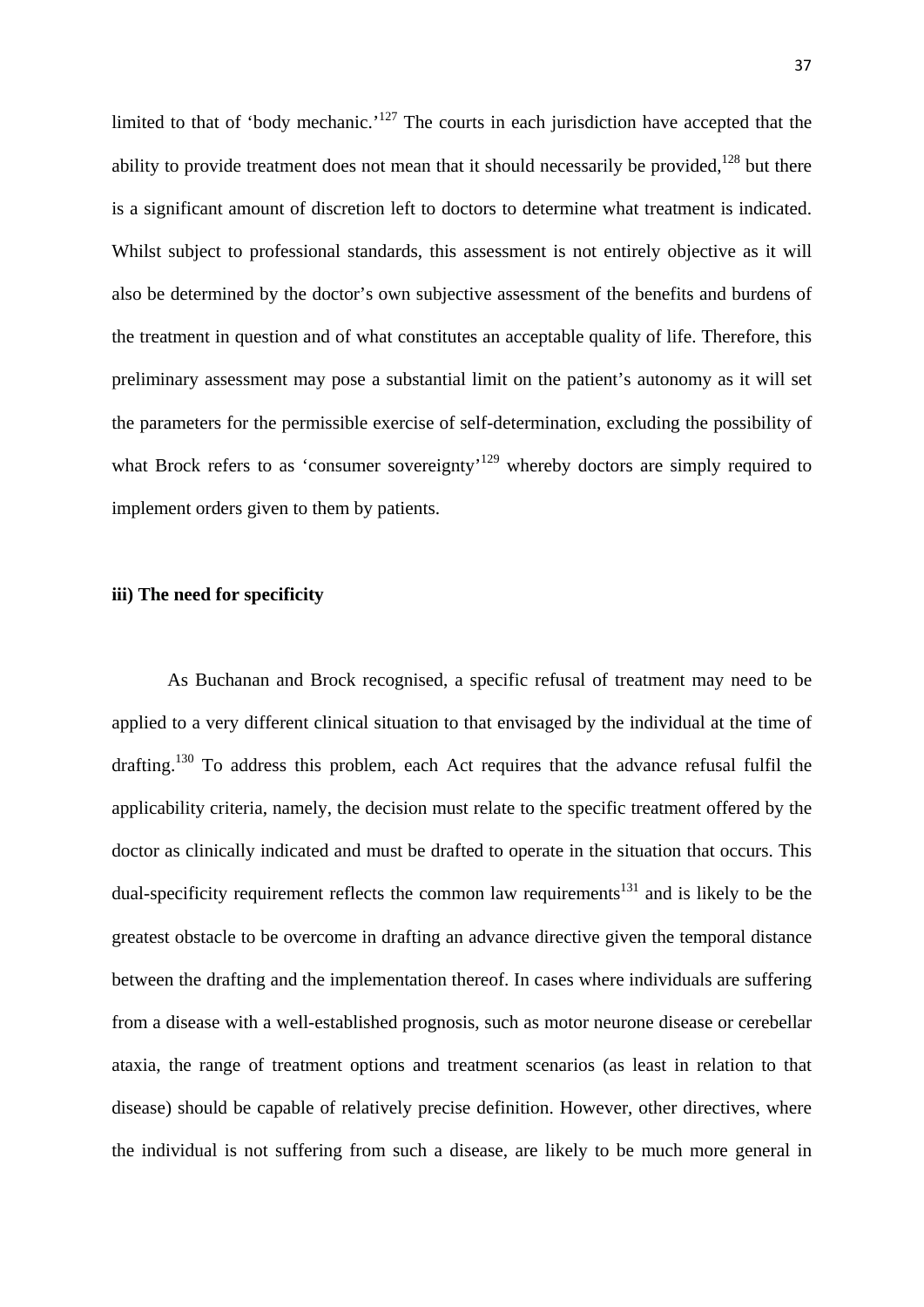nature. It would be unreasonable to expect an advance directive to contain a comprehensive list of treatments to be refused in all possible treatment scenarios, but it is clear that vague statements such as 'no heroic measures' will not suffice. It could be suggested that a refusal of 'all medical care' might satisfy the specificity requirement, $132$  provided that the individual specified the circumstances in which such a decision were to operate, but it is far from clear that such a blanket refusal of treatment will be considered valid and applicable. Thus the key question in assessing the impact of this requirement upon the ability to make a binding anticipatory choice will be how specific does the refusal have to be? Each of the legislatures has left this question to be resolved by the attending doctor, or in Germany the doctor and patient's legal representative, in determining whether or not the directive is applicable. The consequence of this solution is to increase medical discretion at the expense of promoting the effective exercise of precedent autonomy.

The specificity requirement is likely to hamper many people wishing to create a binding advance directive. The recent study of the legal, ethical and practical experiences of the PatVG found that patients have real difficulty in fulfilling this requirement because they do not define what they consider to be a worthwhile quality of life in terms of medical parameters.<sup>133</sup> Rather, individuals tend to refer to refusals being operative in situations 'inconsistent with meaningful life,' or to utilise other such abstract concepts without providing more precise details of what they would consider a meaningful life. One safeguard available in contemporaneous decision-making is the provision of medical advice, affording doctors the opportunity to seek to persuade patients refusing treatment to at least try it, or to consider alternatives to a blanket refusal of treatment. Clearly that opportunity will not exist at the time when an advance directive is to be implemented, however one way to narrow the communication gap in anticipatory decision-making and to enable patients to provide at least a greater degree of specificity would be to require individuals to seek medical advice as a pre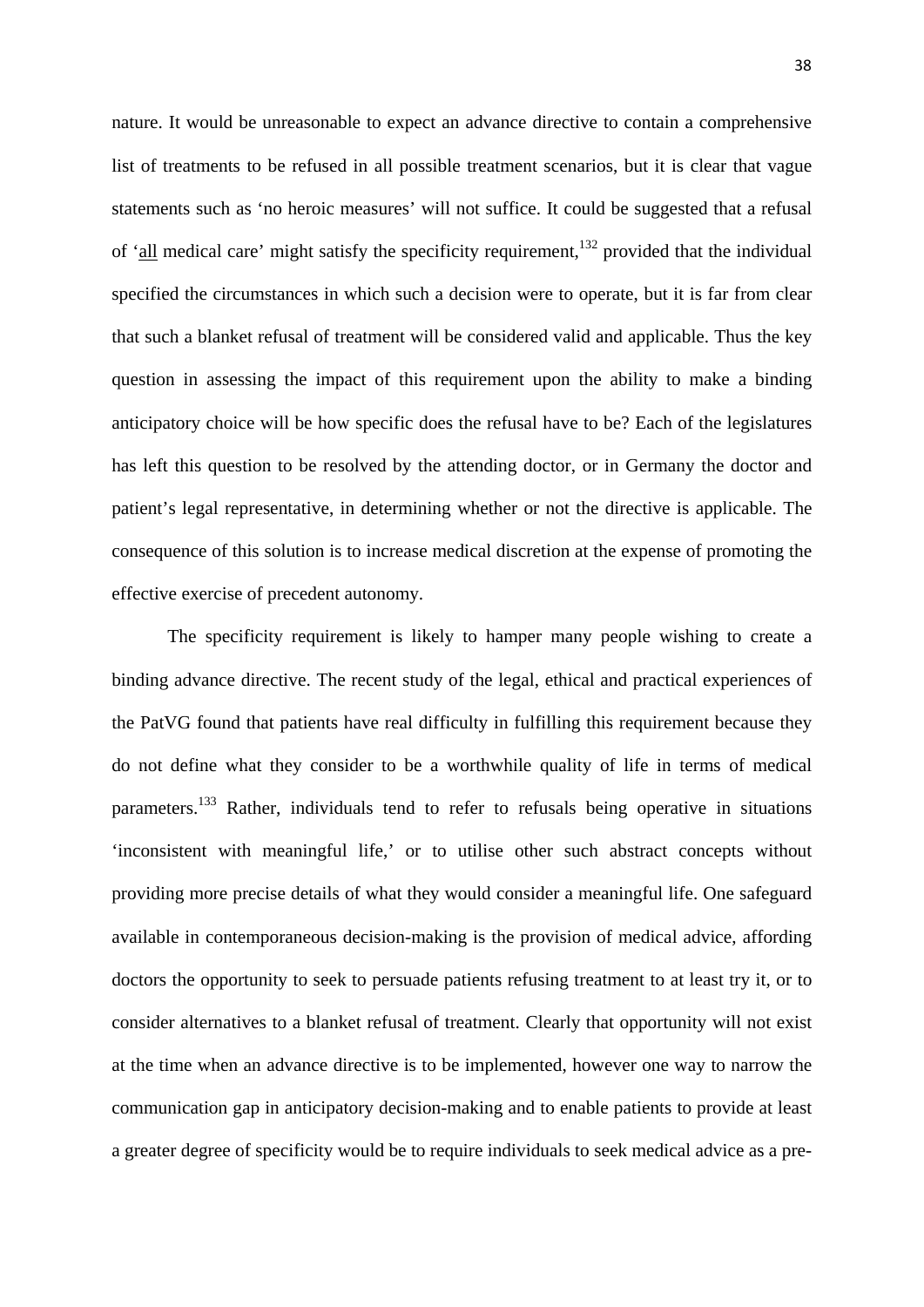condition to the creation of a binding advance directive. The provision of medical advice is important at two levels–firstly it could play a vital role in assisting patients to provide clear and applicable instructions about what treatment they want to refuse, in which circumstances. However, medical advice given in this situation can never completely fill the communication gap between the doctor and her patient as in any discussion relating to anticipatory decisionmaking such advice will necessarily be directed towards hypothetical situations rather than the specific treatment scenario that would be considered in contemporaneous decisionmaking. Nevertheless, a secondary benefit is that the advising doctor may be able to elucidate the patient's directive and assist in applying it to her current situation when the time for implementation arises.

There can be little doubt that the provision of medical advice is desirable and that it should improve the quality of anticipatory decision-making. As discussed above, medical advice forms a key requirement for the creation of a binding directive in the PatVG. However, given that a patient with capacity can make a valid refusal of consent without having to be informed of the medical consequences, the requirement imposed by the Austrian Act represents a significant limitation upon an individual's right to exercise her selfdetermination in advance of incapacity, particularly as the cost of that medical advice is not met by health insurance, a point which is considered further below. For that reason it is submitted that both the Westminster and Berlin legislatures correctly rejected proposals that mandatory medical advice be provided to the patient, whilst recommending that patients should seek such advice. $134$ 

#### **iv) The form requirement**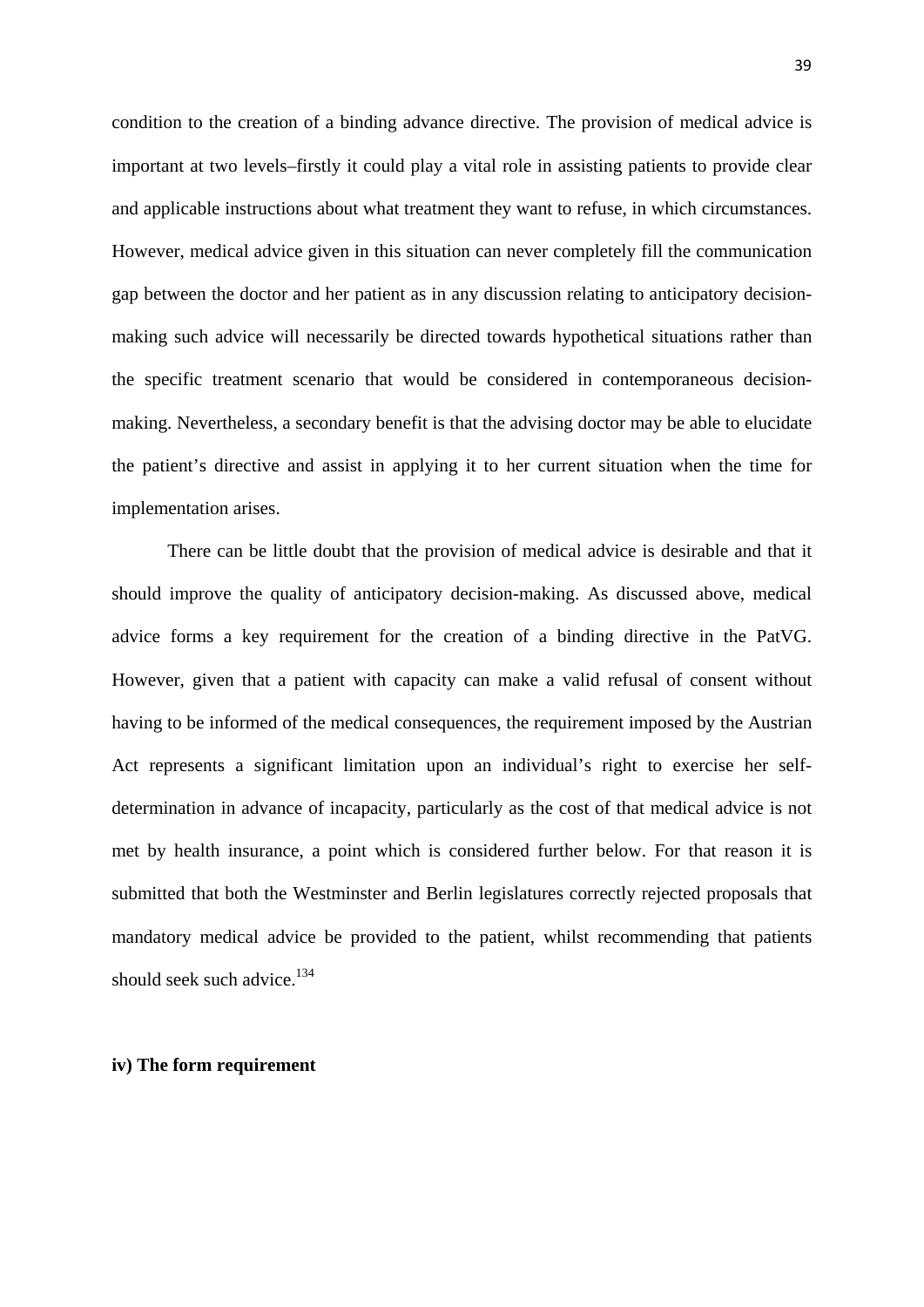In addition to the requirements noted above, to be valid and applicable the advance directive must not be based on a defect of consent (for example duress)<sup>135</sup> and must conform to the form requirements imposed by the Acts. The first requirement applies equally to contemporaneous decisions, but as discussed above, each of the Acts imposes form requirements upon anticipatory refusals of life-sustaining treatment. The German and English courts had stressed that clear evidence would be required of anticipatory decisions, but neither had suggested that their validity would be dependent upon them being set down in writing. Although the imposition of a form requirement does constitute a limit on the individual's ability to exercise her self-determination in anticipation of incapacity, it is submitted that the intrusion is proportionate to the benefits in terms of providing clear evidence of the individual's wishes, without raising issues of hearsay evidence, and in underlining the fact that an advance directive represents a considered decision. However, the imposition of a duty to execute an advance directive before a lawyer, as required by the PatVG, appears entirely disproportionate to this aim. The imposition of such a duty cannot be based upon the need for legal advice as to the consequences of an advance directive–if the individual does not understand those consequences she arguably lacks the capacity to exercise precedent autonomy. In any case the determination of capacity and provision of medical advice concerning the terminology used and the implications of the directive are tasks better suited to a doctor than a lawyer. Therefore, it is submitted that the Austrian requirement that advance directives be drawn up subject to legal advice is misguided, serving only to increase the cost of making a binding advance directive without conferring a commensurate benefit upon the patient.

#### **b) The continuing validity and applicability of advance directives**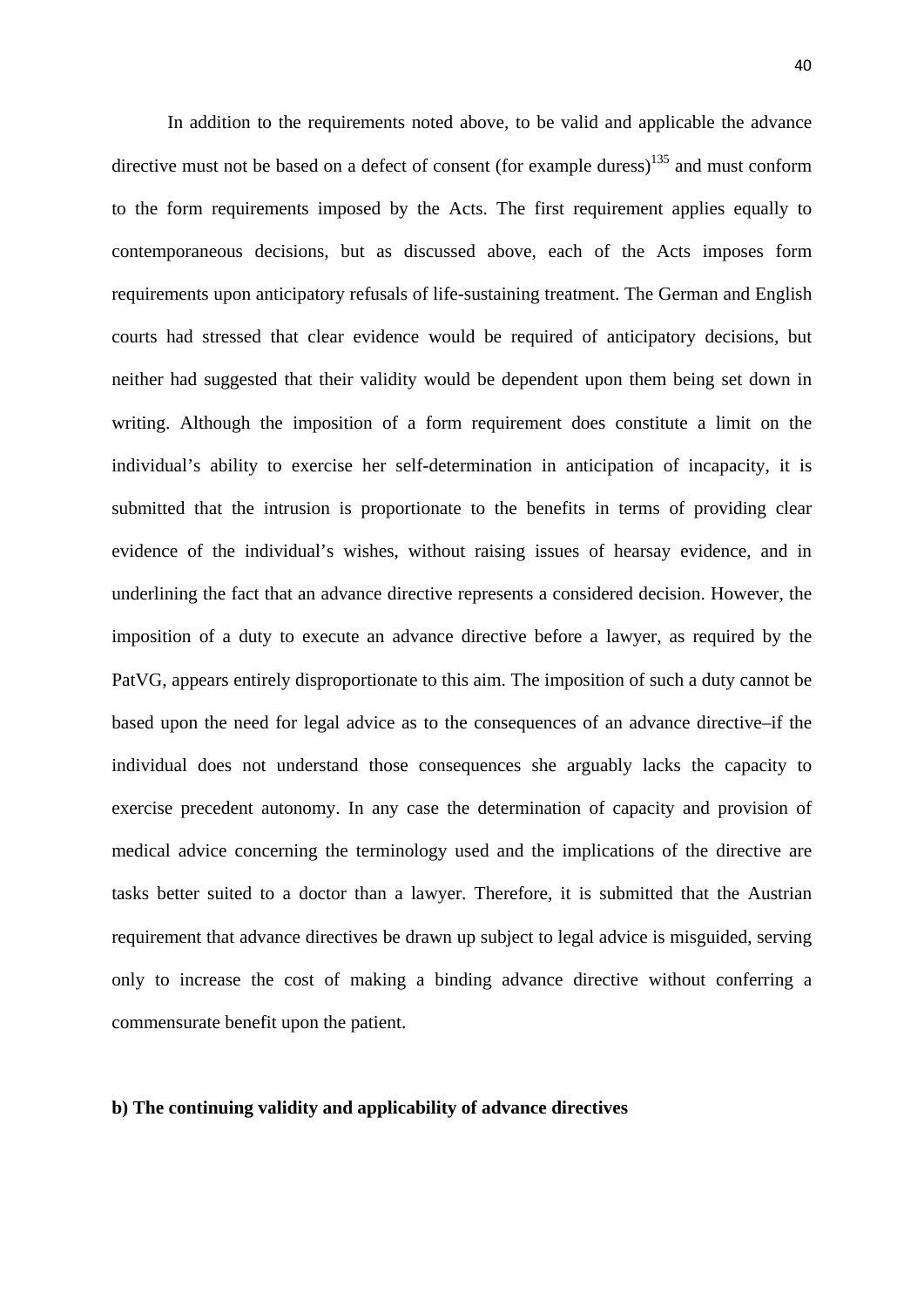#### **i) Revocation**

Each of the three Acts makes express provision for the individual's ability to revoke an advance directive in any manner. Thus, whereas a valid anticipatory refusal of lifesustaining treatment must be set down in a written instrument, it can be revoked orally, in writing, or simply through behaviour. Whilst s.24(3) MCA 2005 states that revocation requires capacity, the notes to the PatVG (but not the Act itself) state that capacity is not required, and the amended BGB does not address the issue of capacity in relation to the revocation of an advance directive. It cannot be the case that capacity is required to execute a valid directive, but be irrelevant when the same directive is to be revoked, therefore it is submitted that at least a limited degree of capacity will be required to revoke a directive in each jurisdiction.<sup>136</sup> Given that capacity is decision-specific and that the degree of capacity required depends upon the gravity of the decision, it is to be expected that a much lower level of capacity will suffice to revoke an anticipatory refusal of life-sustaining treatment. Such an understanding of the capacity requirement would support the preference for life, but also supports the principle of self-determination by requiring at least a minimal level of capacity to revoke anticipatory decisions made with capacity.

#### **ii) Invalidity resulting from a change of circumstance**

Even if the patient has not revoked her advance directive, the continuing validity of her directive must be assessed as each Act makes provision for the advance directive to be invalidated by a change of circumstance indicating that the directive no longer represents the patient's fixed decision.<sup>137</sup> The potential invalidity resulting from a change of circumstance has great potential to undermine anticipatory decision-making. Indeed it may be suggested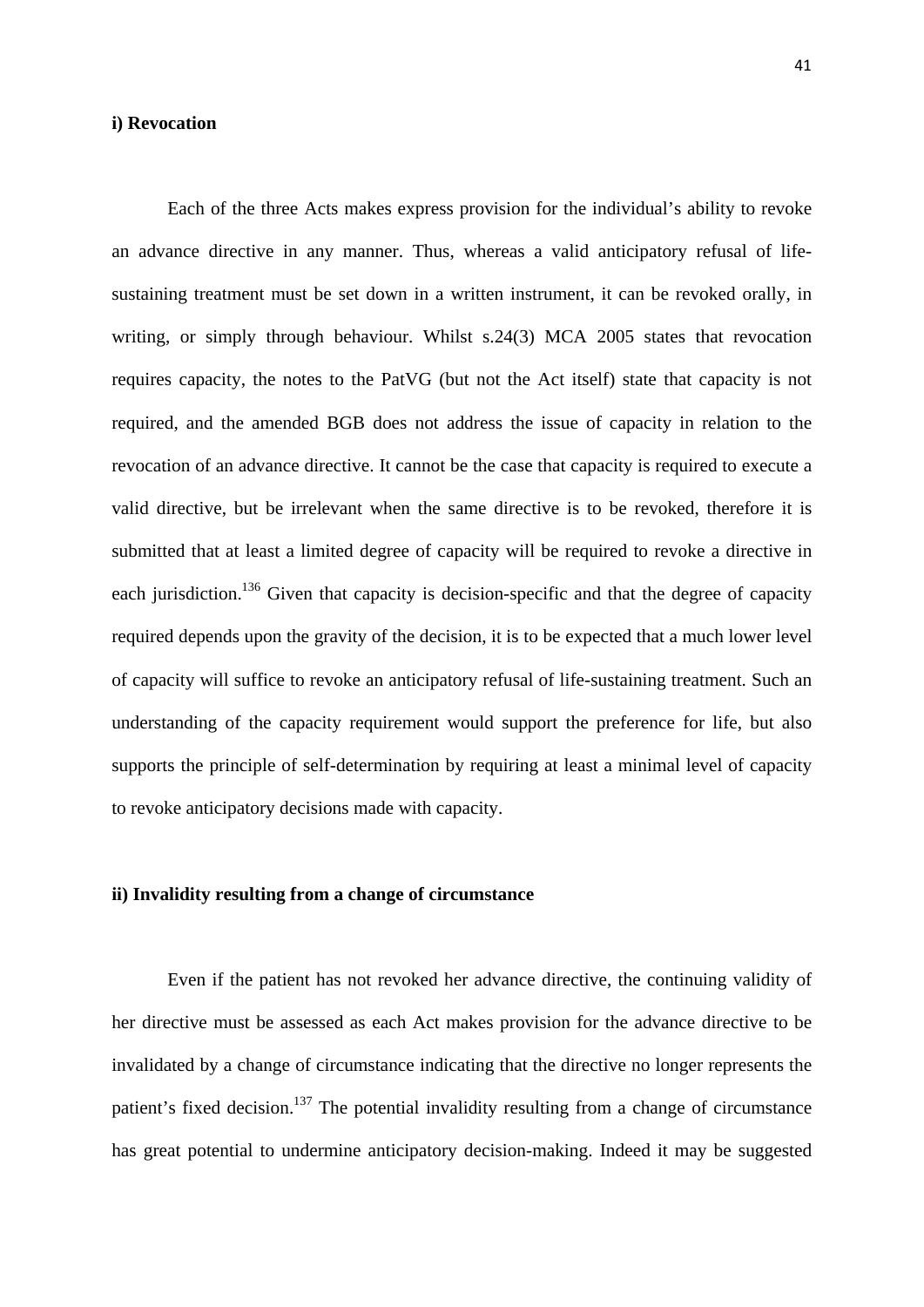that any doubt as to whether the directive continues to reflect the patient's wishes will suffice to invalidate it. A good example of a case where it was held that an advance directive could no longer be regarded as clearly representing the patient's wishes is provided by the English case *HE v A Hospital NHS Trust, AE*.<sup>138</sup> This case was heard prior to the enactment of the MCA, but the advance directive satisfies the more stringent requirements introduced by that Act, namely, it was in writing and specifically stated that the advance refusal of blood was to apply even if life was at risk. However, AE's father argued that the directive no longer represented her will due to a recent faith conversion. Munby J. held that anyone wishing to assert that a directive is no longer operative would have to 'point to something that this is or may be so,<sup>139</sup> but that once doubts were raised those seeking to rely upon the directive bore the burden of proof as 'the continuing validity and applicability of the advance directive must be clearly established by convincing and inherently reliable evidence.'<sup>140</sup> Munby J. found that AE's directive was based on her faith and that as doubts had been raised about whether or not she still subscribed to the same religious views doubts as to the continuing validity and applicability of her directive fell to be resolved in favour of the preservation of life.<sup>141</sup>

This case demonstrates how difficult it may be to determine whether or not an advance directive still reflects the will of a patient who lacks capacity and so is unable to demonstrate that it does just that. The judge required 'clear and convincing evidence' of the continuing validity and applicability of the directive, a much higher standard of proof than that of the balance of probabilities normally required in civil matters.<sup>142</sup> Conversely the antithesis of this standard appears to have been applied to evidence suggesting that the directive was invalid, whereby it appears to have been sufficient to adduce doubts as to her continued faith. The clear and convincing standard is typically used in the USA in the substituted judgment approach to decision-making, where a patient's friends and family are required to give clear and convincing evidence of what the patient would want, referring for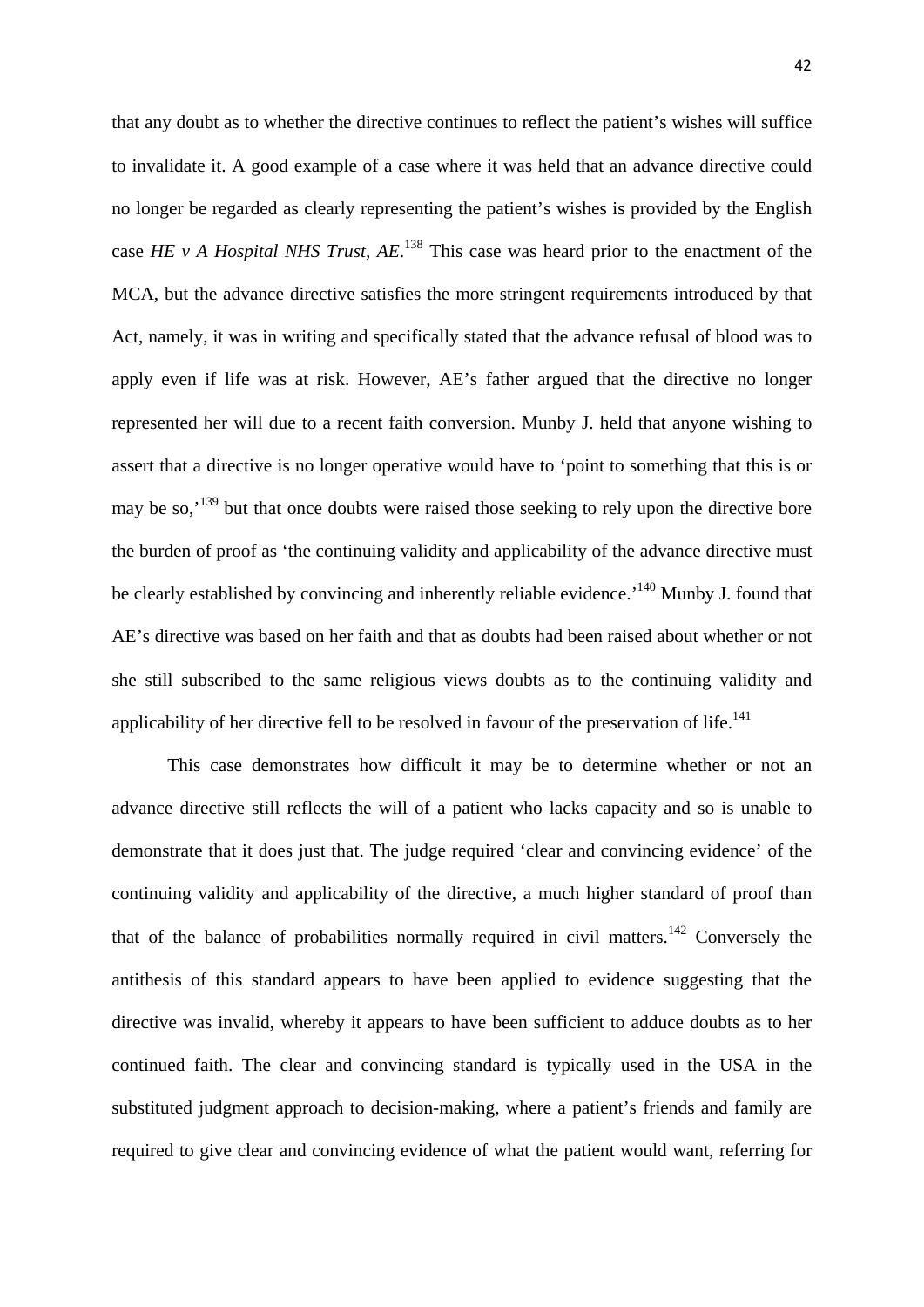example to oral statements made in the past.<sup>143</sup> However, it is submitted that Munby J. failed to recognise that such a situation is inherently different to that which exists where an individual has taken the time and trouble to draft a clearly formulated advance refusal of specific treatments. AE had herself alerted doctors to her refusal of blood as late as November 2002; she continued attending Witness meetings until January 2003, despite agreeing to renounce her faith as a condition of marrying a Muslim man in December 2002. On that basis, it is submitted that there should have been significant doubts about the validity of this alleged change of faith, or at least as to its voluntariness when the doubts were raised in May 2003.

Consideration must also be given to what material circumstances will give rise to sufficient doubt as to override the clear and otherwise valid and applicable advance directive. Munby J. suggested that marrying or having children might create such a changed circumstance;<sup>144</sup> similarly Spickhoff<sup>145</sup> argues that pregnancy might constitute a changed circumstance and Balz<sup>146</sup> contends that founding a family after drafting the directive might suffice, suggesting that any material change in circumstance may cast doubt upon the continuing validity of the directive. In each of these examples the change relates to a new, legal, relationship to somebody else being created, in the case of pregnancy a future relationship to the child yet to be born. However, particularly in the case of a religious-based objection such a change in circumstances is unlikely to affect the patient's refusal of treatment; in other cases the impact of overriding her anticipatory refusal will need to be carefully assessed in the circumstances.

Whilst it is surely correct to say that existing doubts should be raised, such doubts must be subjected to a stringent burden of proof, being required to clearly show that the patient no longer intended the directive to apply, otherwise the individual's right to selfdetermination will become worthless as soon as she lacks the capacity to demonstrate her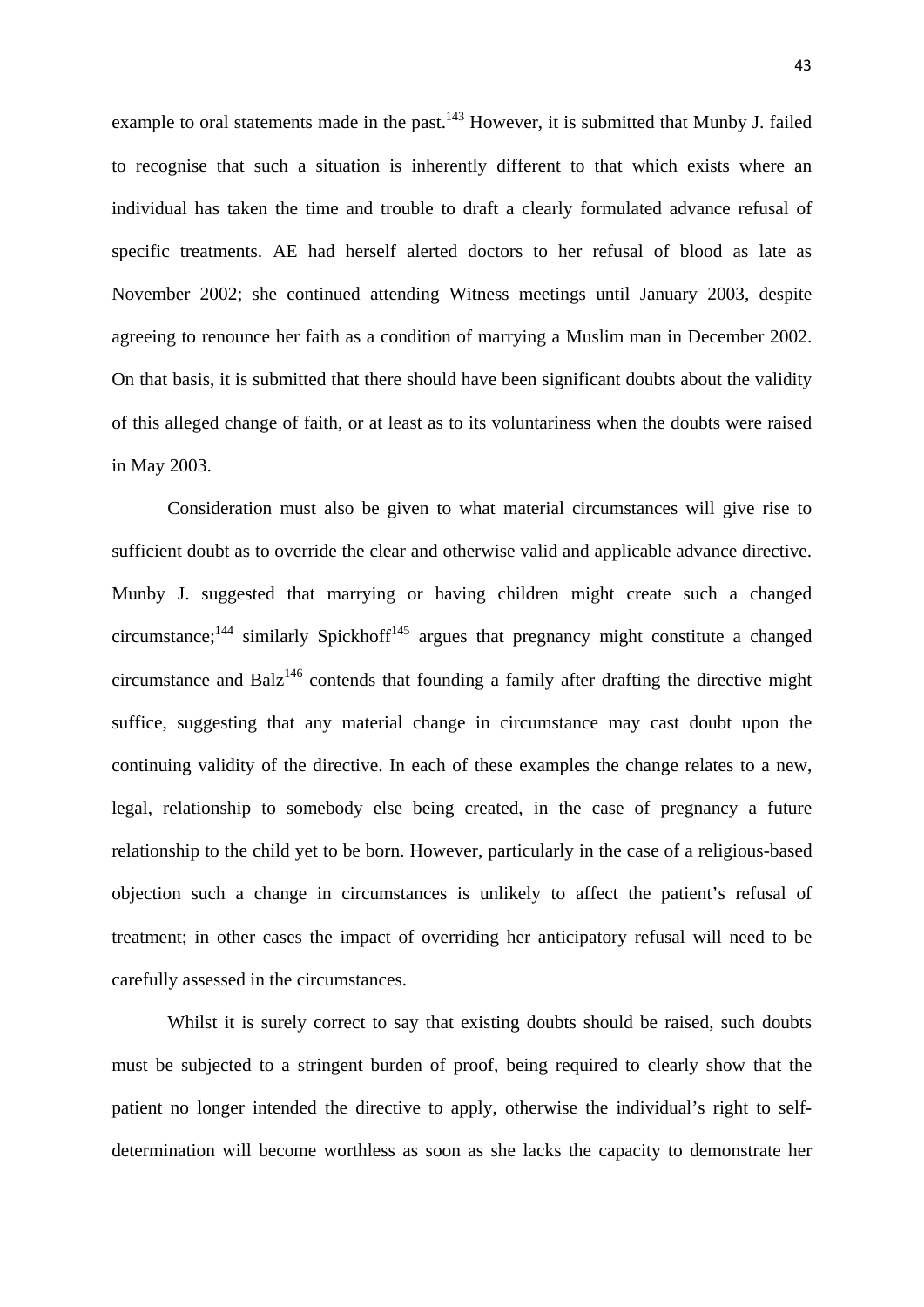continuing wishes. Spickhoff considers the example of a pregnant woman injured in an accident and in a serious condition with a poor prognosis. He argues that her advance directive refusing all forms of intensive care should be disregarded due to the fact that it was drafted prior to her becoming pregnant.<sup>147</sup> However, it is submitted that in such a scenario the fact she has become pregnant does not in itself raise sufficient doubts about the validity of her directive. Instead it must be considered whether there is evidence that she, as opposed to the 'reasonable woman,' would have wanted her directive not to be followed in these circumstances. It must be accepted that pregnancy raises different problems to the fact of simply getting married or founding a family and that pregnancy may constitute a material change of circumstance, a suggestion also made by both the Law Commission<sup>148</sup> and in the MCA Code of Practice.<sup>149</sup> In such a situation, it would be possible to argue that the patient would have wanted to be kept alive for as long as was necessary to sustain the pregnancy until the child could be delivered. However, as the English courts have made clear in cases concerning court-ordered obstetric intervention, pregnancy is not a justification for overriding a woman's autonomy:

While pregnancy increases the personal responsibilities of a woman it does not diminish her entitlement to decide whether or not to undergo medical treatment … The infringement of the mother's autonomy could not, therefore, be justified by the perceived needs of the foetus. 150

Thus, pregnancy should not automatically invalidate a woman's advance directive and it is submitted that a presumption should operate to that effect. If, however, there is clear and cogent evidence that she would have wished to receive treatment to enable the pregnancy to continue to term, implementation of the advance directive could be postponed until the child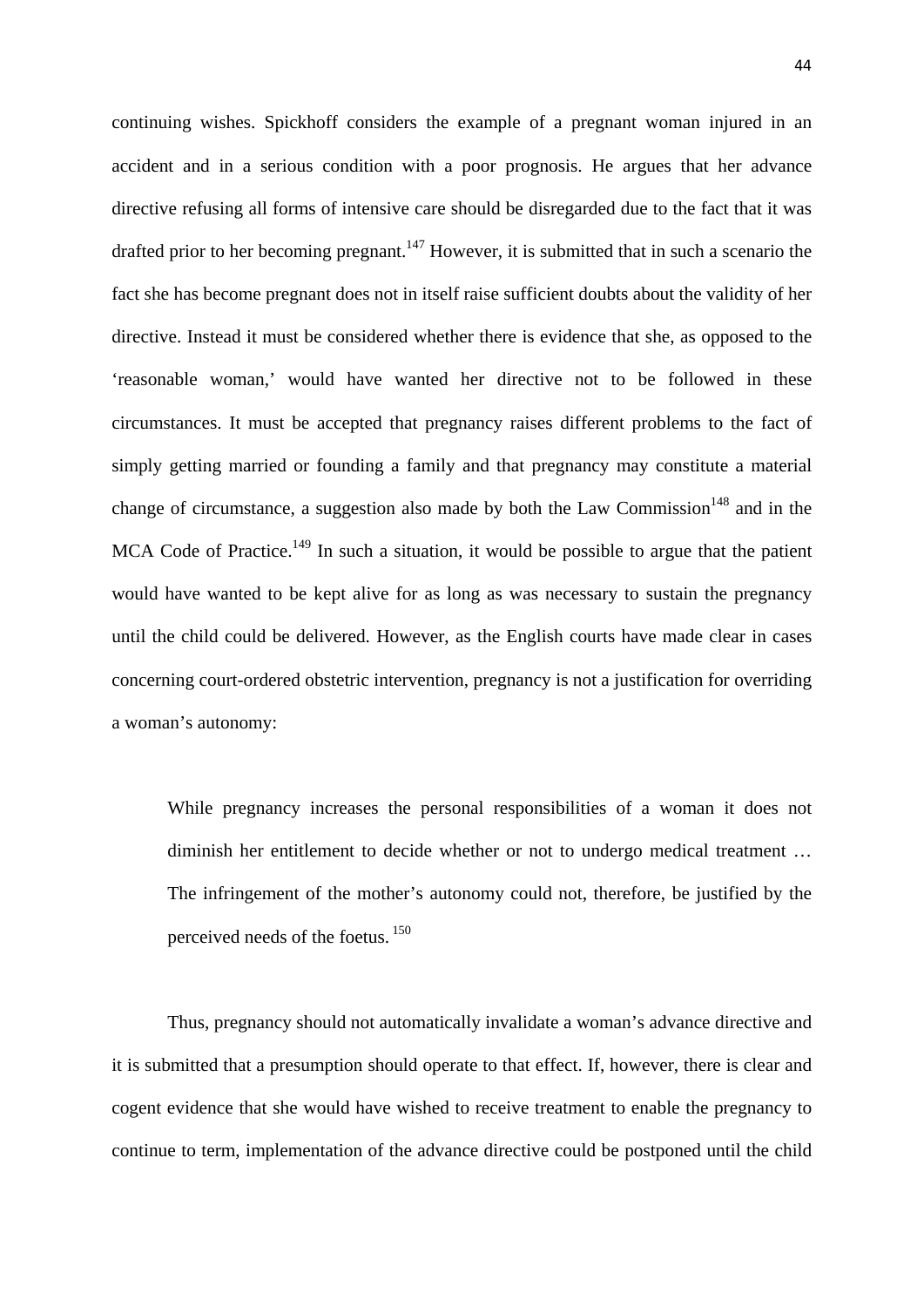is delivered. Ultimately, whatever the nature of the change in circumstance, in stressing the need for certainty about the continuing validity of an advance directive great care must be taken not to subvert the utility of an advance directive. Furthermore, if the change of circumstance is held to invalidate the patient's advance directive, it must be borne in mind that the interests to be considered in assessing her best interests, or presumed will, are her own, not those of her foetus, her existing children, or indeed her spouse.

As Buchanan and Brock note, the fact that an individual's interests may be radically and unforeseeably different from those anticipated significantly weakens the argument for precedent autonomy.151 This is particularly relevant to a very difficult variation of the changed circumstances issue which has received much attention in the literature<sup>152</sup> although it has not arisen for decision by a court in any of the three jurisdictions under consideration namely, whether signs of enjoying life in a severely demented patient should be taken to have invalidated her directive refusing treatment once the dementia became severe. Whilst the three Acts arguably require at least a limited degree of capacity in order to revoke an advance directive, none of the Acts refer to a need for the patient to have capacity when a change in circumstance occurs potentially invalidating an advance directive. Therefore it may be suggested that in the case of dementia, the fact that the patient lacks the requisite capacity to revoke her advance directive does not exclude the possibility that she may be taken to have invalidated her advance directive through showing signs of contentment. In such circumstances it is argued that the interests of the now severely demented patient (P2) are not the same as those she held as an individual with capacity (P1), and indeed it may be argued that the demented patient is a very different person to the person she was before due to the loss of psychological continuity.<sup>153</sup>

Dresser argues that because the interests of the demented patient differ dramatically from those she held before, advance directives should not be the overriding factor in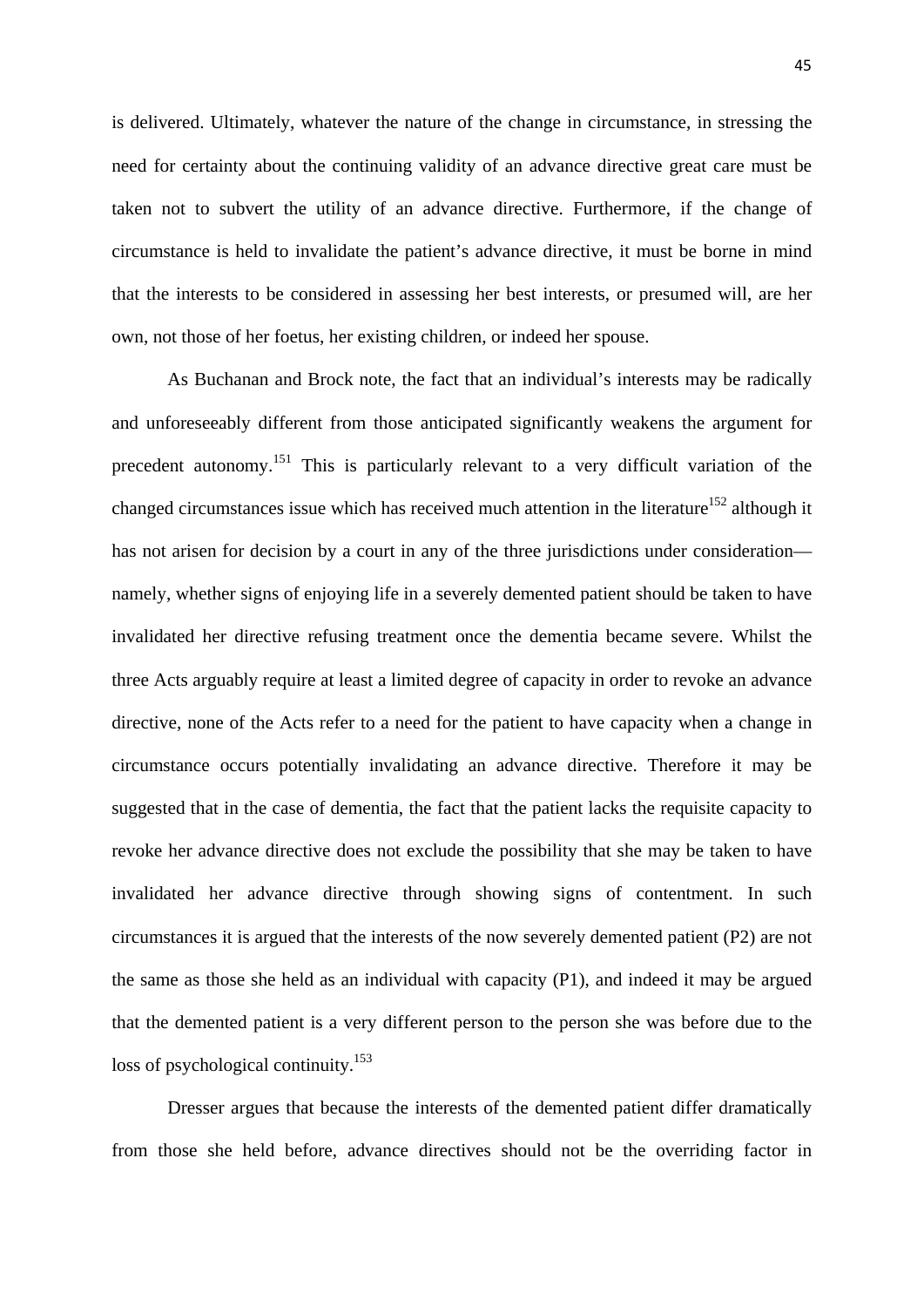determining whether treatment should be provided and that the patient should be treated in accordance with her best interests rather than being subjected to the paternalistic views held by her former self.154 If an advance directive is invalidated in such circumstances the consideration of the patient's best interests/welfare will focus primarily upon her current situation, concentrating upon the perceived quality of her life and the benefits and burdens of the proposed medical treatment. Such an assessment prioritises the patient's current physical interests rather than recognising her as a person with interests and values that transcend dementia. It is undeniable that individuals may well underestimate the quality of life that they may enjoy at a future time of incapacity, but engaging in bifurcation of the individual does not resolve this issue. P2 shares the same body as P1, P2 is regarded as the same person by her family, albeit a demented version of P1, and so it is submitted that a unitary approach must be taken, that it must be accepted that all lives go through differing phases and that each phase, including a demented phase, is simply part of the same life. Therefore, as Dworkin argues, critical interests, those interests that make each person an individual, their innermost beliefs and values about the circumstances in which they would wish to be treated, must be the determinative interests that survive incapacity, trumping current experiential interests.<sup>155</sup>

The particular challenge presented by dementia cases brings the conflict between the right to self-determination, the sanctity of life and respect for human dignity into sharp focus and while there are no simple answers, it is suggested that the recommendation of the German National Ethics Council should be adopted in each jurisdiction. The Ethics Council recommended that signs of a will to live in dementia cases should override an advance refusal unless four cumulative requirements are fulfilled: the treatment scenario is described in sufficiently concrete terms; the directive is in writing or comparably reliably documented; the directive was drafted following appropriate medical advice; and the directive explicitly states that signs of a will to live should be disregarded.<sup>156</sup> In each of the jurisdictions the first two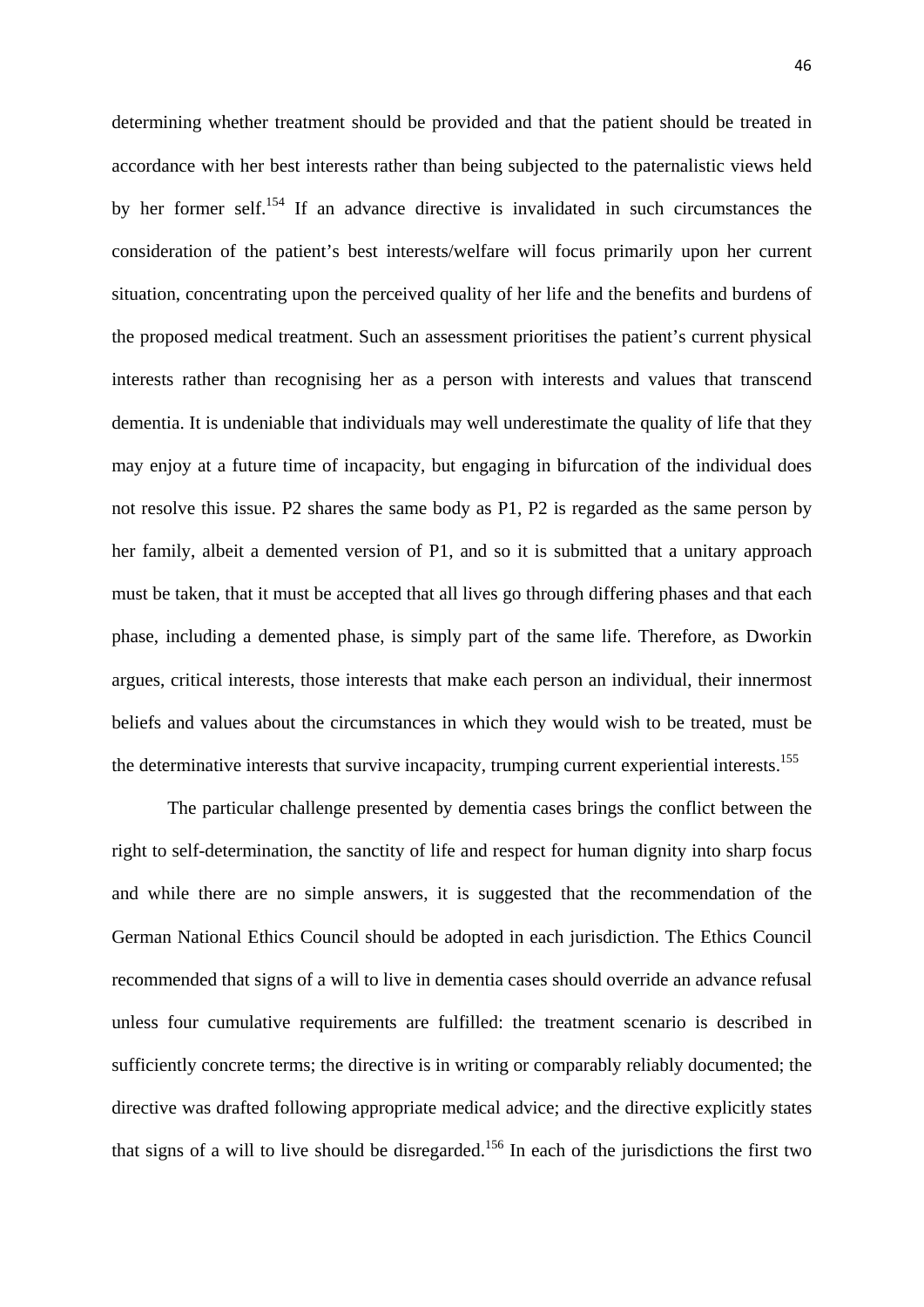conditions will be met by a valid advance decision, but the requirement of appropriate advice preceding the drafting of the directive is only required by the Austrian legislation and an explicit statement rejecting signs of willingness to live would be required. It is submitted that adopting the Ethics Council's recommendation provides the best way forward in this situation and that if an advance directive is drafted following medical advice and explicitly states that signs of a willingness to live should be disregarded, the advance directive should remain valid and be implemented. This approach would reflect respect for the sanctity of life, but would prioritise self-determination and respect for human dignity in cases where the individual has made a clear decision about the way in which she wishes to live, or rather not live. Such decisions depend both upon the individual's perception of herself as a person and upon the way in which she wishes others to perceive her. Adoption of the Ethics Council's recommendation would recognise that the individual with capacity is the most appropriate person to determine what treatment she would want in the case of severe dementia, rather than leaving the decision to third parties to determine under an assessment of her best interests or presumed will. As the European Court of Human Rights recognised in *Pretty v UK '*the way she chooses to pass the closing moments of her life is part of the act of living, and she has a right to ask that this too must be respected.'*<sup>157</sup>*

A final change in circumstance must be considered, namely the potential for advances in medical science to undermine an advance directive, rendering it invalid in each of the three jurisdictions.<sup>158</sup> It is submitted that advances in medical science can only intervene to invalidate an advance directive where the advances are significant and undermine the entire basis of the decision to refuse treatment, for example where a cure has become available, or a new or improved treatment could substantially improve the patient's quality of life; a change in medical knowledge *per se* would not suffice.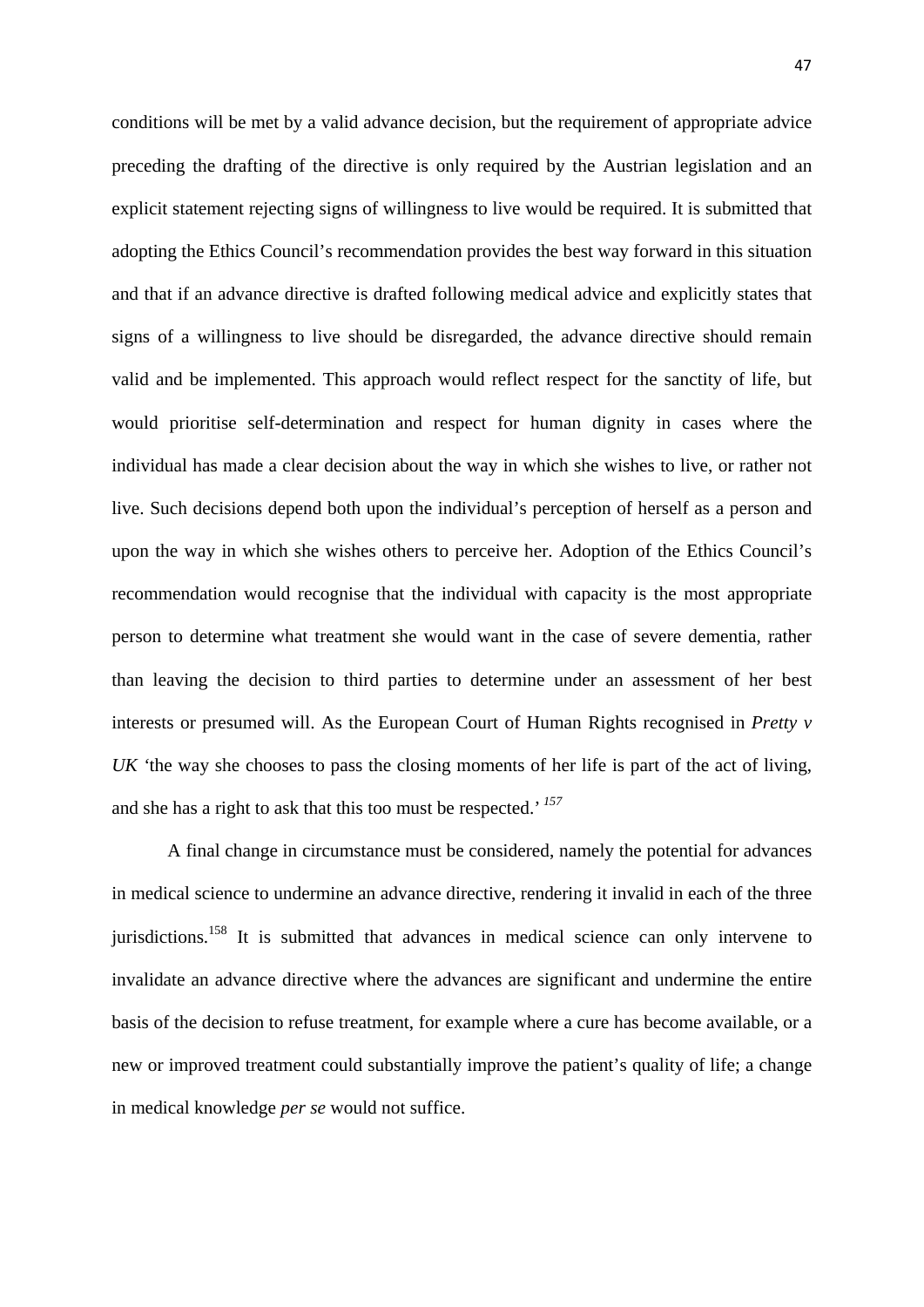#### **iii) Renewal**

In order to anticipate relevant changes in circumstance of whichever variety individuals should be encouraged to review their advance directive regularly. Of the three Acts only the PatVG makes the validity of an advance directive contingent upon renewal, and does so at five-yearly intervals, intervals which are too long given the pace of change in medical science and indeed the scope for invalidity based upon other changed circumstances. Moreover, the fact that the Austrian Act makes the validity of a renewed directive contingent upon compliance with the requirements of medical and legal advice, both of which may lead to the incurrence of substantial financial cost, is particularly problematic. Given the need for an advance directive to reflect the individual's will, it is suggested that the financial disincentive to amend the directive during the five year period threatens to undermine the validity of the regulatory scheme adopted, a scheme based upon ensuring that an advance refusal of treatment reflects the patient's wishes, is well-considered and based upon comprehensive medical information.

When considering the need for renewal a balance needs to be struck between the need to protect life and the need to recognise the individual's right to self-determination. On the one hand requiring individuals to renew their advance directives does impose a burden upon them and restricting the validity of advance directives to those renewed regularly would constitute a significant restriction upon their ability to exercise precedent autonomy. On the other hand, recommending that advance directives be regularly updated takes account of the importance of renewal, whilst respecting the individual's autonomy, thus the approach adopted by the German and English legislation is to be preferred. Although a recommendation to renew is proportionate to the aim of ensuring that an advance directive continues to reflect the fixed will of the individual, the same cannot be said of the time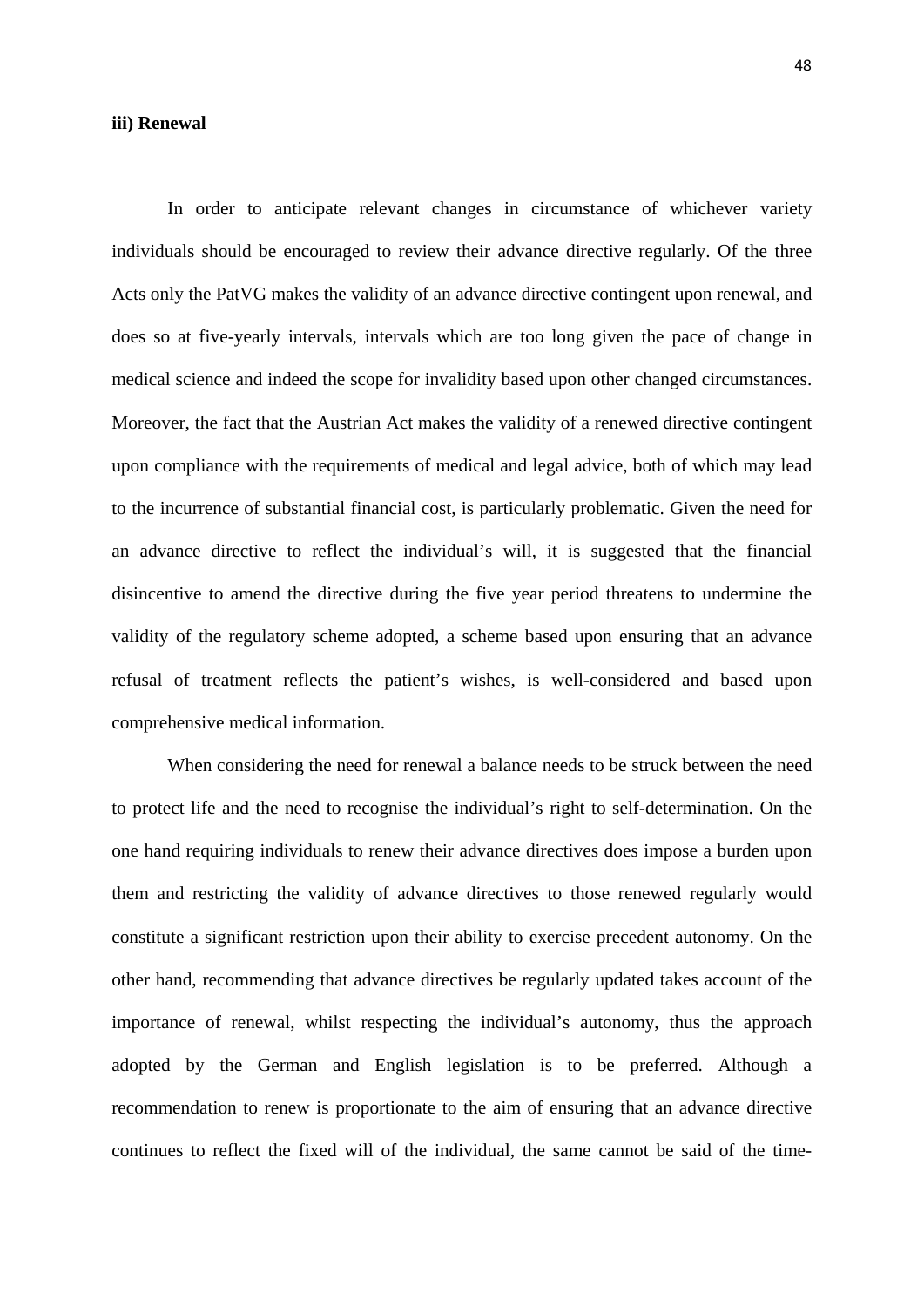limited approach adopted by the Austrian legislation, whereby an advance directive will automatically lapse after 5 years, unless the individual lacks the capacity to renew it. Just as a contemporary decision remains valid until such time as the patient withdraws it, an anticipatory decision should not automatically lapse simply because of the passage of time, without regard being had to whether the individual's circumstances, medical or otherwise, have changed.

# **3) The failure to provide mechanisms to support the effective exercise of precedent autonomy**

In seeking to demonstrate deference to the principle of *in dubio pro vita*, each Act has created significant procedural requirements that must be met in order to construct a valid and applicable directive, yet none have provided the necessary mechanisms to support anticipatory decision-making. There is little point in drafting an advance directive, if the attending doctor is unable to check quickly and reliably whether or not an advance directive exists and then act accordingly. In each jurisdiction patients are advised to lodge a copy of their advance directive with their GP, who should record it in the patient's notes.<sup>159</sup> Whether this allows an advance directive to be located will depend on the attending doctor knowing that such a document exists and may occasion some delay in gaining access. Similarly, the suggestion that patients should give copies to their solicitor, family and others who might be approached regarding the existence of an advance directive, fails to overcome the problem whereby the patient who lacks capacity bears the responsibility for ensuring that her advance directive is effectively communicated to the attending doctor. Furthermore, as advance directives may be amended or revoked, there is a need for a single authoritative version and the existence of copies makes the possibility of conflicting directives being brought to the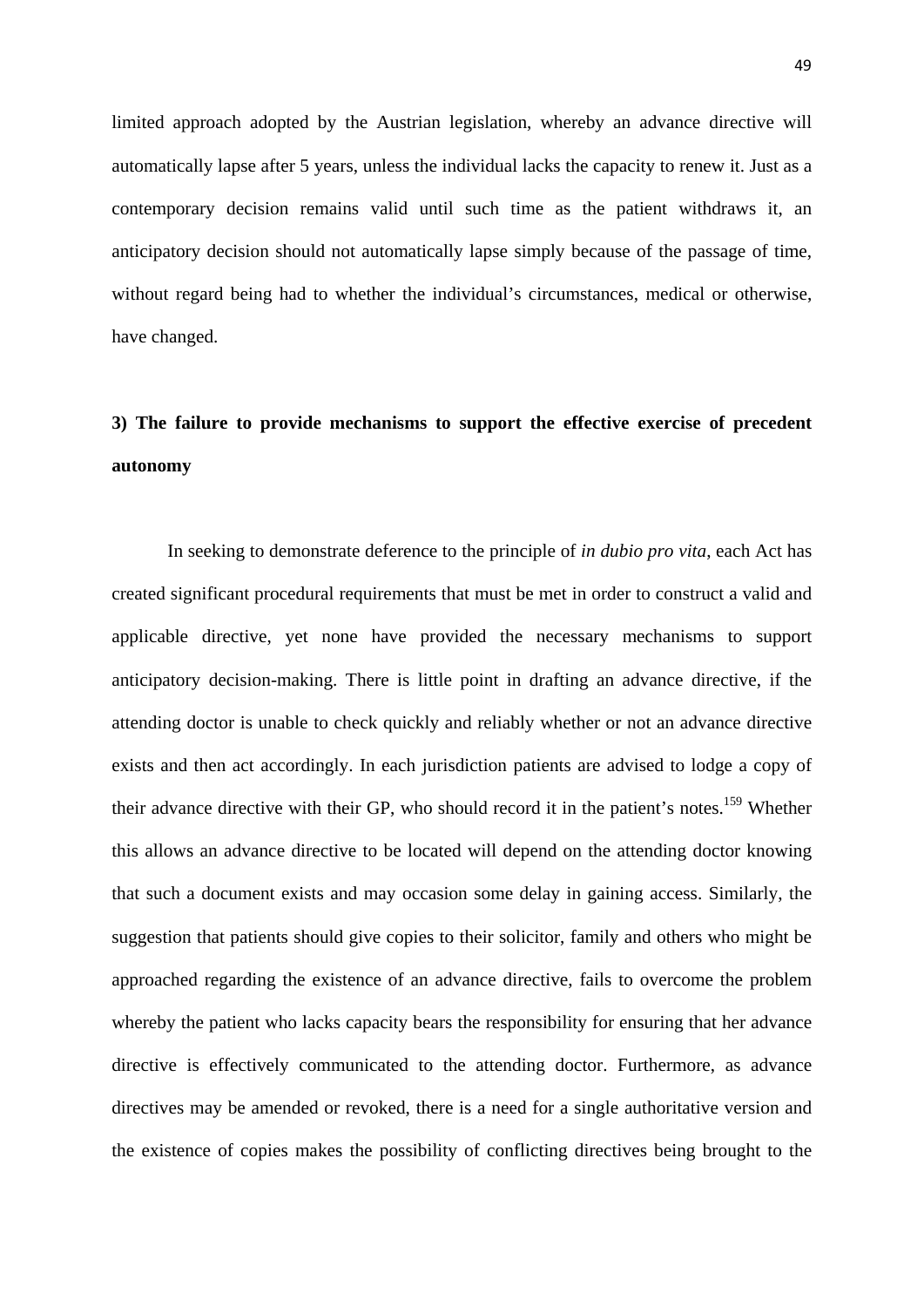attention of the attending doctor all too real, leading to a position where it will be difficult, if not impossible, to determine which version represents the settled will of the patient.

If patients are to be able to effectively exercise their precedent autonomy, a central electronic register of advance directives, containing the authoritative text of that directive, must be created and be accessible to all healthcare professionals and a corresponding duty to consult the register must be created. In Austria, an example of just such a register exists, but in a different context, namely the opt-out register for organ donors and a corresponding duty is imposed upon doctors to check the register before harvesting organs.<sup>160</sup> Four years after the PatVG came into force there is still no similar central register for advance directives in Austria; and neither Germany nor England have made the necessary provision for such a register. The failure to establish a central register to allow advance directives to be conclusively located, coupled with a corresponding duty imposed upon the doctor to check the register, renders the ability to make an advance directive of limited utility.

Similarly, each of the legislatures recognised that medical advice prior to the drafting of an advance directive would be desirable, in the case of England and Germany it is recommended, in Austria it is a pre-requisite to the creation of a binding directive. However, none of the jurisdictions have made provision to make this medical service available to patients without charge. A doctor can legitimately be expected to provide advice to a patient known to be suffering from a particular disease about her prognosis and likely treatment options. However, the broader nature of the information required for advance directives not associated with a particular disease, together with a capacity assessment will not be covered by health insurance in Germany and Austria, nor, as the BMA has confirmed, will they constitute 'a primary medical service' in England<sup>161</sup> and thus a fee will be payable in each jurisdiction. Nevertheless, if we accept that medical advice should precede the drafting of an advance directive, social justice demands that the ability (or in the case of Austria the right)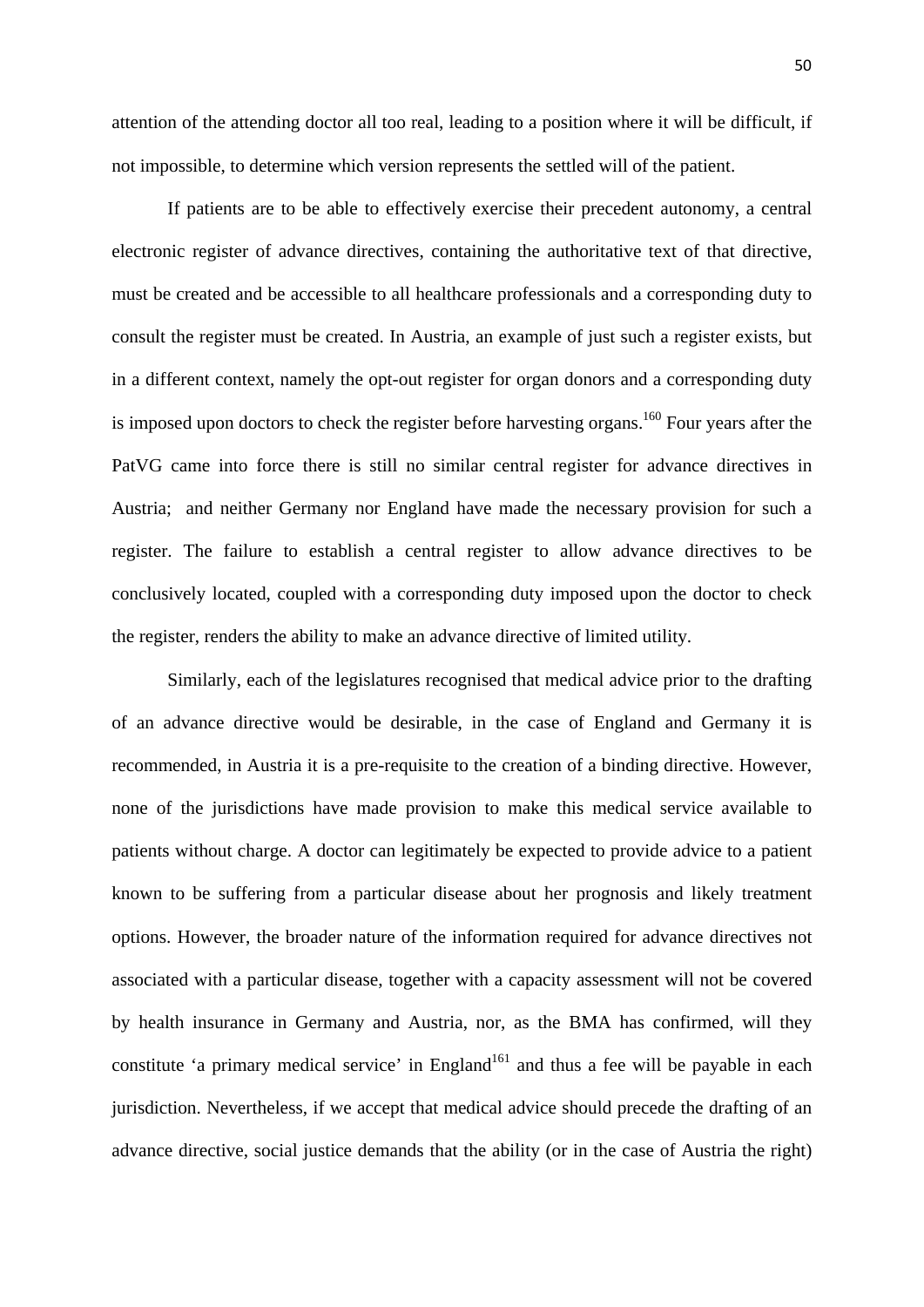to make a valid and applicable directive cannot be dependent upon the ability to pay for such advice.

### **CONCLUSION**

The three considered Acts clearly demonstrate the asymmetries between anticipatory and contemporaneous decision-making. The requirements imposed for an advance directive to be considered binding illustrate an extremely conservative, paternalistic conception of the doctor-patient relationship. This means that in all but the clearest of advance directives, an advance refusal will simply be a factor to be considered in determining the patient's best interests/presumed will, prioritising the patient's current welfare, rather than her anticipatory decisions.

In each jurisdiction the legislative measure has not removed uncertainties, particularly in relation to determining whether the advance directive is sufficiently specific to be applicable to the treatment and treatment scenario in question, and what will constitute a sufficient change of circumstance to invalidate a directive. By contrast, considerable clarity has been created for doctors—in all but the clearest of circumstances doctors will be justified in treating patients not withstanding an advance directive refusing treatment due to the scope of their discretion to determine the validity and applicability of an advance directive. Thus, each Act fails to truly locate decision-making authority in the individual concerned, instead, in each case significant discretion is left to the doctor, or in the case of Germany to the doctor and the patient's legal representative, to determine the validity and applicability of the advance directive. It is unquestionably correct that the exercise of this discretion is subject to review by the courts in each jurisdiction, but such control has to be instigated and will only come into play when somebody disagrees with the decision-maker. For that reason it is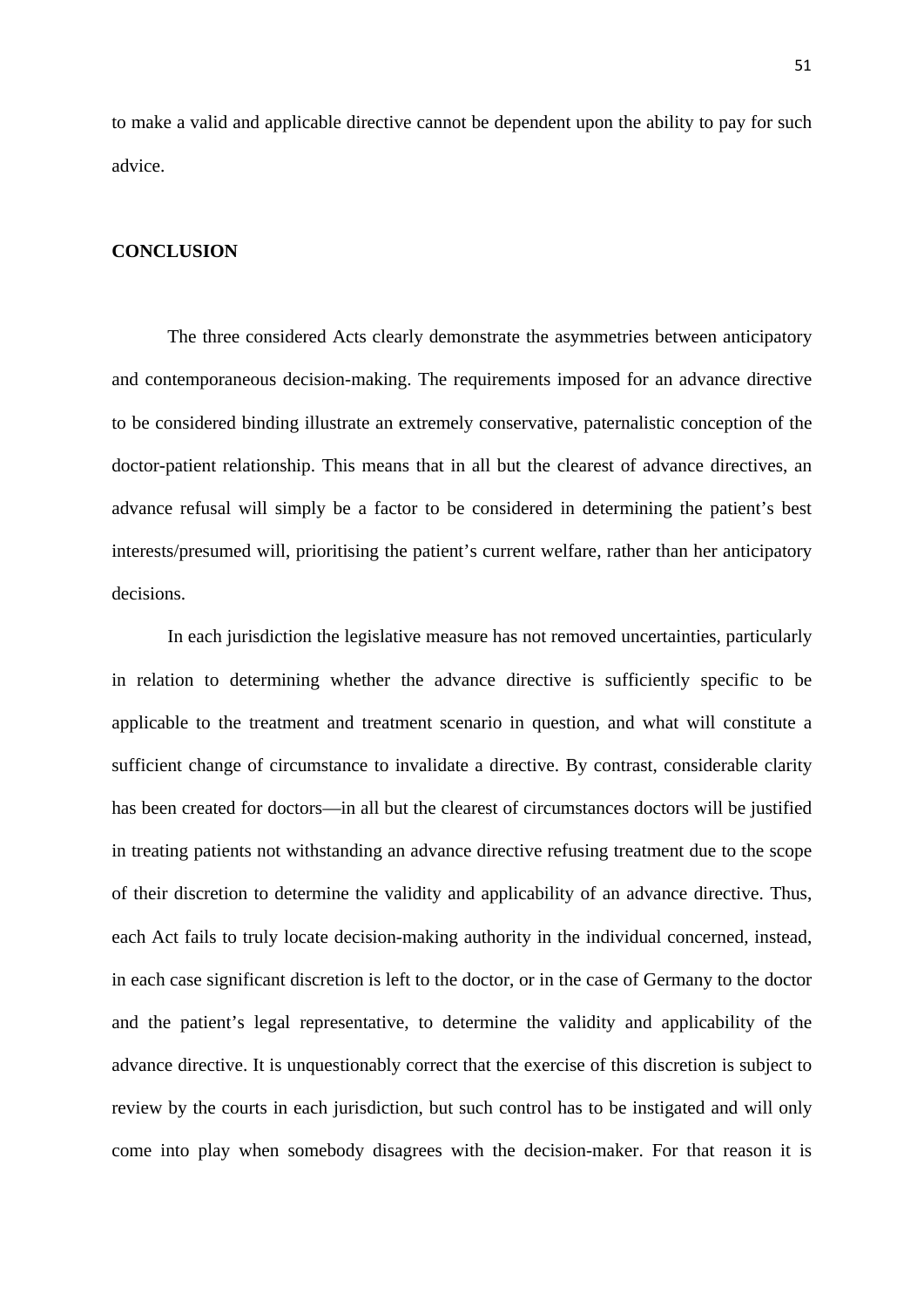suggested that the German approach requiring dialogue between the doctor and the patient's *Betreuer* or *Bevollmächtigte* (together with the patient's family and friends where time allows) has much to recommend it, particularly as it avoids the situation that arises in Austria and England whereby the doctor(s) must determine what medical treatment is indicated, then determine whether or not the advance directive allows her to administer the treatment she thinks should be provided!

Due to the limitations imposed upon the effective exercise of precedent autonomy by the need for specificity and the doubts that may be created by a change of circumstance, it is suggested that each of the Acts would benefit from the inclusion of a requirement that in conjunction with drafting an advance directive the patient must donate a lasting power of attorney and draft a values statement setting out her critical interests and what she considers to be an adequate quality of life. The proxy should be required to implement a valid and applicable directive, but in cases where the directive is not applicable, due either to a change of circumstance, or to inapplicability to the treatment or the treatment scenario, the proxy should consent or refuse consent to treatment on the basis of what the patient would have wanted as outlined in her values statement. Clearly the second alternative is less satisfactory than simply executing the patient's directive, but it does at least attempt to ensure that the patient's wishes and values determine the treatment given. Due to the fact that the determination of what the patient would have wanted is a subjective decision, it is argued that this is best suited to a LPA, rather than a court appointed guardian because the patient herself must entrust the LPA with the authority to make such decisions, indicating the existence of a relationship based upon a high degree of trust. Similarly, given that the patient has chosen to entrust the LPA with such decisions, there seems little need for court approval in the usual course of events. In cases of suspected abuse healthcare professionals or family members could seek review of the LPA's decision by the Court of Protection/Guardianship Court.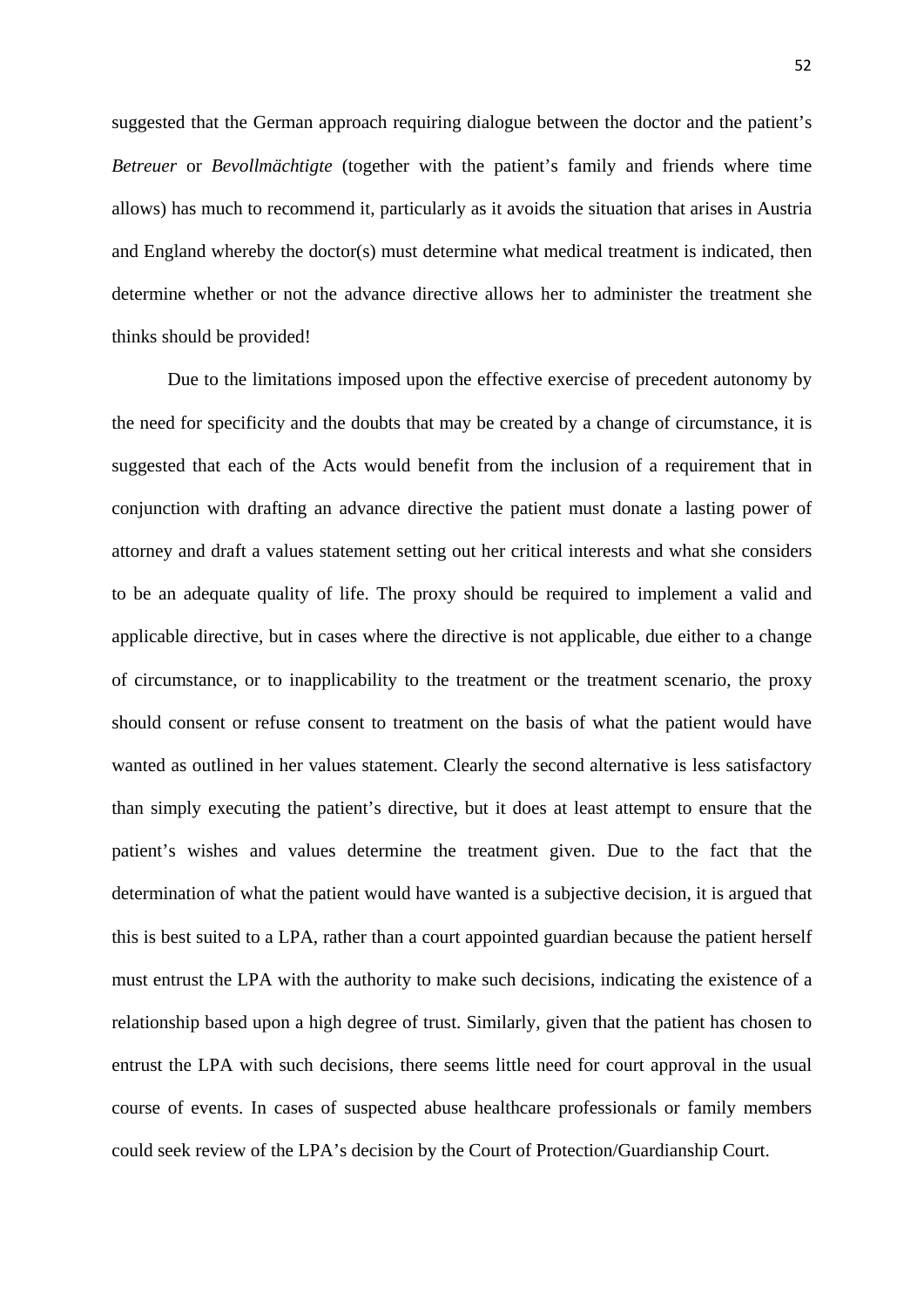Therefore, it is suggested that each of the Acts needs to be reviewed. More clarity is required concerning how specifically both the treatment refused and the scope of that refusal must be defined in an advance directive. Provision needs to be made for patients to be able to access medical advice and capacity assessments regardless of ability to pay for them. A central electronic register of advance directives needs to be created, at least at the national level, with a corresponding duty placed on doctors to check that register before giving treatment, absent an emergency situation. The recommendations of the German National Ethics Council should be implemented in relation to dementia cases. And, finally, individuals should be required to donate a lasting power of attorney with responsibility for interpreting and implementing the advance directive.

Upon consideration of the three Acts it is clear that although each Act could be considered a step in the right direction, in their current formats they have each failed to achieve the stated aims of providing clarity and recognising the right to make effective anticipatory choices. In attempting to balance the protection of life against the right to selfdetermination the legislatures in Berlin, Vienna and Westminster have imposed stringent requirements upon the making of an advance directive intended to be binding, and granted a wide degree of discretion to the ultimate decision maker, the person charged with determining whether or not the directive is valid and applicable. In so doing, the resultant legislation has undermined the very concept of precedent autonomy, namely that an individual should be able to make advance choices directing future medical care in the case of incapacity and be able to rely on such choices being implemented, rather than being subjected to a heteronomous third party decision.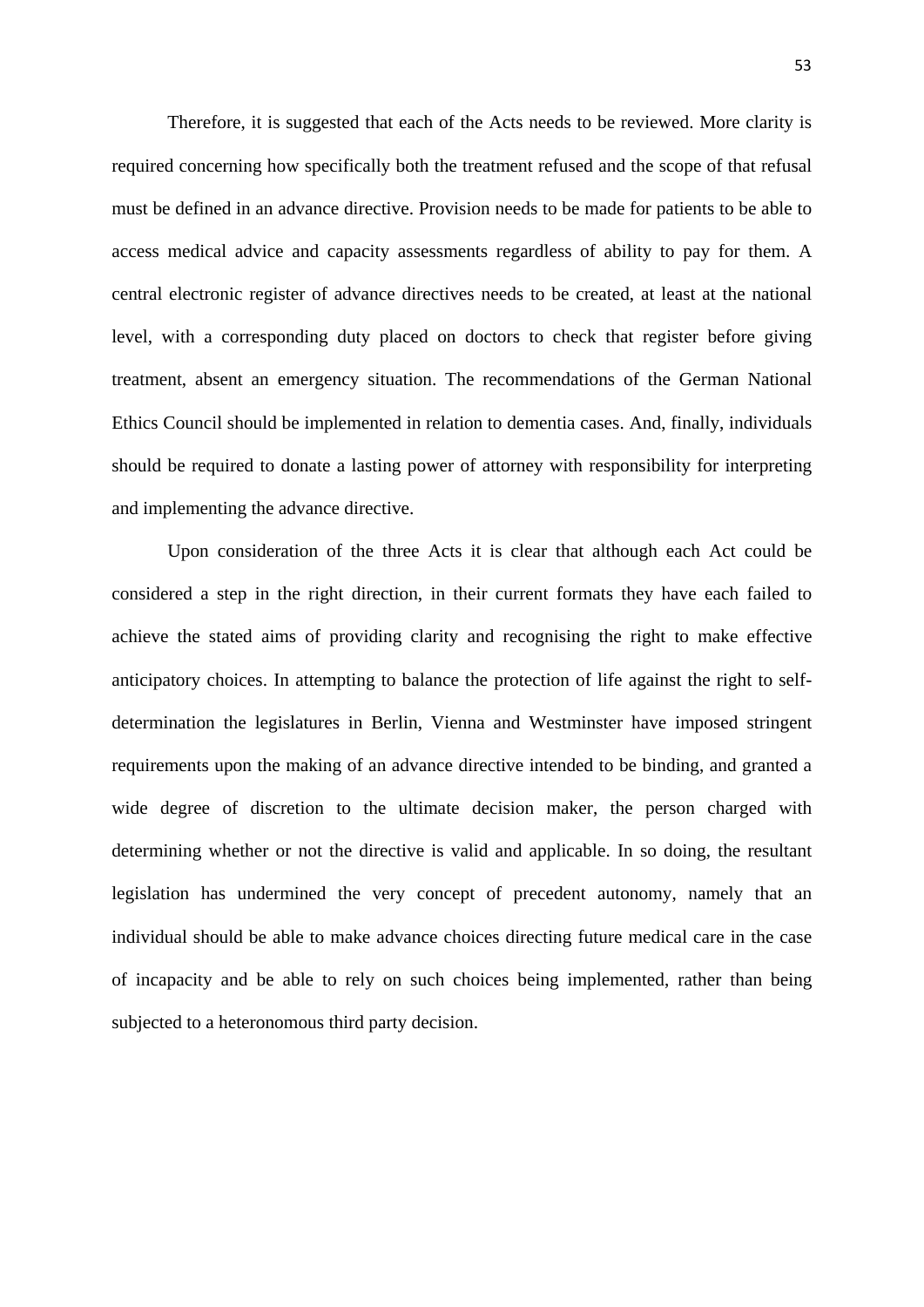- The use of feminine pronouns in this article is intended to encompass both genders.
- 4 A. Buchanan & D. Brock *Deciding for others: the ethics of surrogate decision-making*, CUP, 1990, at 103  $rac{7}{5}$

- See eg  $Re T$  (n2); BGHSt 40, 257, 263; OGH 6 Ob 286/07p
- *Patientenverfügungs-Gesetz* 2006, Austria, BGBl I 2006/55, came into force 01/06/2006; Mental Capacity Act (MCA) 2005, England & Wales, came into force 01/10/2007; *Drittes Gesetz zur Änderung des Betreuungsrechts* 2009, BGBl. I 2286, Germany, came into force 01/09/2009.
- See generally S.Michalowski 'Advance refusals of life-sustaining medical treatment: the relativity of an absolute right' (2005) 68(6) *MLR* 958, A.Maclean 'Advance directives and the rocky waters of anticipatory decision-making' (2008) 16 *Med.LR* 1. The MCA does not apply to Scotland and Northern Ireland.<br><sup>9</sup> *Ms B, Re T, Bland* above n2.
- <sup>10</sup> *Re MB* (n2), per Butler-Sloss L.J., at 432; see also *Re T* (n2), per Lord Donaldson MR at 102; cf. s.1(4) MCA 2005.<br> *In re F*. above n1; *Bland* per Lord Mustill at 891; *Re T* per Lord Donaldson MR at 102; *Ms B* above n2.<br>
<sup>12</sup> A detailed consideration of the lasting power of attorney, through which a patient with capacity
- 
- empower a nominated third party to consent or refuse consent to medical treatment, falls outside the scope of this article. For a detailed consideration,see J. Samanta 'Lasting powers of attorney for healthcare under the Mental Capacity Act 2005: Enhanced prospective self-determination for future incapacity or a
- simulacrum?' (2009) 17 *Med LR* 377.<br><sup>13</sup> The English courts and the Law Commission have rejected the alternative model of decision-making referred to as substituted judgment in the United States and as *mutmaßliche Wille* (presumed will) in Germany and Austria; *Bland* (n2), per Lord Goff at 872; Law Commission Report (231) (1995) *Mental Incapacity*, at para. 3.28–3.31. For a detailed consideration of the two approaches see S.Halliday & L.Witteck (2002) 'Die Regelung von Nichtaufnahme und Abbruch einer medizinischen Behandlung am Lebensende in Deutschland und England' (2002) 15 *Juristen Zeitung* 752 and S.Halliday & L.Witteck 'Decision-Making At The End Of Life and The Incompetent Patient' (2003) 22(3) *Medicine & Law* 533.<br>
S.4(6) MCA 2005<br>
<sup>15</sup> S.A. C.O. 14 S.B. 14 S.B. 14 S.B. 14 S.B. 14 S.B. 14 S.B. 14 S.B. 15 S.B. 15 S.B. 15 S.B. 15 S.B. 1
- 15 *Re T* (n2), per Lord Donaldson MR at 112; *Bland* (n2), per Lord Keith at 857, per Lord Goff at 864; *Re AK*  [2001 1 F.L.R. 129; *Re C (Adult: Refusal of Treatment)* [1994] 1 FLR 31*; HE v Hospital NHS Trust, AE*  [2003] EWHC 1017, per Munby J. at para. 46.<br>
Law Commission Report, above n13.
- 
- A minor over the age of 16 may give an effective consent to medical treatment: s.8(1) Family Law Reform
- Act 1969.<br><sup>18</sup> *Gillick v West Norfolk and Wisbech Area Health Authority* [1986] AC 112.
- 19 See eg *Re W (a minor) (medical treatment: court's jurisdiction)* [1992] 4 All ER 627; *South Glamorgan County Council v W and B* [1993] 1 FLR 574; *Re E (a minor)(wardship: medical treatment)* [1993] 1 FLR 386; *Re M (a child) (refusal of medical treatment)* [1999] 2 FLR 1097.<br>
S.2(5) MCA 2005.<br>
<sup>21</sup> S.2(1) MCA 2005.
- 
- $\frac{21}{22}$  S.2(1) MCA 2005.
- $\frac{22}{23}$  S.3(1) MCA 2005.
- 23 *Re T* (n2), per Lord Donaldson MR at 113; *Ms B* (n2), per Dame Elizabeth Butler-Sloss P., at paras 31;
- *Bland* (n2), per Lord Goff at 864.<br>
24 S.1(2) MCA 2005; *Re T* (n2) at 112; *Re MB* (n2) at 432.<br>
25 S.26(2) MCA 2005.
- 
- 26 *Mental Capacity Act 2005: Code of Practice*, 2007 [hereinafter Code of Practice], at paras 9.39 and 9.8; GMC *Treatment and care towards the end of life: good practice in decision-making*, 2010 [hereinafter
- GMC], at paras 70(b) andpara.72.<br>
27 S.62 MCA 2005; cf. s.4(5) MCA 2005.
- <sup>28</sup> *R (Burke) v General Medical Council* [2006] QB 273, at per Lord Phillips MR at para. 31.
- $S.4(6)$ (a) MCA 2005.

<sup>\*</sup> Thanks are due to Roger Brownsword, Jean McHale, Elizabeth Macdonald and the anonymous MLI reviewer for their helpful comments on an earlier draft of this article. Any errors remain my own.

*In re F (Mental Patient: Sterilisation)* [1990] 2 A.C. 1, per Lord Goff, at 72; Art 2 II GG; §110 II ÖStGB.

*In re T (Adult: Refusal of Treatment)* [1993] Fam 95; *Airedale NHS Trust v Bland* [1993] AC 789; *Re MB (Medical Treatment)* [1997] 2 FLR 426; *Ms B* v *An NHS Hospital Trust* [2002] EWHC 429 (Fam); BGHSt 11,111 at 113; BGHSt 11,111 at 113; BGHZ 154, 205; BGHZ 163, 195; OGH 6 Ob 286/07p; Erl RV zum Strafgesetzbuch 30 BlgNR 13, GP 242; §110 I ÖStGB.

<sup>&</sup>lt;sup>5</sup> *Ibid. at* 106.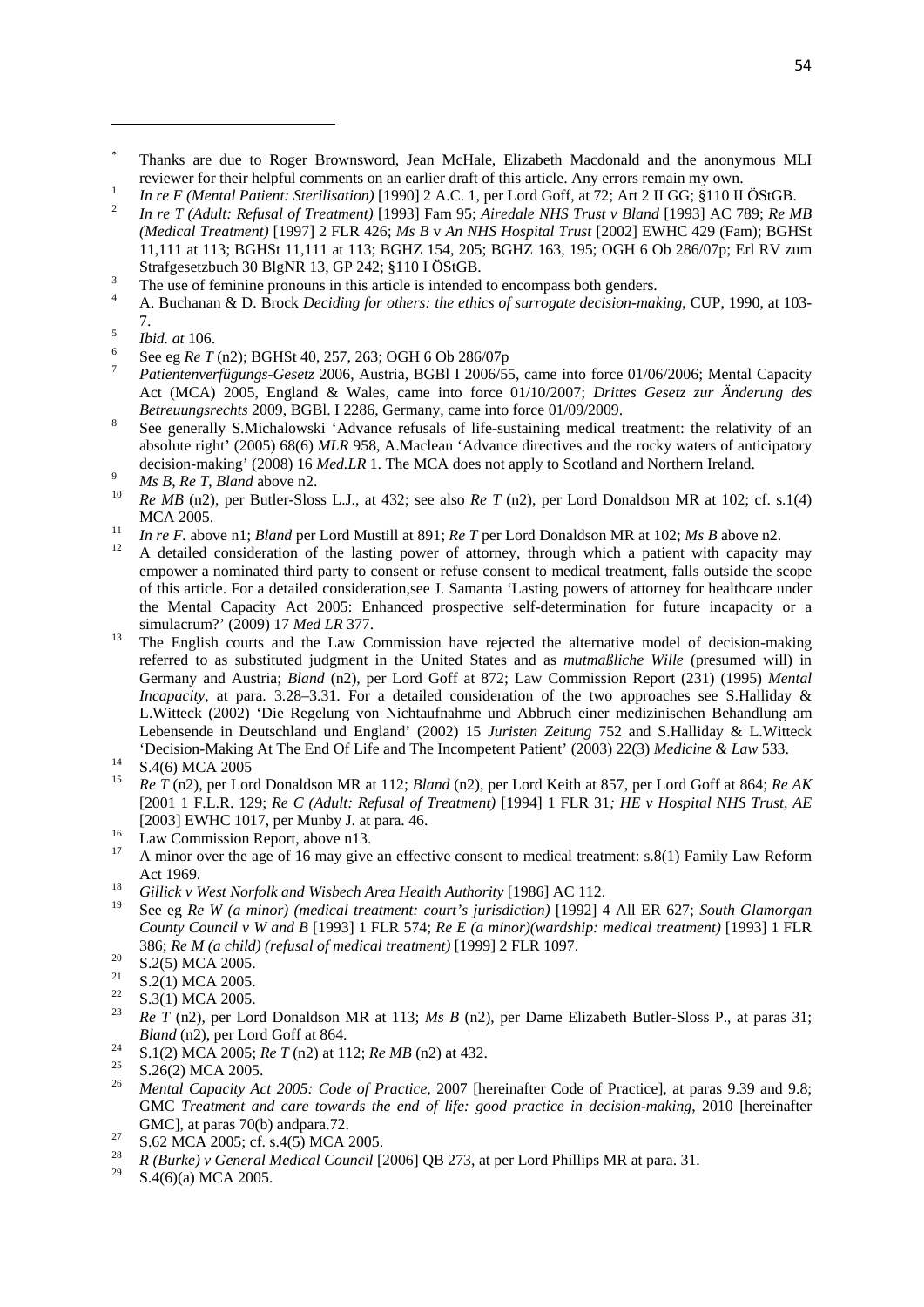- 
- <sup>30</sup>*W Healthcare NHS Trust v H* [2005] 1 WLR 834, at 837.<br> *Re AK (Medical Treatment: Consent)* [2001] 1 FLR 129.<br>
S.25(5)(6) MCA 2005.<br>
<sup>33</sup> S.4(10)<sup>6</sup>
- 
- $\frac{33}{34}$  S.4(10) MCA 2005.

- 
- <sup>34</sup> *Re T* (n2), at 113.<br><sup>35</sup> S.24(1) MCA 2005.
- $\frac{36}{37}$  S.26 MCA 2005.
- $\frac{37}{38}$  S.25(1) MCA 2005.
- $\frac{38}{39}$  S.25(2)(b) MCA 2005.
- $\frac{39}{40}$  S.25(2)(c) MCA 2005.
- 40 *HE v A Hospital NHS Trust, AE* (n15).<br>41 S.25(4)(c) MCA 2005.
- 
- <sup>42</sup> Code of Practice above n26, at para. 9.29.
- 
- <sup>43</sup> BMA *Statement on Advance Directives*, January 1994, at para. 1.<br><sup>44</sup> Law Commission Report, Draft Mental Incapacity Bill, cl. 9(4), above n13.
- 45 See generally D. Olzen 'Die gesetzliche Neuregelung der Patientenverfügung' (2009) 9 *JR* 354; A. Spickhoff 'Rechtssicherheit kraft Gesetzes durch sog. Patientenverfügungen?' (2009) *FamRZ* 1949; P. Balz *Lebenserhaltung als Haftungsgrund*, Springer, 2010.<br>
<sup>46</sup> See eg RG, JW 25, 375 at 378; BVerfG 52, 131 at 174f; BGHSt 37, 376 at 37.
- 
- <sup>47</sup> See eg RGSt 25, 375 at 378; BGHSt 11, 111, at 114; BGHZ 90, 103, at 105; BGH NJW 1980,1333 at 1334.
- <sup>48</sup> BGHSt 40, 257, at 261f. For a detailed consideration of this approach see Halliday & Witteck 1, above n13.
- 49 §1896 II BGB excludes the appointment of a *Betreuer* if a *Bevollmächtigte* has been appointed by the patient and has the power to make the necessary decision.<br>
\$1896 BGB<br>
\$1.0 ©US 40.057 era b DGU3 154.005
- 
- $^{51}$  BGHSt 40, 257 and BGHZ 154, 205.
- $^{52}$  BGHSt 40, 257 at 260.
- 53 BGH XII ZB 2/03, 17 March 2003, BGHZ 154, 205 = NJW 2003, 1588.
- $^{54}$  §130 II BGB, BGH NJW 2003, 1588, at 1589, 1591.
- $^{55}$  BGH NJW 2003, 1588, at 1591.
- 
- <sup>56</sup>*Ibid.* at 1589. 57 See eg F.Hufen 'Verfassungsrechtliche Grenzen des Richterrechts' (2003) 7 *ZRP* 248; V.Lipp, 'Sterbehilfe und Patientenverfügungen' (2004) 51 (5) *FamRZ* 317; T.Verrel (2003): 'Mehr Fragen als Antworten – Besprechung der Entscheidung des XII. Zivilsenats des BGH vom 17. März 2003 über die Einstellung lebenserhaltender Maßnahmen bei einwilligungsunfähigen Patienten' (2003) *NStZ* 449.<br>BGH NJW 2003, 1588, at 1590, 1593.<br>BGH NJW 2003, 1588, at 1590, 1593.
- 
- $^{59}$  BGHSt 40, 257, at 260.
- <sup>60</sup>Cruzan v Director Missouri Department of Health 497 U.S. 261, (1990) per Brennen J (dissenting) at 302.<br>BGHSt 40, 257, at 261f.<br>BGHSt 40, 257, at 261f.
- 
- 62 BGH NJW 2003, 1588, at 1592-3; BGH XII ZR 177/03, 8 June 2005, BGHZ 163, 195.
- 63 Arbeitsgruppe 'Patienteautonomie am Lebensende' *Bericht: Patientenautonomie am Lebensende: Ethische, rechtliche und medizinische Aspekte zur Bewertung von Patientenverfügungen*, 10/06/2004, at 44. Available at:

http://www.bmj.de/SharedDocs/Downloads/DE/pdfs/Patientenautonomie\_am\_Lebensende.pdf?\_\_blob=pub licationFile (last accessed 29/03/2011). 64 Deutscher Bundestag, *Zwischenbericht der Enquete-Kommission Ethik und Recht der modernen Medizin:* 

- *Patientenverfügungen,* 13/09/2004, BT-Drucks 15/3700, at 37-38. Available at: <http://dipbt.bundestag.de/dip21/btd/15/037/1503700.pdf> (last accessed 29/03/2011). Similarly the majority recommendations of the 63rd (*Empfehlen sich zivilrechtliche Regelungen zur Absicherung der*  Patientenautonomie am Ende des Lebens? 2000) and 66<sup>th</sup> (Patientenautonomie und Strafrecht bei der *Sterbebegleitung*, 2006) Deutsche Juristentagen (DJT, German Jurist Forums); and the National Ethics Council (Nationaler Ethikrat *Stellungnahme: Patientenverfügung*, 2005) recognised the need for legislation to clarify the law and protect autonomy.<br>
BGH 05/12/1958, BGHZ 29, 33 at 36.<br>  $\frac{66}{25}$
- 
- 66 BGHZ 154, 205 at 215, BGHZ 163, 195 at 197; BGHZ 29, 46, at 49ff; BGH NJW 1980, 1333; BGH NJW 1993, 2372, at 2373.<br> **BT-Drs** 16/8442, at 14.
- 
- 68 BGH NJW 2003, 1588, at 1592.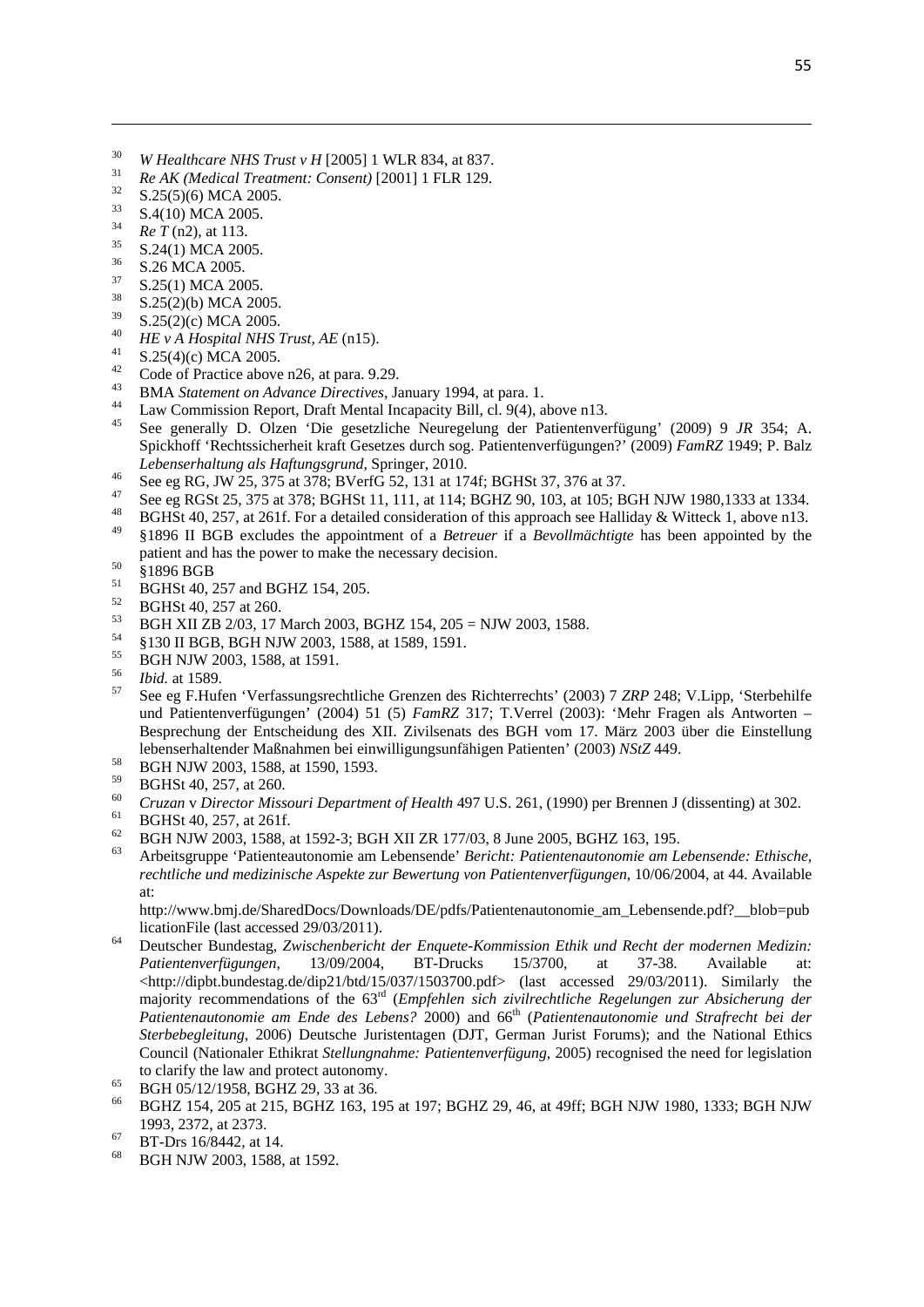- $69$  Ethikrat above n64, at 31; this approach was also adopted by the BMJ's (Federal Ministry of Justice's) draft Bill: Bundesministerium der Justiz: *Entwurf eines Referentenentwurfs für ein 3. Gesetz zur Änderung des Betreuungsrechts*, 01.11.2004, at 19. But cf. Enquete-Kommission above n64, at 38, recommending that
- advance directives should only be applicable where the underlying illness would irreversibly lead to death.<br><sup>70</sup> BGHZ 154,205; similarly the BMJ's Draft Bill 2004 stated that advance directives *should* be in written form; however the National Ethics Council and the Parliamentary Committee of Inquiry recommended that a written form requirement should be a pre-requisite of validity: Referentenentwurf above n69, at  $16 - 17$ ;
- Ethikrat above n64 at 33; Enquete-Kommission above n64, at 37.<br><sup>71</sup> The law applies equally to *Betreuers* and *Bevollmächtigten* (§§1901a V, 1901b III, 1904 V BGB) thus legal representative should be understood to refer to either/both.<br>BGH NJW 2003, 1588, at 1590<br> $\frac{173}{13}$
- 
- 

- <sup>73</sup>*Ibid* at 1592.<br> **BT-Drs** 16/8442, at 16.<br>
<sup>75</sup><sub>81001</sub>, LDCD
- $^{75}$  §1901a I BGB.
- $^{76}$  BGH NJW 2003, 1588, at 1590-1.
- $^{77}$  BGHSt 40, 257; See also explanatory notes: BT-Drs 16/8442, at 16; BT-Drs 16/13314, at 4.
- $^{78}$  §1904 V BGB.
- The maintenance of the distinction was proposed by the BMJ's Draft Bill 2004, above n69, §1904 III BGB – RefE; and supported by the Ethikrat above n64, at 32.<br>BGH NJW 2003, 1588, at 1591-3.<br> $81.87 \text{ F} \cdot \frac{160442}{10^{11}}$ .
- 
- $^{81}_{82}$  BT-Drs 16/8442, at 19.
- $\frac{82}{83}$  FamGG.
- <sup>83</sup> See also BGH NJW 2003, 1588, at 1591, 1593.
- 84 See generally E. Bernat 'Planungssicherheit am Lebensende? Anmerkungen zum BG über Patientenverfügungen sowie zur Stellvertretung in Gesundheitsangelegenheiten' (2006) *EF-Z* 23 & 41 [hereinafter Bernat]; G. Kathrein 'Das Patientenverfügungs-Gesetz' (2006) *ÖJR* 34; M. Memmer, 'Das Patientenverfügungs-Gesetz 2006' (2006) *RdM* 163 [hereinafter Memmer].<br><sup>85</sup> OGH 7 July 2008, OGH 6 Ob 286/07p; 2009(2) JBl 100; explanatory notes to the Penal Code (ÖStGB): 30
- BlgNR 13, GP242; §110 I ÖStGB; §8 III KAKuG.<br><sup>86</sup> §110 II ÖStGB.
- 
- 
- <sup>87</sup> See also M. Haag 'Strafrechtliche Verantwortlichkeit für Aufklärungsfehler?' (2005) *RdM* 48.<br><sup>88</sup> Krankenanstalten- und Kuranstaltengesetz (Medical Institutions Act), 1993 version BGBL 1993/801.
- The Patients' Charter does not set out enforceable rights for patients. It is a contract between the federal state and the individual states which recognises the rights and duties of regional authorities, rather than those of doctors and patients.
- $^{90}$  OGH 16/7/1998, 6 Ob 144/98i; RdM 1999/21 = ÖJZ 1999/21 (EvBl.)
- $^{91}_{92}$  §1 II PatVG.
- $\frac{92}{93}$  §§17, 18 ABGB.
- $^{93}$  See also RV 1299 BlgNR22, GP5.
- $^{94}$  §146c I ABGB.
- $^{95}$  §146c II ABGB.
- 96 See also M. Memmer 'Patientenverfügungen—Rechtslage nach dem 1. Juni 2006' (2006) *FamZ* 69, at 70 97 §10 PatVG; §77 ÖStGB prohibits killing another at her request, §78 ÖStGB prohibits assisting suicide; RV
- 1299 BlgNR22, GP9.
- $^{98}$  §4 PatVG.
- $^{99}_{100}$  RV 1299 BlgNR22, GP6.
- 
- 
- 
- 
- <sup>100</sup>*Ibid.*<br><sup>101</sup> OGH 6 Ob 286/07p.<br><sup>102</sup> Memmer above n84, at 168.<br><sup>103</sup> RV 1299 BlgNR22, GP7.<br><sup>104</sup> §6 PatVG refers to a 'Belehrung' (instruction) in the case of the legal 'advice', as opposed to the 'Aufklärung' (explanation/advice) by a doctor referred to in §5 PatVG.<br>
<sup>105</sup> RV 1299 BlgNR22, GP 7.<br>
<sup>106</sup> E. Bernat above n84, at 3d.<br>
<sup>107</sup> §6 I PatVG.<br>
<sup>108</sup> RV 1299 BlgNR22, GP9.<br>
<sup>109</sup> §69 also Mammar above n<sup>84</sup> at
- 
- 
- 
- 
- See also Memmer above n84, at 166.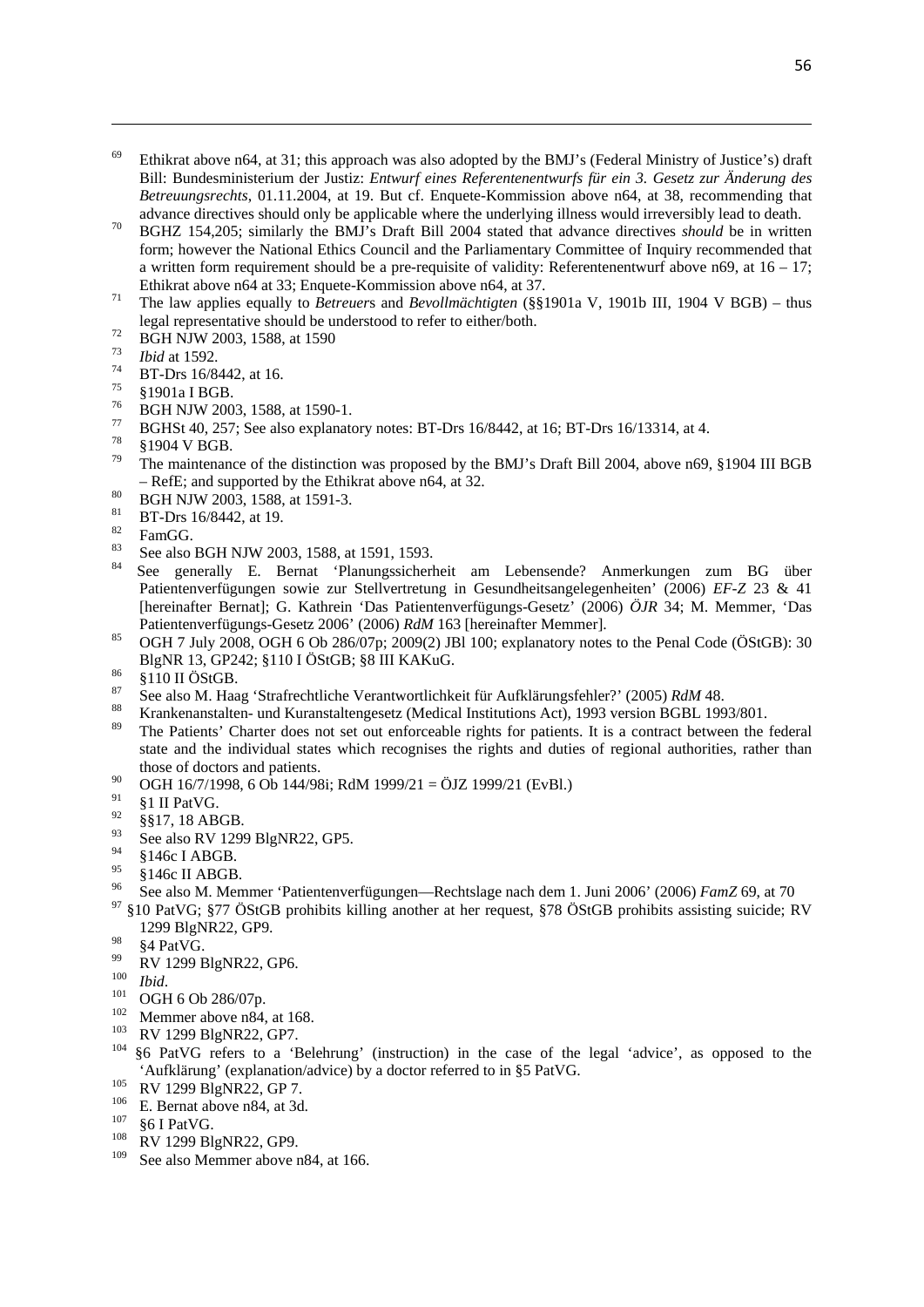- 110 Bundesministerium für Gesundheit *Patientenverfügung und Selbstbestimmung: Leitfaden für Ärztinnen und Ärzte zur Erstellung und Anwendung einer Patientenverfügung, at 21.* 111 Reference to a 'consider-able' directive denotes that it falls into the Austrian category of advance directives
- that have no binding force, rather than that it is necessarily significant.<br>
<sup>112</sup> §7 PatVG.<br>
<sup>113</sup> §268 I ABGB.<br>
<sup>114</sup> §268 I ABGB.<br>
<sup>114</sup> §275 I ABGB.<br>
<sup>116</sup> C. Kopetzki, 'Einleitung und Abbruch der medizinischen Behandl
- 

- 
- 
- 
- Patienten Praktische Auswirkungen der gesetzlichen Neuerungen durch PatVG und SWRÄG' (2007) *iFamZ* 197, at 202.<br><sup>117</sup> But note Kopetzki, *ibid*, at 203, arguing that a historical and teleological interpretation of §283 II ABGB
- would require court approval of a refusal to consent to life-sustaining treatment. 118 *Bericht des Bundesministers für Gesundheit zur Entschliessung Nr. 187/UEA-BR/2006: Studie über die*
- *rechtlichen, ethischen und faktischen Erfahrungen nach In-Kraft-Treten des Patientenverfügungs-Gesetzes (PatVG): Endbericht, 2009*, III – 385-BR/2010 presented to Parliament 11 March 2010, at 12. Available at http://www.parlament.gv.at/PG/DE/BR/III-BR/III-BR\_00385/imfname\_179848.pdf (last accessed 29/03/2011).
- <sup>119</sup> In the following analysis English case law is used to illustrate relevant points due to the low level of law reporting in Germany and Austria which are both civil law jurisdictions. 120 *Re T* (n2), at 113. See also BGHZ 90, 103 at 105f; RGSt 25, 375 at 378f; BGHSt 11, 111 at 113f; BGH
- NJW 1980, 1333 at 1334.<br>
121 *Ms B* (n2).<br>
122 *Ibid.* at para. 93.<br>
123 Anticipatory requests for euthanasia are permissible in both Belgium and the Netherlands, see S. Halliday
- 
- 
- 'Regulating active voluntary euthanasia: what can England and Wales learn from Belgium and the Netherlands?' in A. Garwood-Gowers, J. Tingle and K. Wheat (eds) *Contemporary Issues in Healthcare Law and Ethics*, Elsevier, 2005, 277, at 288-9, 293.<br><sup>124</sup> Enquete-Kommission above n63, at 38.<br><sup>125</sup> Cf the discussion of the meaning of terminal in House of Lords Select Committee on the Assisted Dying for
- 
- the Terminally Ill Bill, 2005: Report, HL 86-I, chapter 4.<br><sup>126</sup> *NHS Trust A v M, NHS Trust B v H* [2001] Fam 348, at 358-9 per Butler-Sloss P.; *Pretty v UK* 35 EHRR 1;
- *Bland* (n2); BGHSt 40, 257; BGH, 25.6.2010—2 StR 454/09; OGH 6 Ob 286/07p.<br><sup>127</sup> M. Bayles 'Physicians as body mechanics' in J.W. Davis et al (eds.) *Contemporary Issues in Biomedical*
- 
- *Ethics*, Humana Press, 1978, at 167.<br><sup>128</sup> *Bland* (n2); BGHSt 40,257; OGH 6 Ob 286/07p.
- 
- 
- 
- 
- 
- 
- 
- <sup>129</sup> D. Brock *Life and Death*, CUP, 1993 at 58.<br>
<sup>130</sup> Buchanan & Brock, above n4, at 103-4.<br>
<sup>131</sup> Re  $T(n2)$ , per Lord Donaldson MR at 113-4; BGH NJW 2003, 1588, at 1591.<br>
<sup>132</sup> Code of Practice above n26, at para. 9.1 *Grenzsituationen in der Intensivmedizin, Springer, 2008, at 121; Memmer above n84, at 166.* 137 S.25(2)(C) MCA 2005; §10 II PatVG; §1901a I BGB. [2003] EWHC 1017 (Fam). 138 [2003] EWHC 1017 (Fam).
- 
- 
- 
- 
- 
- <sup>139</sup>*Ibid.* at para 43.<br>
<sup>140</sup>*Ibid.* at para. 24.<br>
<sup>141</sup>*Ibid.* at paras 49 50.<br>
<sup>142</sup> Munby J.'s suggestion that the requirement of clear and convincing evidence does not require more than the usual balance of probabilities standard (at para. 24), is unconvincing.<br>
<sup>143</sup> See eg *Cruzan* (n65).<br>
<sup>144</sup> at para. 43.<br>
<sup>145</sup> Spickhoff above n45, at 1951.<br>
<sup>146</sup> Balz above n45, at 67.<br>
<sup>147</sup> Spickhoff above n45, at 19
- 
- 
- 
- 
-